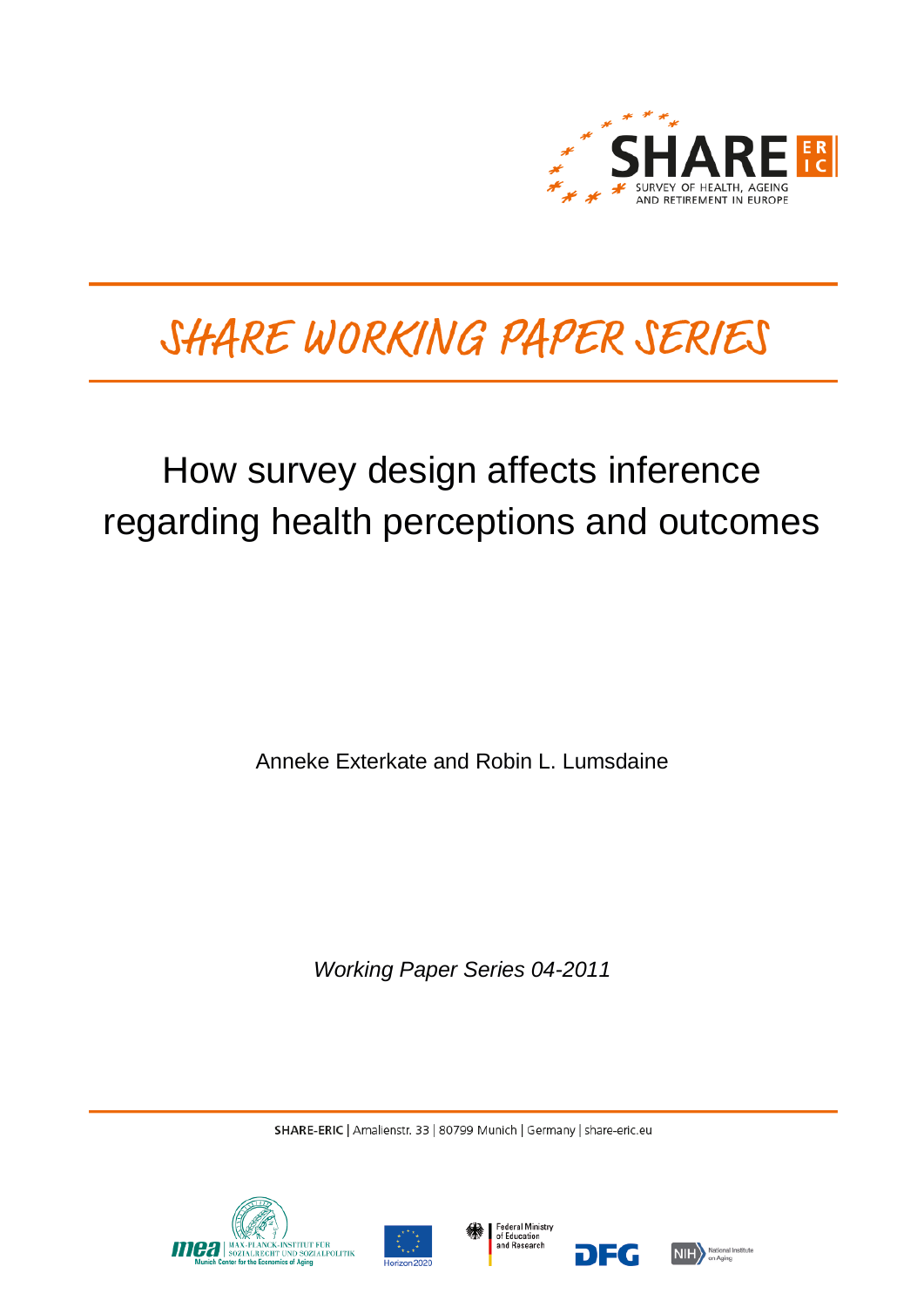## **How Survey Design Affects Inference Regarding Health Perceptions and Outcomes\***

**Anneke Exterkate**

*Erasmus University*

## **Robin L. Lumsdaine**

*American University and National Bureau of Economic Research* 

**July 6, 2011** 

## **Abstract**

This paper considers the role of survey design and question phrasing in evaluating the subjective health assessment responses using the Survey of Health, Ageing and Retirement in Europe (SHARE) dataset. A unique feature of this dataset is that respondents were twice asked during the survey to evaluate their health on a five-point scale, using two different sets of descriptors to define the five points, with the ordering of which set was first given determined randomly. We find no evidence to refute the assertion that the order was determined by random assignment. Yet we document differences in the response distributions between the two questions, as well as differences in inference in comparing the two populations (those that were asked one question first versus those that were asked the other). We then consider determinants of the degree of concordance between the two questions, as well as the determinants of individuals that provide conflicting responses. There appears to be evidence to suggest that individuals' assessments of their health in response to the second question may be influenced by the battery of health questions that were asked following the first assessment. We find that information in self-assessed health responses is useful in examining health outcomes. Our results suggest that adjusting such responses to take into account framing and sequencing of questions may improve inference. In addition, we show that accounting for survey design may be important in models for predicting outcomes of interest, such as the probability of a major health event.

## JEL classification codes: C83, D03, D84, I1

Keywords: Concordance; Survey Bias; Subjective Response; Survey of Health, Ageing, and Retirement in Europe (SHARE)

\* The authors are grateful to Heather Anderson, James Banks, Martin Evans, Rachel Griffiths, Alastair Hall, Denise Whalen, and seminar participants at the London School of Economics and the University of Manchester for comments on an earlier draft. Financial support for the first author from the Van Beek Fonds is gratefully acknowledged. This paper was written while Lumsdaine served part-time on an Intergovernmental Personnel Agreement (IPA) with the National Institute on Aging. The views expressed are those of the authors only and do not necessarily represent those of the National Institute on Aging or any other organization with which the authors may be affiliated. Address correspondence to Robin L. Lumsdaine, Kogod School of Business, American University, 4400 Massachusetts Avenue, NW, Washington, DC 20016-8044, Robin.Lumsdaine@american.edu.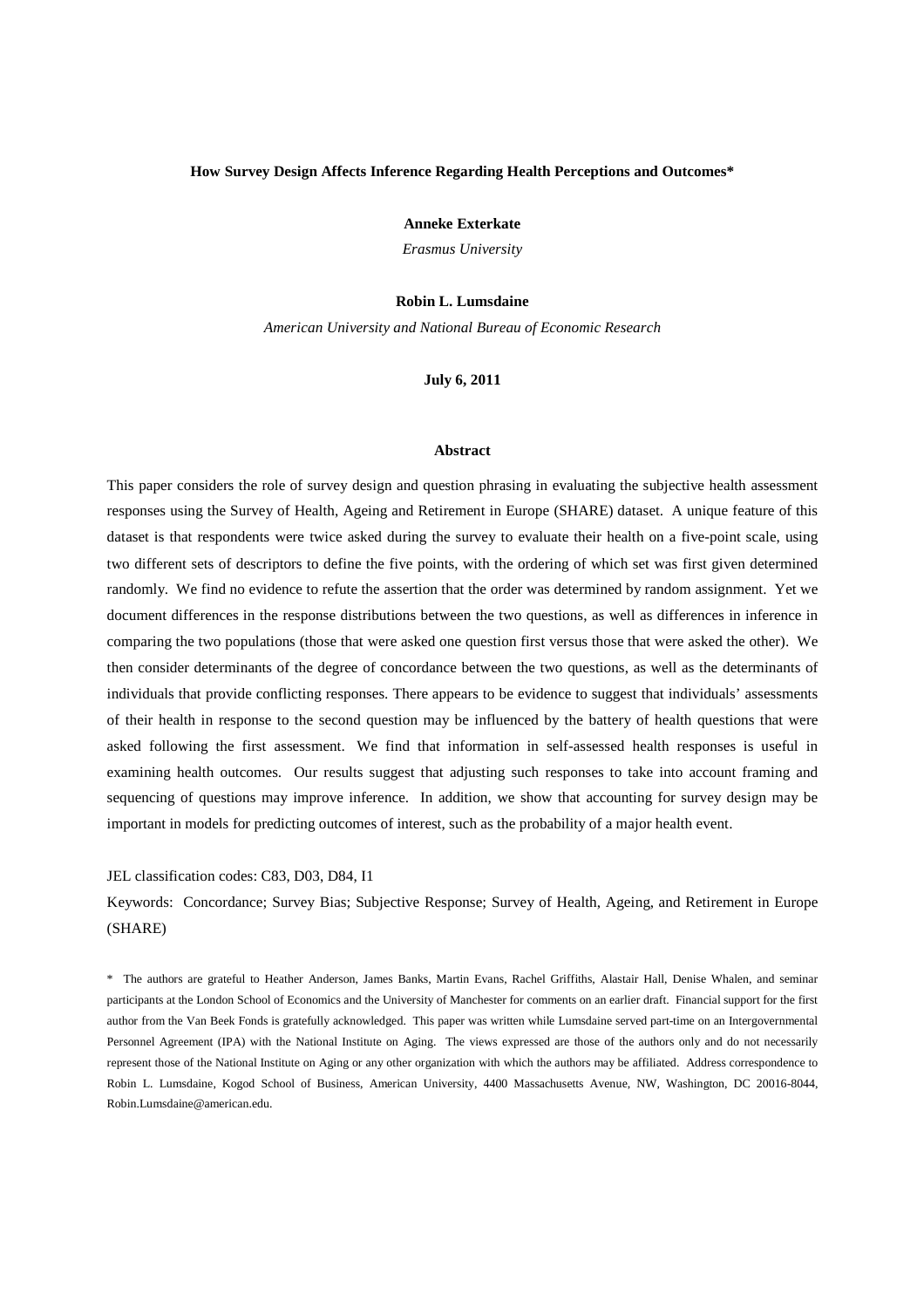### **Introduction**

Questions that rely on self-assessment are now commonplace in health surveys – numerous researchers have documented their usefulness as a proxy for objective health measures when the latter are not readily observed (e.g., Damian, Ruigomez, Pastor, and Martin-Moreno [1999]; Pinquart [2001]; Simon, et al. [2005]). There is less consensus regarding the extent to which they reflect individuals' true health, as there is often substantial heterogeneity in subjective responses among individuals. Separately, subjective responses often provide interesting insights into individuals' preferences and attitudinal biases such as optimism (Van Doorn [1999]), which then can be considered in models of economic decision-making. Used in conjunction with more objective measures, transformations of subjective responses have been shown to alter inference and improve predictability of outcomes in a variety of contexts (Bassett and Lumsdaine [1999, 2000]).

 There is also a substantial body of research that has shown that individuals' responses in surveys largely depend on the design of a question and its answer choices. This cognitive phenomenon, known as anchoring, was first theorized by Tversky and Kahneman [1974] who found that when people were first asked about a random subject *"Do you think it will be more or less than X?"*, and then were asked to make an estimation of the value, the value of *X* provided in the first question influenced peoples' response to the estimation question. Anchoring is also discussed in Schwarz [1999], who finds that survey responses are guided by the way in which a question is asked and can depend on the response scale that is offered.

In the context of health surveys, the anchoring of responses was considered in an earlier study using Australian data (Crossley and Kennedy [2002]) that documented response variation even when the same exact selfassessed health question is asked twice – first at the beginning of the health section of the questionnaire, and the second time after a battery of health questions. The study found that 28% of the sample changed their response the second time, where the change in response was partially attributable to the intervening health questions. The authors also argued the change may have been a reflection of individuals' own uncertainty about their actual health, since changes occurred more frequently among those who were older, unemployed, or in the low-income group. Similarly, in a political context using data from the National Election Studies, Zaller and Feldman [1992] argued that the way that individuals respond to survey questions contains much randomness, noting that when the same question is asked twice, only about half of the respondents give the same answer both times. They too argue that individuals' responses are largely dependent on previous questions. Both of these issues, response randomness and dependence on question sequencing of individuals' responses to survey questions related to health, are investigated further in this study.

 A unique feature of the Survey of Health, Ageing and Retirement in Europe (SHARE) provides an opportunity to explore the question of anchoring further. In this survey, individuals were twice asked to rate their health using a five-point scale, each time with different adjectives assigned to each point in the scale. In addition, the choice of which scale an individual was offered first was made by random assignment. In between the two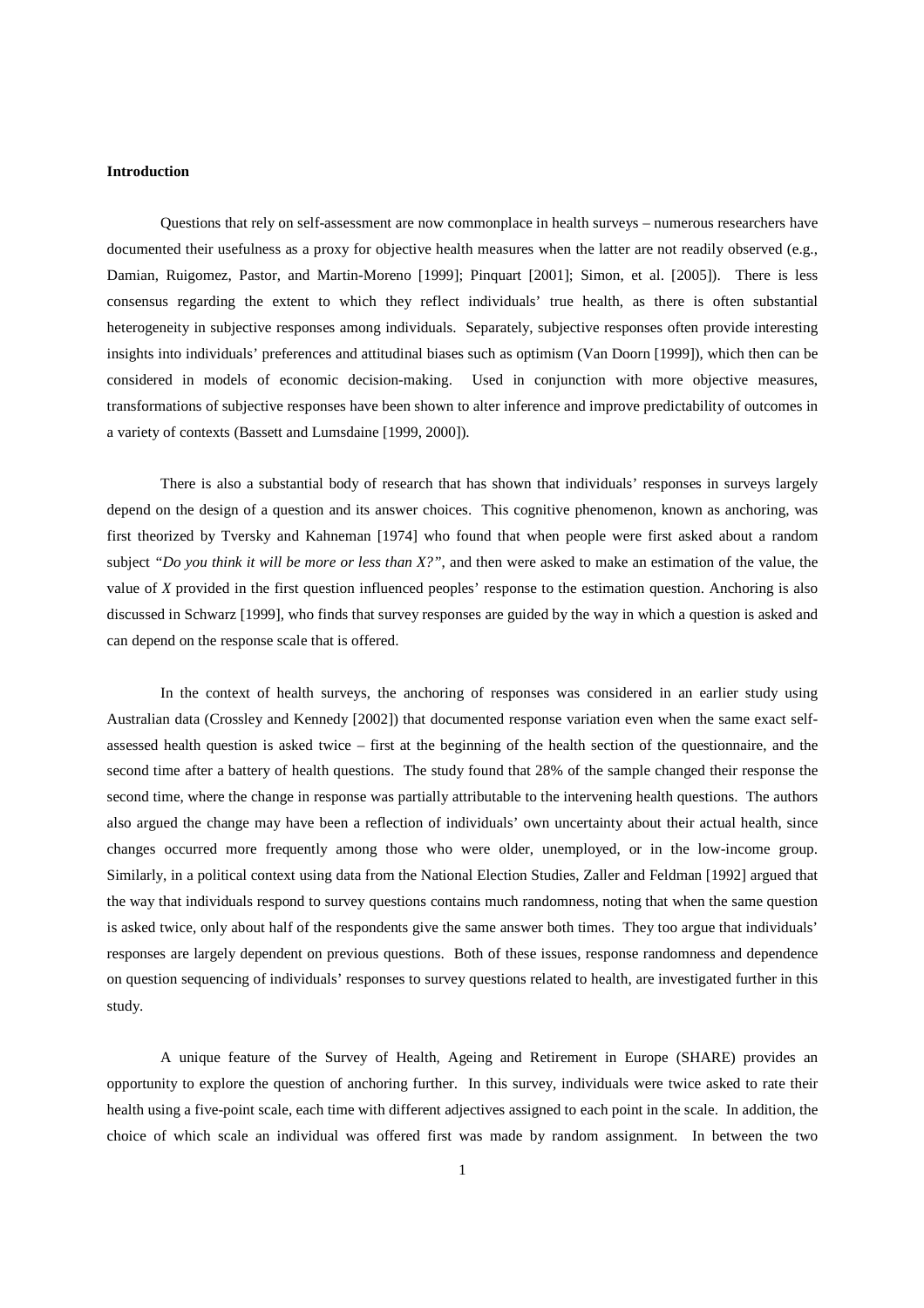questions, individuals responded to about 20 other questions, including a battery of subjective questions about their health. This unique design enables investigation of a number of interesting questions regarding the extent to which anchoring occurs and whether individuals interpret the scale in absolute or relative terms: (1) Do different characterizations of the points of the scale lead to different responses?, (2) To what extent do respondents focus on the word associated with the scale, rather than the numerical scale itself? That is, do people evaluate the question in absolute terms, responding the same word both times regardless of the placement of that word within a scale, or do people consider the question in relation to a broader population by always choosing, for instance, the middle answer on a response scale?, (3) Does it matter in which order the questions were asked?, (4) How much variation is there in individuals' self-assessed health and how does it relate to actual health?, (5) If there is predictable variation in responses to the self-assessed health questions, can that information be used to improve predictions of future health outcomes?

 An important study by Jürges, Avendano, and Mackenbach [2008] first documented differences in individuals' responses to both versions of the self-assessed health question using a subset of five countries from the SHARE dataset (described in more detail below); they concluded that the two versions of self-assessed health are comparable, that is, despite some differences, overall they measure the same underlying general health and hence either version can be used interchangeably for subsequent analysis. They also considered two types of concordance between the two responses: (1) literal concordance, defined as the event where "an individual's response to both versions is verbally consistent regardless of the self-rated health version" (e.g., a respondent answers *"Very good"* to both versions of the self-assessed health question, regardless of where on the response scale this adjective lies), and (2) relative concordance, which they defined as the event where "an individual's responses to both versions are consistent in terms of their position on the self-rated health scale" (e.g., an individual answers *"2"*, regardless of the descriptor given for that number). Overall, they found evidence of literal concordance for 69.0% of their sample and relative concordance for 30.1%. In their framework, however, the two definitions are not mutually exclusive; that is, some individuals can be both literally and relatively concordant. We discuss this in more detail below.

 The paper proceeds as follows: Section I reviews the literature. Section II describes the data construction and descriptive statistics related to key explanatory variables. Section III considers features of the main questions of interest – the self-assessed health questions. Section IV examines the determinants of differences in responses to the two versions of the questions and concordance type. In section V, models to predict changes in self-assessed health and the probability of a major health event are estimated. The final section concludes.

## **I. Literature Review**

 Numerous studies have shown that self-assessed health in surveys is a useful proxy for individuals' true general health, as it is strongly correlated with more objective measures. For example, Damian, Ruigomez, Pastor, and Martin-Moreno [1999], using a sample of community-dwelling elderly in Spain, aged 65 and over, showed that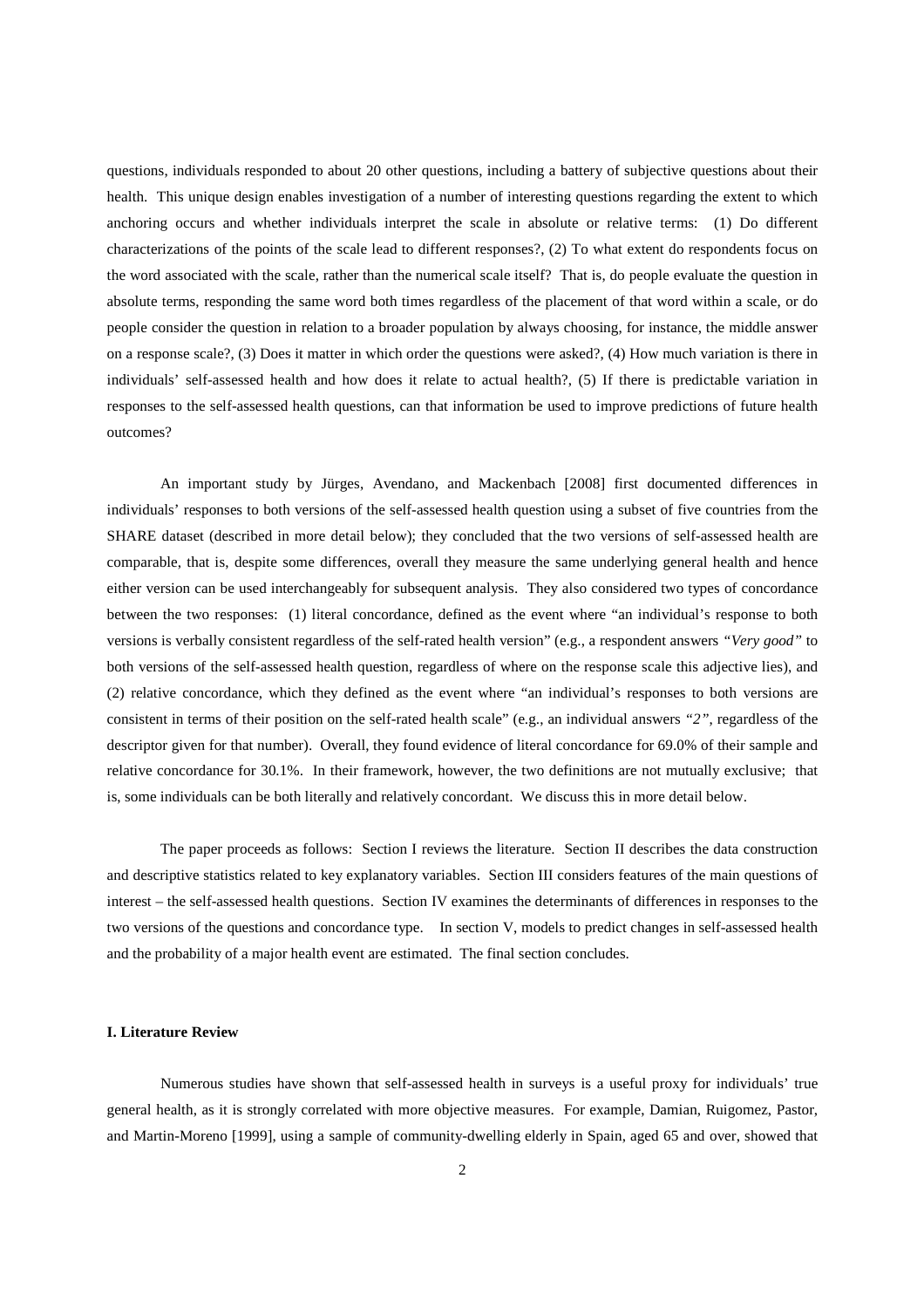self-assessed health is largely explained by age, the number of chronic conditions and functional status. This was also documented by Pinquart [2001], who found an age-related decline in self-assessed health as well as strong correlations between physical health, functional health and mental health versus self-assessed health, noting that the association of self-assessed health with physical health was the strongest. Moreover, according to the abovementioned study by Crossley and Kennedy [2002], the probability of being employed was over 40% lower for individuals who assessed themselves to have poor health versus the ones that indicated their health as being good, suggesting the usefulness of self-assessed health for informing studies of economic outcomes such as labor force attachment.

 In addition, however, there is evidence that self-assessed health is more than just an assessment of an individuals' physical health (Simon, et al. [2005], using data from the GLOBE study, a longitudinal study to explain socio-demographic inequalities in health in the Netherlands). During the survey, individuals were first asked to assess their general health on a 5-point scale ranging from *"very good"* to *"poor"*, and after that they were asked to explain the factors that went into their response. In their explanation, respondents referred to many different aspects of health; besides physical health aspects, they also mentioned functional performance, the way they cope with existing illnesses, their wellbeing, and health behavior factors. From this evidence, the study concluded that selfassessed health is a multidimensional concept.

 But if self-assessed health reflects more than physical health, how reliable a proxy is it? As noted above, variation in subjective responses may reflect peoples' preferences and/or attitudinal bias, for example their level of optimism. When using a five-point scale, not everyone may interpret the scale in the same way, for example, one individual might think of response option 1 as being more exceptional (i.e., more of a distributional tail) than another would. Forcing homogeneous interpretation of scales may lead to measurement error and biases when using latent variable models to explain underlying health. Using a small sample of individuals aged 65 and over in the New Haven, Connecticut, area, Van Doorn [1999] found evidence of over-optimism among elderly individuals, with many too optimistic and almost no one too pessimistic about his/her health, when comparing self-assessed health to objective health measures. The role of optimism is also explored in Bassett and Lumsdaine [1999] who note that adjusting subjective responses to account for differences in optimism can lead to improved accuracy in predicting economic outcomes of interest. The authors also found evidence of a common component in a series of subjective response questions and demonstrated that controlling for unobserved individual heterogeneity, particularly in samples where the respondent may not fully have understood the question, improves the ability of such questions to predict subsequent economic outcomes (Bassett and Lumsdaine [2000]).

 Besides the potentially worrying results that responses depend in predictable ways on question ordering (Zaller and Feldman [1992]; Crossley and Kennedy [2002]) and that individuals' responses may reflect attitudinal biases that are unrelated to the question being asked, individuals' perception of their own health and the way in which they respond to a self-assessed health question also differs according to observable characteristics. Selfreported objective and subjective measures of physical health have been shown to be related to certain aspects of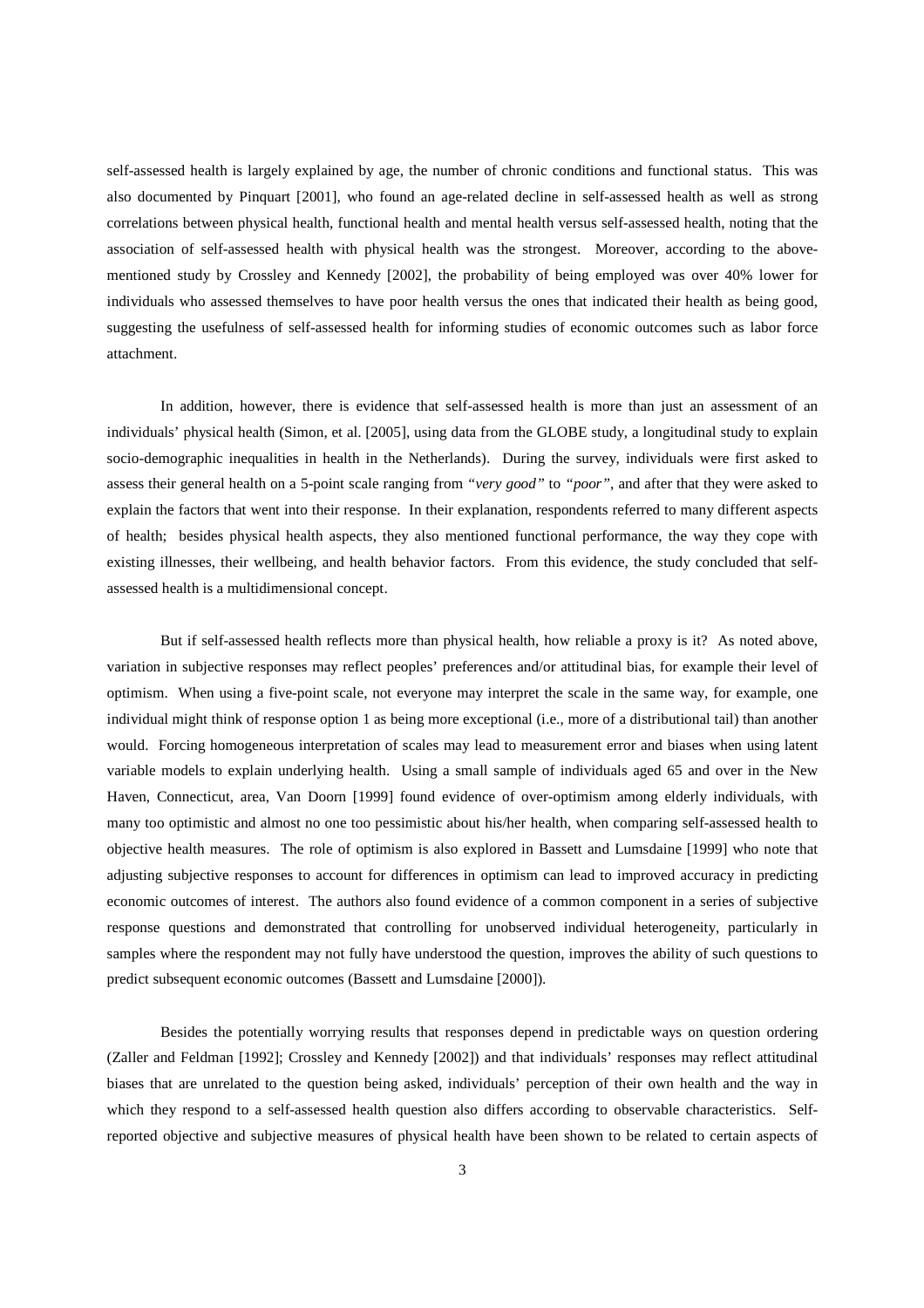personality, such as neuroticism (Costa Jr. and McCrae [1985]); another study found that there are cultural differences in reporting self-assessed health (Zimmer, Natividad, Lin, and Chayovan [2000]). This latter study used data from three different countries (the Philippines, Taiwan and Thailand) and showed that although the determinants of self-assessed health are the same across the different countries, the overall distribution of the probabilities of answering each of the response options differs, even after controlling for more objective health measures. This suggests that different individuals have different perceptions or tendencies when reporting their self-assessed health. A similar result is found when comparing self-assessed health across European countries using only one of the two available response scales in SHARE (Jürges [2006]): individuals in Scandinavian countries report themselves to be the healthiest and individuals in Southern Europe assess themselves to be the least healthy. But when controls for more objective health measures are added, Danish and Swedish respondents tend to over-rate their health, while those from Germany tend to under-rate their health. Even after controlling for differences in response styles among countries, such cross-country variations in general health are reduced but not eliminated. In contrast, Moum [1992] considered data from a large sample of Norwegian adults and found that there was little variation in self-assessed health status after controlling for sufficient detailed information on health. The heterogeneity of responses and the extent to which observable differences may play a role in different responses to self-assessed health questions is a key focus of this study.

 Others have demonstrated that aspects of question framing, such as the choice of numerical scale or the wording of a question, can influence the distribution of responses in surveys. For example, evidence from a survey in which a question was asked about how successful individuals would say they had been in their life found that when a scale from -5 to 5 was used, 34% of the responses were in the range between -5 and 0, while only 13% ended up between 0 and 5 when the scale was shifted upwards by five points to a (0,10) range (Schwarz [1999]). This result suggests that the interpretation of a symmetrical scale differs from that of a nonsymmetrical one for some individuals. Despite this striking difference, however, others have suggested that inference using such measures may not differ appreciably. For example, the use of three different scales (a five point scale, a seven point scale, and a qualitative scale where respondents were asked to compare their health to that of others) for a question on selfassessed health all led to the same perception regarding underlying health (Eriksson, Undén, and Elofsson [2001]). Similarly, an article by Hernández-Quevedo, Jones, and Rice [2005] suggested that changing the wording of the response options to the self-assessed health question did not seem to have a significant effect on the relationship between various factors and self-assessed health. Using data from the British Household Panel Survey, where the wording of the response options was changed in the ninth wave of the survey but then changed back to their original version from wave ten onwards, they found that, although this change caused a shift in the thresholds respondents used to map underlying health status to the response options of self-assessed health, there was no change in the relationship between various socio-economic characteristics and self-assessed health since the change corresponded more or less to a location shift of the response options along the 5-point scale.

 There also exists a wide range of literature about the role of self-assessed health status in predicting economic outcomes of interest. A number of articles have shown that self-assessed health is an important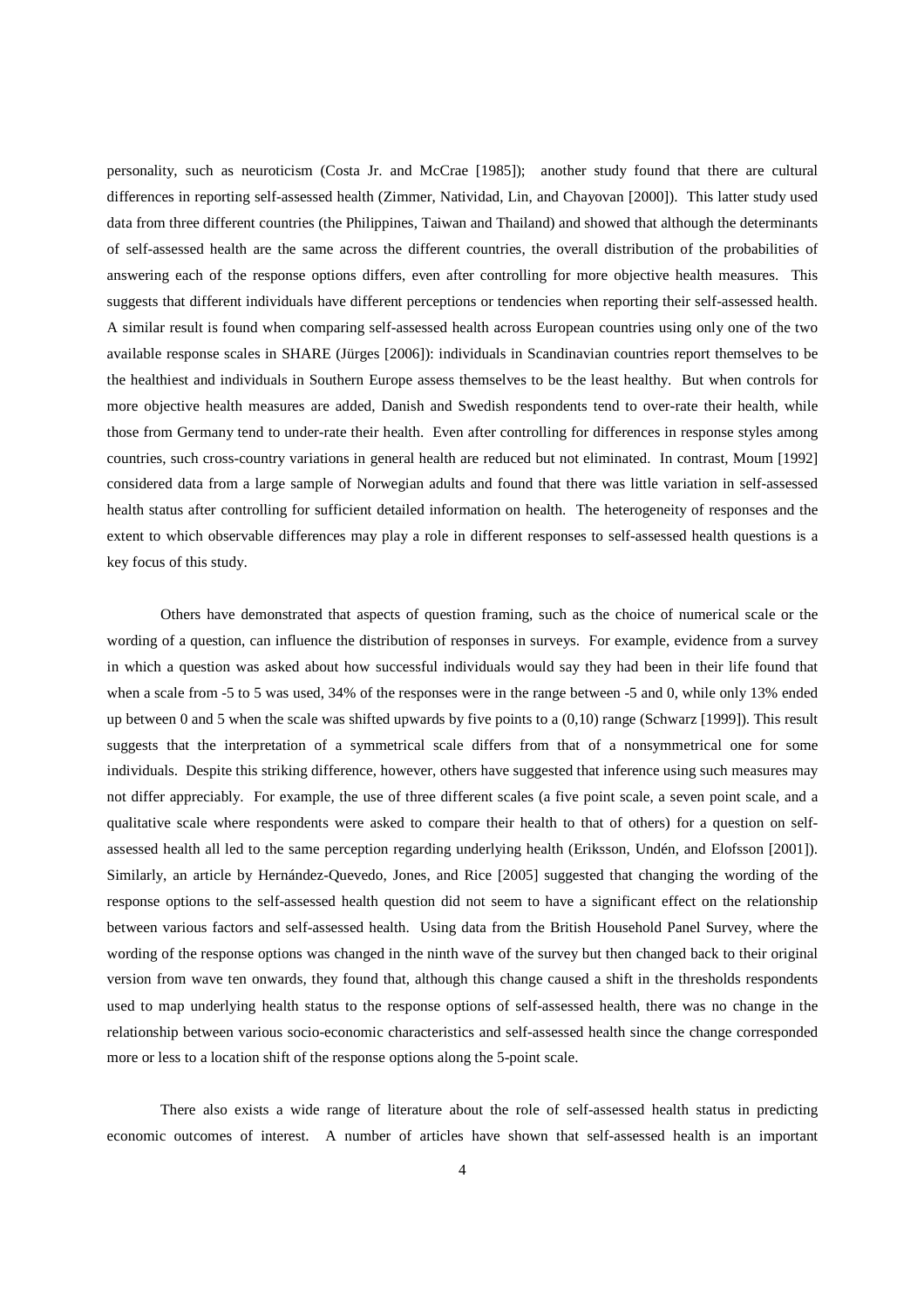determinant of the probability of death among the elderly (e.g, Lee [2000]; Zimmer, Natividad, Lin, and Chayovan [2000]; Ford, Spallek, and Dobson [2007]) and of future health changes (Zimmer, Natividad, Lin, and Chayovan [2000]; further, Møller, Kristensen, and Hollnagel [1996] show how self-assessed health predicts coronary heart disease). Given the evidence that a decline in cognitive abilities is associated with greater risk of mortality (Anstey, Luszcz, Giles, and Andrews [2001]; Baker, Wolf, Feinglass, and Thompson [2008]), it is natural, therefore, to consider whether self-reported health responses might reflect cognitive functioning.

 Indeed, previous research has already shown that individuals' cognitive function is of great importance concerning subjective responses and decision making. A study of the older US population, using data from the Health and Retirement Study, found that while both numeracy and financial literacy are very low among the entire population, lack of financial literacy is found to be the highest among the most elderly, females, those with the lowest level of educational attainment, African-Americans and Hispanics (Lusardi [2008b]). The study documented that numeracy and financial literacy matter for planning, as the more questions on both characteristics an individual answered correctly during the survey, the larger the probability was that s/he engaged in retirement planning. Another paper showed that lack of information and knowledge (about, for example, Social Security) caused people to make inferior decisions concerning their saving behavior (Lusardi [2008a]). For numerous economic decisions, an individuals' financial literacy and numeracy score (which measure specific aspects of cognitive function) plays an important role.

#### **II. Data and Descriptive Statistics**

l,

 The Survey of Health, Ageing and Retirement in Europe (SHARE) is a cross-national biennial survey of individuals who were aged 50 or over when first interviewed, and their spouses.<sup>1</sup> Eleven European countries participated in the first wave of SHARE in 2004, representing a balanced mix of European regions: Scandinavia (Denmark and Sweden), Central Europe (Austria, Belgium, France, Germany, the Netherlands and Switzerland) and the Mediterranean (Greece, Italy and Spain); additionally, Israel also contributed to the data in the first wave. Over 31,000 individuals were interviewed on several topics, including social and demographic background, physical and mental health, employment and financial situation (see Börsch-Supan, et al. [2005] for a comprehensive summary of results from the first wave of SHARE). In the second wave three additional countries were added (Czech Republic, Ireland and Poland); all countries except for Ireland and Israel also participated in the third wave in 2008-2009.<sup>2</sup>

<sup>1</sup> As a condition of use of the SHARE dataset, we note that, "This paper uses data from SHARELIFE release 1, as of November 24th 2010 or SHARE release 2.4.0, as of March 17th 2010. The SHARE data collection has been primarily funded by the European Commission through the 5th framework programme (project QLK6-CT-2001- 00360 in the thematic programme Quality of Life), through the 6th framework programme (projects SHARE-I3, RII-CT- 2006-062193, COMPARE, CIT5-CT-2005-028857, and SHARELIFE, CIT4-CT-2006-028812) and through the 7th framework programme (SHARE-PREP, 211909 and SHARE-LEAP, 227822). Additional funding from the U.S. National Institute on Aging (U01 AG09740-13S2, P01 AG005842, P01 AG08291, P30 AG12815, Y1-AG-4553-01 and OGHA 04-064, IAG BSR06-11, R21 AG025169) as well as from various national sources is gratefully acknowledged (see www.share-project.org for a full list of funding institutions)".

<sup>&</sup>lt;sup>2</sup> In Ireland the interviews for the second wave only took place in 2008, and therefore the country did not participate in the third wave at that time.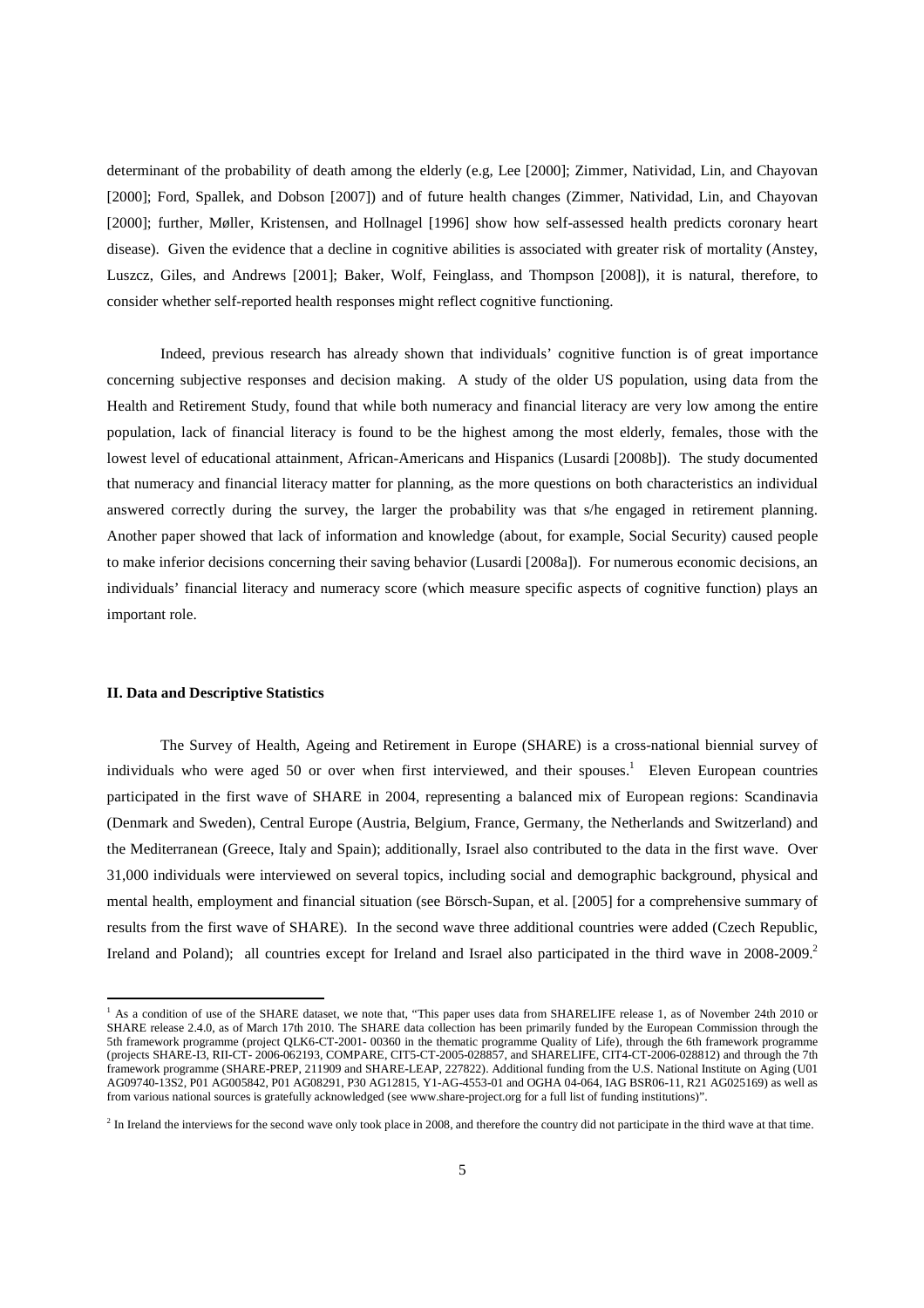Hence by the writing of this paper, the SHARE dataset consisted of detailed life histories of over 43,000 individuals in fifteen countries. Because of the comprehensive nature of the SHARE dataset, it is ideal for cross-country comparisons of many different factors, including self-assessed health.

## **A. Sample Construction**

 $\overline{a}$ 

 The construction of our data sample is given in Table 1. We begin by focusing on the first wave of SHARE, because that is the only wave that used random assignment to obtain responses to the two different selfassessment questions. Out of the total number of 31,115 interviewed individuals in this first wave, we first decided to omit Israel from our analysis, for a number of reasons,<sup>3</sup> resulting in a reduction of 2,598 individuals. The sample was also restricted to individuals between the age of 50 and 75, a further reduction of 1,179 individuals under age 50 and 4,543 over age 75, and 17 individuals for whom age was missing.<sup>4</sup> Another 112 individuals are omitted from the sample because they did not have an individual sampling weight. We additionally deleted those individuals that did not have responses to both versions of the self-assessed health questions, resulting in the loss of another 118 individuals. Our baseline sample therefore contains 22,548 individuals.

 Because we want to examine the linkages between self-assessed health and other factors, we deleted a further 417 observations that were missing information on key covariates, such as socio-demographic information (marital status and educational attainment – 4 individuals), cognition (word recall, numeracy score and depression score – 314 individuals) or health information (chronic diseases, number of times talked to a medical doctor, hearing ability and eyesight  $-99$  individuals).<sup>5</sup> After all this, our final wave 1 sample consists of 22,131 individuals.

 Unfortunately, not all individuals who were interviewed in the first wave were re-interviewed in the second wave of SHARE. Some of them died, others refused to participate again and others were simply not re-contacted. In total, out of the 31,115 individuals that were interviewed in wave 1, 18,742 individuals (60%) participated again in the second wave.<sup>6</sup> Among our initial wave 1 sample of 22,131 individuals, 15,052 were re-interviewed in wave 2,

<sup>&</sup>lt;sup>3</sup> Israel is excluded from the analysis because 1) the data in Israel was gathered later than in the other countries (individuals were only interviewed in 2005-2006); 2) weights and imputations for Israel are computed in a different way than for the European countries; 3) later in the paper we additionally consider wave 2 of SHARE which does not include Israel; 4) because they interviewed participants in three different languages (Russian, Arabic and Hebrew), if we split out the sample size by language, the Israeli sample sizes become small; and 5) it is not a European country.

<sup>&</sup>lt;sup>4</sup> As a robustness check concerning the decision to exclude those above age 75, we re-did much of the analysis with an enlarged sample that included those up to age 85. The main difference between the larger sample and the one we use is that the average health declines, resulting in a larger proportion of individuals for whom we have no basis to distinguish between types of concordance (defined below). As the main focus of our study is on the other types of concordance, and because the main results were not very sensitive to the additional individuals in the sample, we maintain the sample restriction of those between age 50 and 75.

 $5$  21 blind individuals are still included in the sample; we treat them as a separate group concerning the self-assessed eyesight questions. We default the eyesight of blind individuals to a sixth category (additional to the five response options), signifying their eyesight is worse than "poor".

<sup>6</sup> This represents a much higher attrition rate (nearly 40%) than in the Health and Retirement Study, where the average re-interview response rate over all waves is 93.5% (Health and Retirement Study [2008]).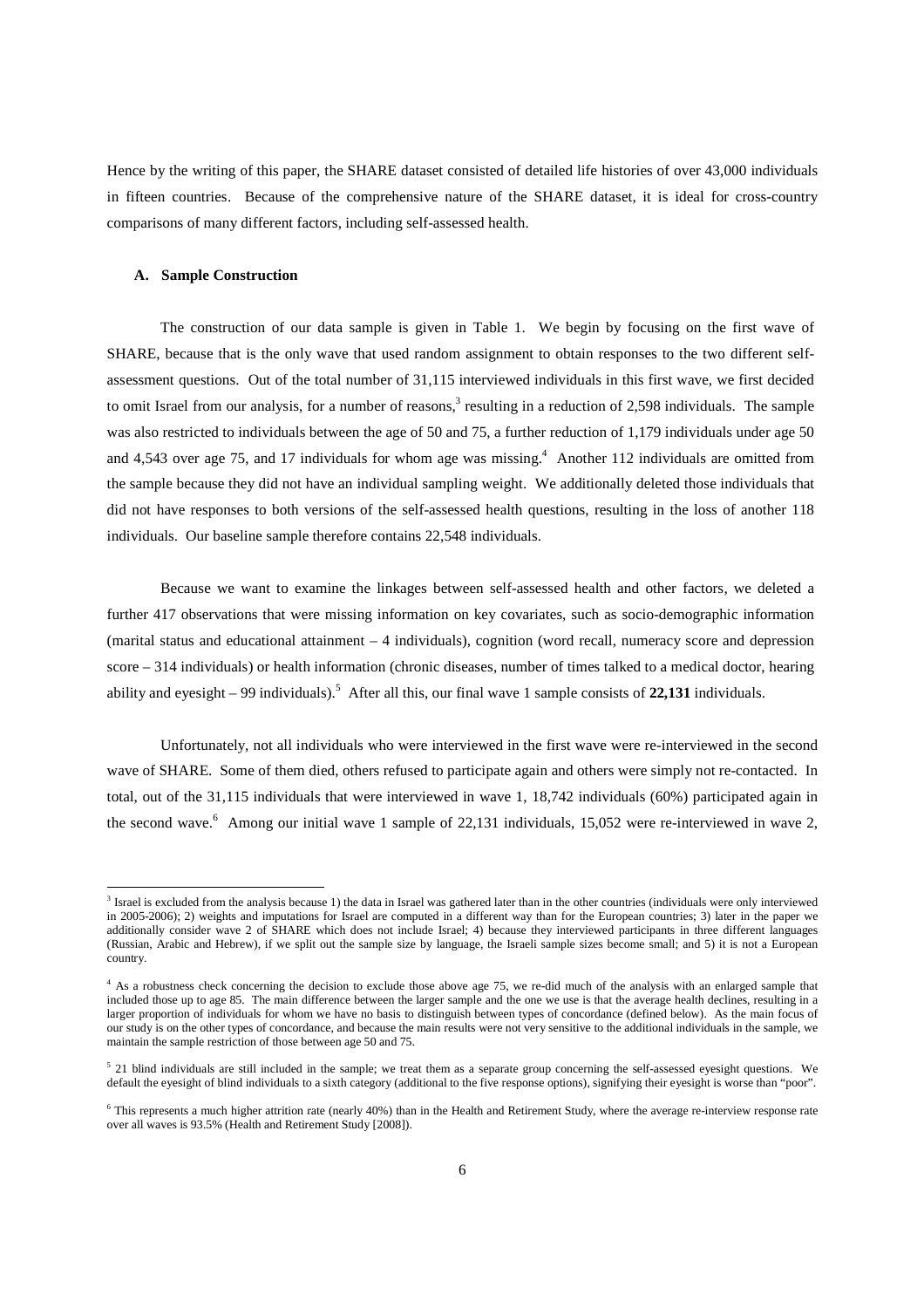representing a slightly higher percentage (68%) than in the overall population.<sup>7</sup> Applying the same filters as in wave 1, our final wave 2 sample consists of **14,768** individuals, which represents slightly more than 33% attrition for our particular wave 1 sample, less than the overall attrition rate.

Except where noted, respondent-level individual weights are used, to reflect sample design and overweighting.

## **B. Descriptive Statistics**

l,

 Table 2 provides weighted means and standard deviations of the main explanatory variables used in our analysis for the overall sample, as well as weighted means for each country.<sup>8</sup> Three sets of variables are discussed in turn: socio-demographic, health, and cognition. We focus primarily on the overall sample since many cross-country differences are documented in Börsch-Supan, et al. [2005] and Börsch-Supan, et al. [2008].

## **1. Socio-demographic variables**

 Out of the wave 1 sample of 22,131 individuals, the average age is 61.9 years, 52.3% are female, 90% are interviewed in their country of birth and 70.8% report themselves to be married.

 Education is measured through questions about highest school degree, from which a corresponding level of educational attainment is derived.<sup>9</sup> This coding ranges from 0 to 6, where 0 denotes pre-primary education (preprimary school, children aged 3 to 5) and 6 denotes the second stage of tertiary education (obtaining a Ph.D.). There is also a separate category for all "other" education, for example, adult education and special education. Out of the sample of 22,131 individuals, 165 individuals were assigned this special category; they are excluded from the summary statistics in this table since the other categories follow a natural rank order. In subsequent analysis, the "other" category will be included, and codes 5 and 6 will be combined into a single category to avoid the small sample sizes that would otherwise result. Excluding the individuals in the "other" category, the average ISCED-97 level of education is 2.5, which is approximately equal to a high school degree. As might be expected, the level of education varies a lot across countries; it is highest in Denmark with a weighted average of 3.4, and lowest in Spain with a weighted average of 1.6.

This higher percentage is likely due to our age screen, which filters out the oldest individuals. Of the 7,079 that were not re-interviewed in the second wave, 262 are individuals died.

<sup>&</sup>lt;sup>8</sup> A complete set of summary statistics by gender, marital status, education category, and those born in the country in which they were interviewed is available from the authors on request.

<sup>&</sup>lt;sup>9</sup> To make the levels of education cross-country comparable, the 1997 International Standard Classification of Education (ISCED-97) as designed by the United Nations Educational, Scientific and Cultural Organization (UNESCO; see United Nations Educational, Scientific and Cultural Organization [2006] for details on ISCED-97 coding) is used as standard coding for education.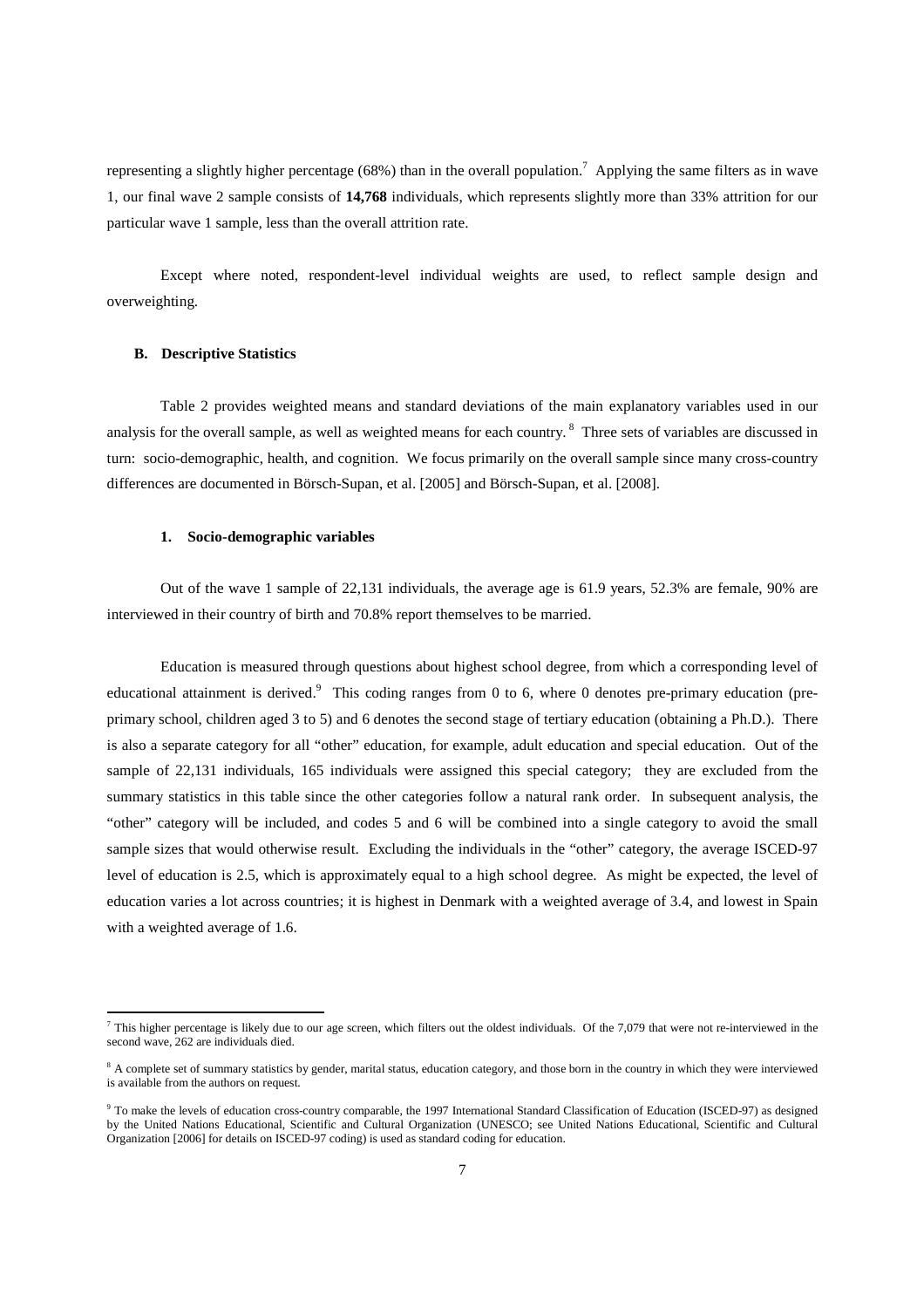Data on each individual's income is constructed from individual-level components in SHARE while net worth is measured at the household level and is therefore assigned to both parties of a married couple rather than attempting to apportion it between the two members.<sup>10</sup> The income and net worth information is in local currency units; to make these variables comparable across countries, their levels were adjusted by country-specific inflation in the year of the survey and converted to euros using exchange rates that are constant across all respondents within a country. In the table the means and standard deviations of the natural logarithms of income and net worth are shown, as these are the variables used in further analysis.<sup>11</sup> In terms of euros, the weighted average adjusted income over the year before the interview is equal to  $\epsilon$ 27,003.59, where the weighted average median is equal to  $\epsilon$ 19,343.93. The weighted average adjusted household net worth is equal to  $\epsilon$ 321,687.20 with a weighted average median of  $E161,859.80$ , indicating substantial skewness in both income and net worth.

#### **2. Health**

 There is a rich variety of health information in SHARE. Individuals were shown a list of fourteen different chronic diseases (for example, heart failure, high blood pressure, diabetes, asthma, rheumatism and Parkinson's disease) and eleven health symptoms (e.g., pain in joints, difficulty breathing, sleeping problems and dizziness) and asked which apply to them; the number of both chronic diseases and health symptoms enter into the analysis below separately. On average, individuals report having 1.4 of each. Individuals were also asked to rate their eyesight and hearing on a five-point scale, ranging from *"1. Excellent"* to *"5. Poor"*, where the average response to each of these lies between the responses "2. Very good" and "3. Good" (2.7 and 2.6, respectively). For reasons that will become apparent below, the descriptors attached to this five-point scale are referred to as the "US version" (see below). The average self-reported number of times that a respondent has talked to a medical doctor in the past year is seven.

#### **3. Cognition**

 $\overline{a}$ 

 A number of questions intended to measure cognitive functioning are available in SHARE: (1) Two questions asking respondents to rate their reading skills and writing skills, also on the US scale, where 18 individuals who either answered "don't know" or who refused to answer were assumed to be in the poorest category. The average responses are 2.4 and 2.6, respectively, corresponding to an answer in the middle of *"2. Very good"* and *"3. Good"*; (2) Individuals were given a list of ten words and then asked to recall as many as they could, first immediately after they heard the list, and then again after responding to a number of additional questions. Immediately after hearing the list, individuals on average remembered almost five out of the ten words (4.9), where with delayed recall the average declined to less than 3.4; (3) A sequence of numeracy questions (for example, to compute 10% out of 1,000) that increased in difficulty when a question was answered correctly and otherwise

 $10$  For this reason, an interaction between marital status and net worth is included as a separate variable in the regression analysis.

<sup>&</sup>lt;sup>11</sup> Only one individual out of the sample has a negative income; for simplicity we set this individual's ln(income) observation equal to zero. There were 692 individuals with a negative household net worth; due to the number of individuals involved, we thought it more appropriate to use minus the logarithm of the absolute value of the household net worth.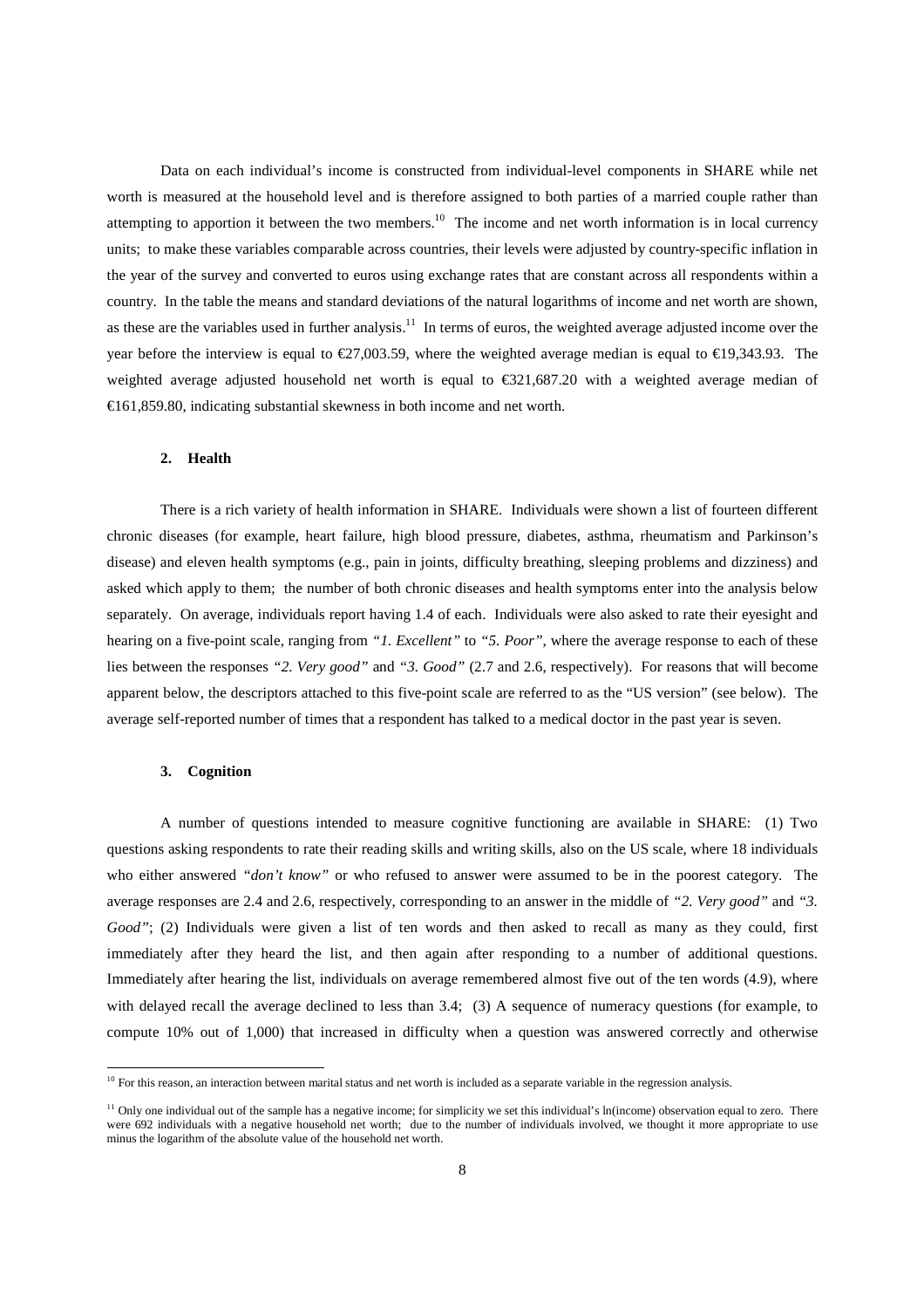decreased. A numeracy score was computed, based both on how many were answered correctly and on the difficulty of the questions, ranging from 1 to 5, where 1 is the worst and 5 is the best score. On average, individuals had a score of 3.3; (4) Individuals were asked which day of the week, which day of the month, which month and which year it is. From their responses, an orientation scale was constructed, defined as the number of questions answered correctly (the maximum is four). The majority of respondents answered all four questions correctly; over our sample the weighted average orientation score is 3.8; (5) Individuals were asked several questions about their feelings, from which an index of depression is constructed.<sup>12</sup> This is a scale ranging from 0 to 12, where a score greater than 3 means that "the respondent has clinically significant symptoms of depression" (Börsch-Supan et al. [2005]). The average for the whole sample is equal to 2.3.

 Later on in this paper, several regressions are performed, in which most of the above variables are included as dummy variables. To avoid multicollinearity, it is therefore necessary to omit one category for every set of dummy variables. A list of all suppressed categories, used in all regressions, can be found in Table 3.

### **III. Self-Assessed Health Questions**

 $\overline{a}$ 

 The main variables of interest in this paper are the two self-assessed health questions that were asked in SHARE; one at the very beginning of the health section of the interview, and the other immediately after a battery of other health-related questions were asked. For both versions of the self-assessed health question, the phrasing began with *"Would you say your health is..."*, after which respondents were asked to choose from five different response options associated with different general descriptors. In one case the response options were given by the scaling used by the World Health Organization: "*1. Very good, 2. Good, 3. Fair, 4. Bad, 5. Very bad"*, hereafter referred to as the "WHO version" of the health question; in the other case, the response options were: *"1. Excellent, 2. Very good, 3. Good, 4. Fair, 5. Poor"*, from now on referred to as the "US version" of the health question.<sup>13</sup> Which question individuals were asked first was chosen by random assignment; the other version of the question was then asked immediately following the end of the health section of the interview. Note that in both cases, the scaling of the response options is such that a lower number means better self-assessed health, while a higher number indicates worse self-assessed health.

 The exact wording of the response options differs in the different interview languages that were used across the countries, therefore affecting the number of response options that could exactly correspond across the two scales. In the English example above, WHO-version response options 1, 2 and 3 correspond to US-version options 2, 3 and 4. But in none of the countries was English used as the interview language. For half of the languages used (i.e.,

 $12$  This index corresponds to the EURO-D scale included as part of SHARE when respondents provided answers to all twelve questions; when fewer than twelve binary responses were available, the average of the available responses was re-normalized by multiplying by twelve.

<sup>&</sup>lt;sup>13</sup> These latter descriptors have been associated with the five-point scale for self-assessed health in a number of large, longitudinal US-based surveys, in particular the Health and Retirement Study (HRS), on which the SHARE survey instrument is modeled.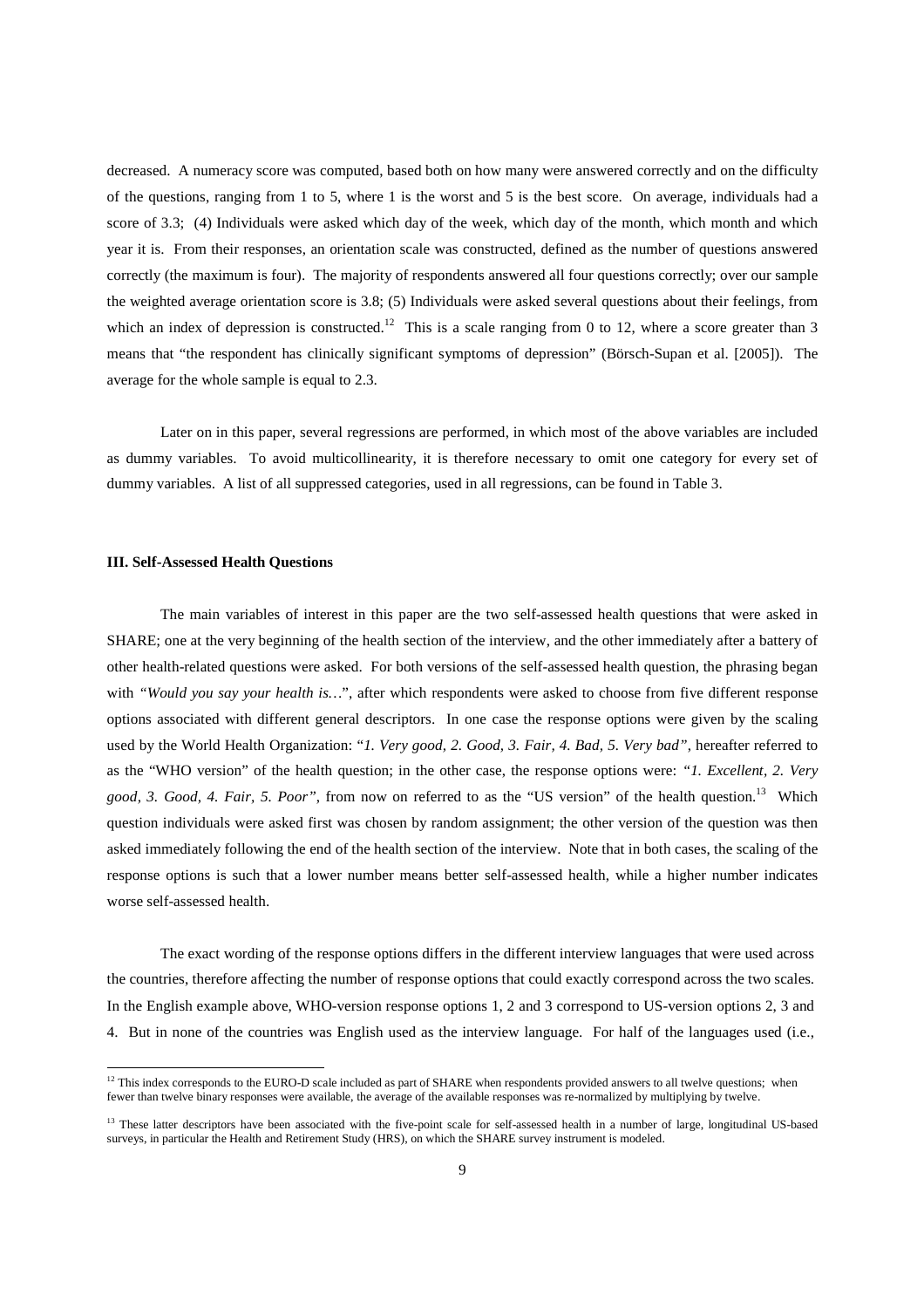Dutch/Flemish, German, Greek and Spanish), four words are the same (WHO-version 1, 2, 3 and 4 correspond to US-version 2, 3, 4 and 5). In the other languages, however, fewer response options correspond. In French, only WHO-version responses 1 and 2 correspond to US-version responses 2 and 3; in Italian, WHO-version 1, 2 and 3 correspond to US-version 2, 3 and 4; in Danish, WHO-version 2, 3 and 4 correspond to US-version 3, 4 and 5. In the Swedish language, there is a skip: WHO-version responses 1, 2 and 4 correspond to US-version responses 2, 3 and 5.

### **A. Comparing the two versions of self-assessed health**

 $\overline{a}$ 

 Table 4 contains weighted average responses to the two versions of the self-assessed health question, both for the whole sample and for different subsamples according to socio-demographic characteristics of the respondents. Overall, the weighted average response to the WHO version of this question is equal to 2.34 (between *"Good"* and *"Fair"*), while for the US version of the question it is equal to 3.03 (very close to *"Good"*). This is surprising, since the wording of the response options might suggest a one-point difference between the two versions. The difference of 0.69 suggests that not all individuals select according to the terminology used; they also may pay attention to the position on the response scale that their answer is located. We return to this issue later on in the paper. Among the subsample of 18,601 individuals who could have given the same response to the second health question (i.e., their first response corresponds exactly to a choice on the scale of the second question)<sup>14</sup>, the weighted averages are equal to 2.27 for the WHO version and 3.01 for the US version, a difference of 0.74 points.

 Comparing the average self-assessed health corresponding to the two questions by a number of different characteristics, the difference between the two versions is close to the sample average of 0.69 points in almost every case. Only a few subsamples show statistically significant differences. The most noticeable are the individuals in Denmark and Sweden, where the differences between the two versions of the self-assessed health question are only 0.41 and 0.31, respectively. Since for most of the socio-demographic subgroups the differences between the two versions are reasonably close to the difference of 0.69, it is instructive to look in more depth at one of the two versions of the question, say the US version, to get a better idea of variations in self-assessed health across subgroups. Across the countries, those in Germany, Italy and Spain report the highest scores on self-assessed health, indicating that they assess themselves to be the least healthy. Those in Denmark, Sweden and Switzerland report being the healthiest. By gender, females assess themselves as being a little bit less healthy than males; around 0.15 points. In the oldest age group (aged 70 to 75), average response to health is 0.66 points higher than in the youngest age group; consistent with the intuition that health seems to be declining with age. A similar result holds for the different education levels: those in the highest educational attainment category report being almost 1 point healthier than those in the lowest educational attainment category. Furthermore, married individuals report being on average

<sup>&</sup>lt;sup>14</sup> Some individuals did not have the possibility of responding using the same word to the second self-assessed health question as they did in their response to the first; this was either because they responded *"Excellent"* to the first question if the US version was asked first, or *"Very bad"* to the first question if the WHO version was asked first (since these options are not offered in the other version), or as noted above it can be due to linguistic differences in response options so that individuals were forced to choose a different word as a response to the second question.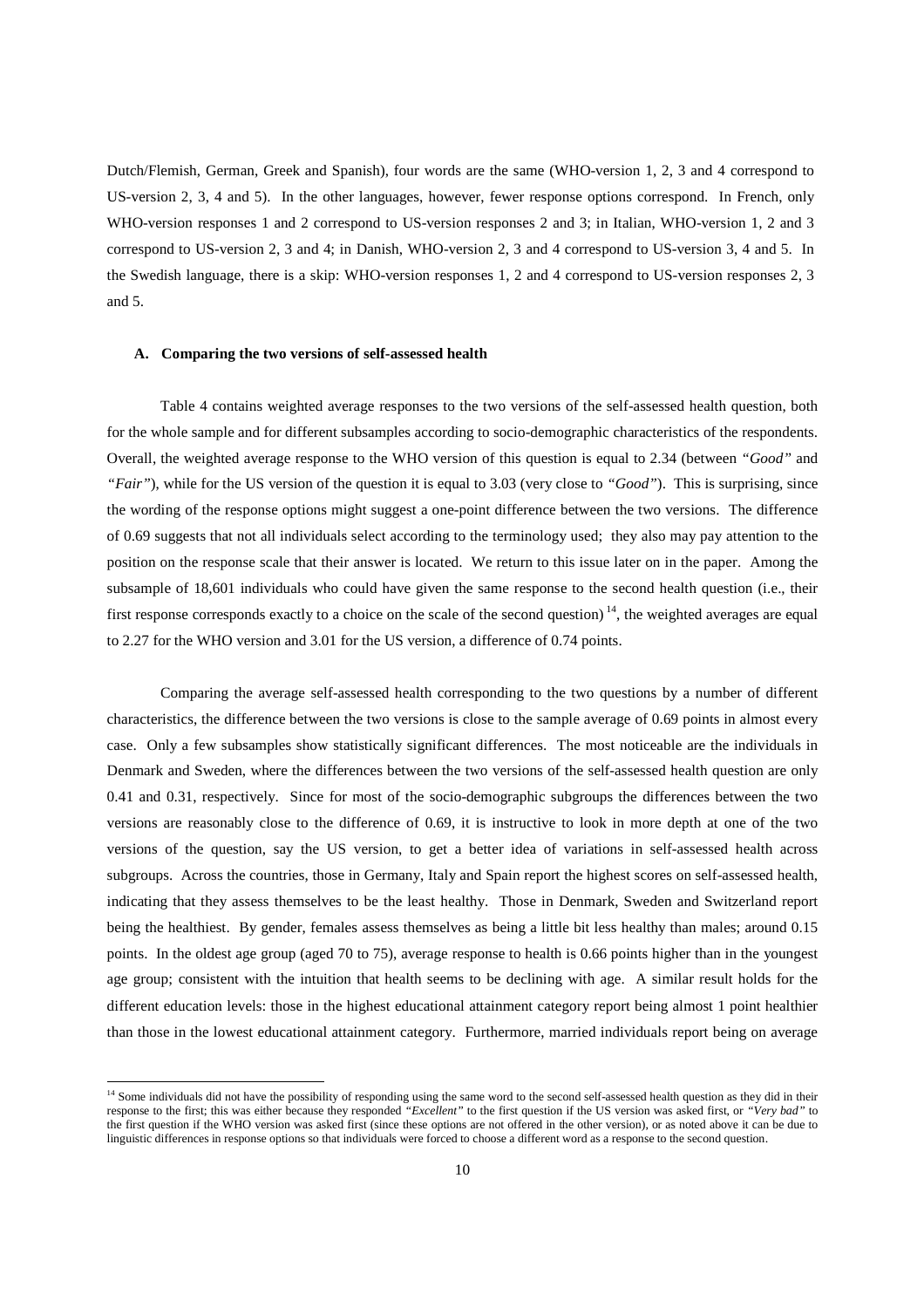0.12 points healthier than single individuals and individuals that were born in the country of interview report being on average about 0.15 points more healthy than people with another country of origin.

 It is also interesting to consider the distributions of responses to the two self-assessed health questions. The proportion of individuals that answered each of the 25 possible combinations of responses to the two self-assessed health questions can be found in Table 5. Surprisingly, the distribution of responses to the asymmetric US scale is more symmetric than the response to the symmetric WHO scale (see Figure 1). On the US scale, 41.7% selected the middle choice (*"Good"*); the distribution of the other four response options is more or less symmetric around this middle one. Curiously, the option that was most often selected using the WHO scale was also *"Good"* (option 2 on that scale, selected by 46.6%). Further, nearly 30% answered *"Fair"*, the third option on the WHO scale; the other three options were much less frequently chosen.

 The proportion of respondents that gave different responses to the two versions of the self-assessed health question, considering only the subsample of those that had the *possibility* of answering the same word the second time (18,601 individuals), is 35.0%. This percentage is larger than the 28% that Crossley and Kennedy [2002] found; recall that in their study, both times the same response options were offered, whereas in SHARE the response options differ across the two questions. However, even within this SHARE subsample, the proportion differs dramatically depending on which version of the question an individual was first asked. Among those who were exposed to the WHO scale first, 41.8% did not provide the same response when subsequently asked the US version, while among those that received the US version first, only 28.6% failed to select the same response the second time around (when asked using the WHO scale).

## **B. Testing the Assertion of Random Assignment**

 According to the SHARE documentation (Mannheim Research Institute for the Economics of Aging [2010]), the assignment regarding which version of the health self-assessment an individual was first asked was random. To verify this assertion, Table 6 contains the same summary statistics as above, but now separately for the subsamples of individuals who were first asked the WHO version and those who were first asked the US version. Since the random assignment did not take into account sampling design, to test for randomness in the subgroups, the unweighted sample is used to compute summary statistics.<sup>15</sup> The table verifies that there is little observable difference between those who were first asked the WHO version and those who were first asked the US version. Tests of the equivalence of means indicate there are no statistically significant differences between the two subsamples with respect to any of the key socio-demographic, health, or cognitive variables considered. Therefore, it is reasonable to adopt the assumption that for the most part, the assignment was indeed random. In one dimension, however, there is a statistically significant difference across the two subsamples, an important deviation from the conclusion of truly random assignment: the average response to the WHO version of the question is statistically

 $\overline{a}$ 

 $15$  In all other parts of this paper, the weighted sample is used.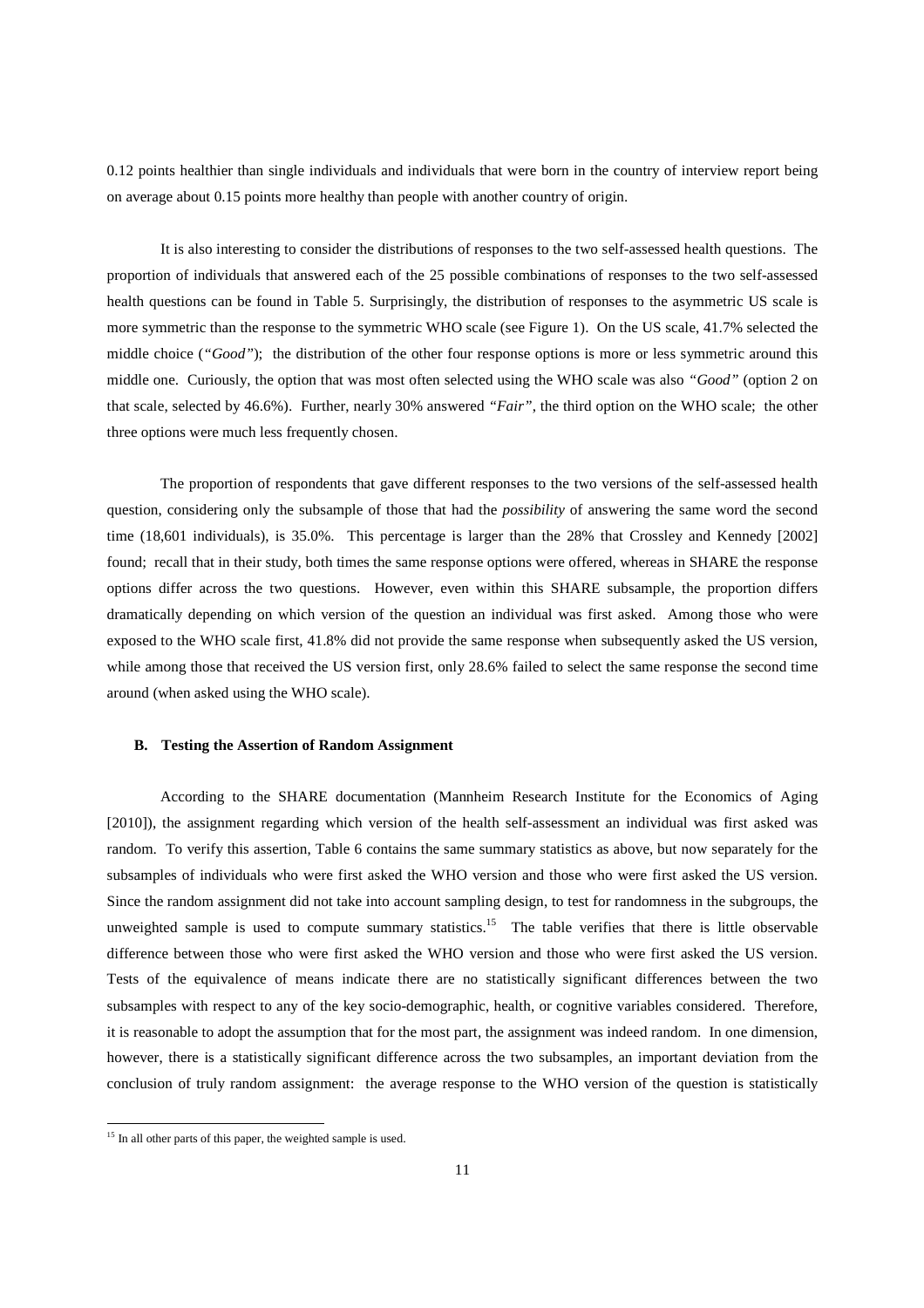significantly lower (which denotes people assessing themselves to be healthier) when individuals are asked the US version first, while the average answer to the US version is statistically significantly higher (indicating people assess themselves to be less healthy) for those who were asked the WHO version first. This suggests a possibility that **individuals' responses are influenced by the sequencing of the questions they are given**.

## **C. Concordances**

 $\overline{a}$ 

 This section revisits Jürges, Avendano, and Mackenbach's [2008] original observation that despite differences in individuals' responses either scale could be used for inference, in light of the above results documenting the influence of the ordering of the two versions of the self-assessed health question, by investigating the following questions: Do individuals answer the same word to both versions of the self-assessed health question, despite being presented with a different scale? And which individuals are more likely to compare their health to others of their own age and demographic background, using a fixed numerical level as a reference point, regardless of the wording of the response options?

To answer these questions, we divided the sample into four (mutually exclusive) concordance categories:<sup>16</sup> (a) word concordance, defined as the weighted proportion of the sample that answered exactly the same words to both the WHO version and the US version of the self-assessed health question (for example, *"Good"* as a response to both versions), (b) numerical concordance, defined as the weighted proportion of the sample that answered both versions of the question using the same number (for example, response option 3 to both versions, although 3 corresponds to *"Good"* in the US version, and *"Fair"* in the WHO version), (c) discordant responses, and (d) responses where there was no basis to compare concordance. As explained above, because of differences in translations the number of response options used to determine word concordance differs across countries. In general, word concordance is based on the four response options that are the same in both versions of the self-assessed health question, but for a few languages, word concordance can only be based on two or three response options that are the same, due to differences in wording. For this reason, Jürges, Avendano, and Mackenbach [2008] restricted their sample to only the five countries for which all four response options were the same (i.e., Austria, Germany, Greece, the Netherlands, and Spain). In this study, we take a slightly different approach. For example, if someone in France answered *"3. Moyenne"* (English: *"3. Fair"*) to the WHO version and *"4. Acceptable"* (English: *"4. Fair"*) to the US version of the question, we prefer to remain agnostic as to whether this person is word concordant in French, although s/he would have been word concordant in other languages. Therefore, the group of people for whom this situation holds is treated as a separate group, namely that there is no basis to distinguish whether someone is word concordant. Finally, the individuals that gave completely different answers to both versions of the question are categorized as "discordant"; that is, they do not show any evidence of concordance at all.

<sup>&</sup>lt;sup>16</sup> Jürges, Avendano, and Mackenbach [2008] did something similar, considering literal and relative concordance, where in their construction the two types of concordance are not mutually exclusive.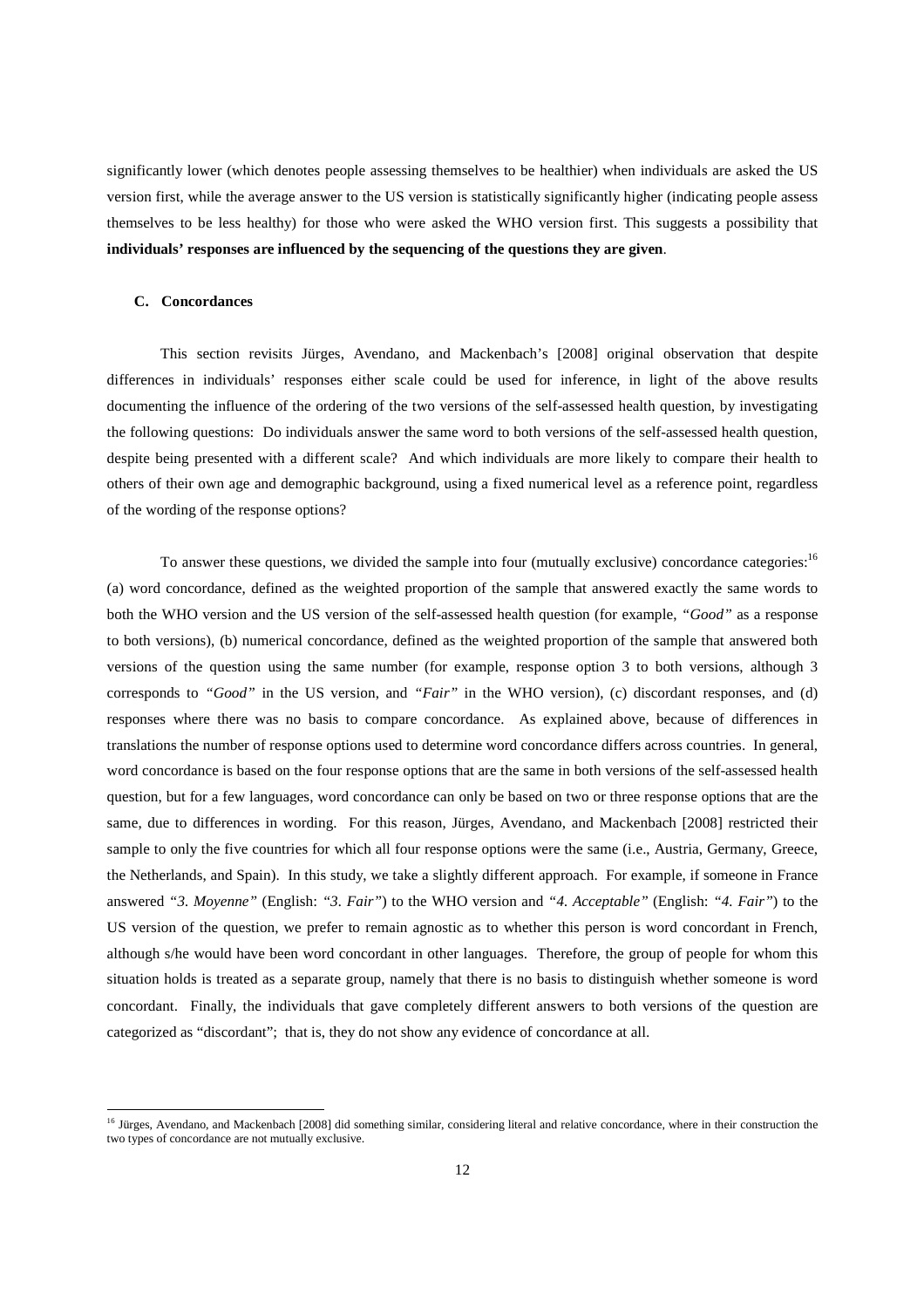A slight difficulty arises in attempting to categorize those individuals whose first response is either *"Excellent"* to the US version (8.6% of those who received the US version first, or 4.3% of the overall sample) or *"Very bad"* to the WHO version (1.2% of those who received the WHO version first, or 0.6% of the overall sample), as they do not have the opportunity to select the same response when subsequently asked the second version of the self-assessed health question. It is possible that responding with the same numerical selection (which is treated in our analysis as being "numerically concordant") in fact reflects a desire to respond with the same exact word but the inability to do so. To the extent that this therefore means that some of the individuals whom we classify as numerically concordant are mis-classified (because they are really word concordant), the results should be biased against finding a difference between the two concordance types.

 Based on the definitions above, 55.7% of the total sample is word concordant, 30.6% is numerically concordant, 9.1% of the sample is discordant, and in 4.6% of the cases we had no basis to distinguish between word concordance and discordance (these numbers are shown in Table 5). To identify differences in concordance between subgroups, the sample is split out by various socio-demographic characteristics. The distribution of the proportions of individuals that fall into each of the four categories, by these different socio-demographic characteristics, can be found in Table 7. There is a striking difference in concordance patterns in the Scandinavian countries relative to the European continent. Word concordance is much lower in Denmark and Sweden (31.6% and 32.5%, respectively, compared to the overall word concordance of 55.7%), while numerical concordance is much higher in these countries (50.1% and 53.3%, respectively, compared to 30.6% overall). This suggests that Scandinavians tend to rank their own health more in relation to other people than those in other parts of Europe do, suggesting a more relativistic focus. The fraction of people for whom there was no basis to distinguish due to wording differences is by far the largest in France (18.5%) due to only having two responses of word overlap between the two versions.<sup>17</sup> It is important to keep this in mind when comparing word concordances across countries; that a lower word concordance for some countries may reflect fewer available categories for comparison.

 Dividing the sample by gender, it seems that females are statistically significantly more word concordant and less numerically concordant than males (with significance probability less than 1%), although the difference is only about two percentage points for both word and numerical concordance. Dividing the sample into age groups, word concordance seems to be first increasing when people turn older, and then decreasing again from age 65. In contrast, numerical concordance appears to decline with age. Consistent with intuition, the percentage of individuals that is discordant increases from 8.7% at age 50-54 to 9.9% at age 70-75, perhaps indicating greater difficulty as individuals age in remembering what they answered the first time. That the proportion of respondents in the "no basis to distinguish" group increases with age reflects the facts that more of the lack of word overlap occurs in the less healthy categories and that health declines with age.

 $\overline{a}$ 

<sup>&</sup>lt;sup>17</sup> The maximum number of response categories of word overlap is four; therefore, in the table, there are no individuals from Austria, Germany, Greece, Netherlands, and Spain in this concordance group. For all other countries except France, there are three response categories of word overlap. The sample was also split by language (as opposed to country, because in some countries multiple languages were used and some languages were used in multiple countries of interview). Of the four languages in which there is a possibility of being in the group where there is no basis to distinguish (Danish, French, Italian and Swedish), the proportion is only very large in French (18.6%); it is below 7% for the other three languages.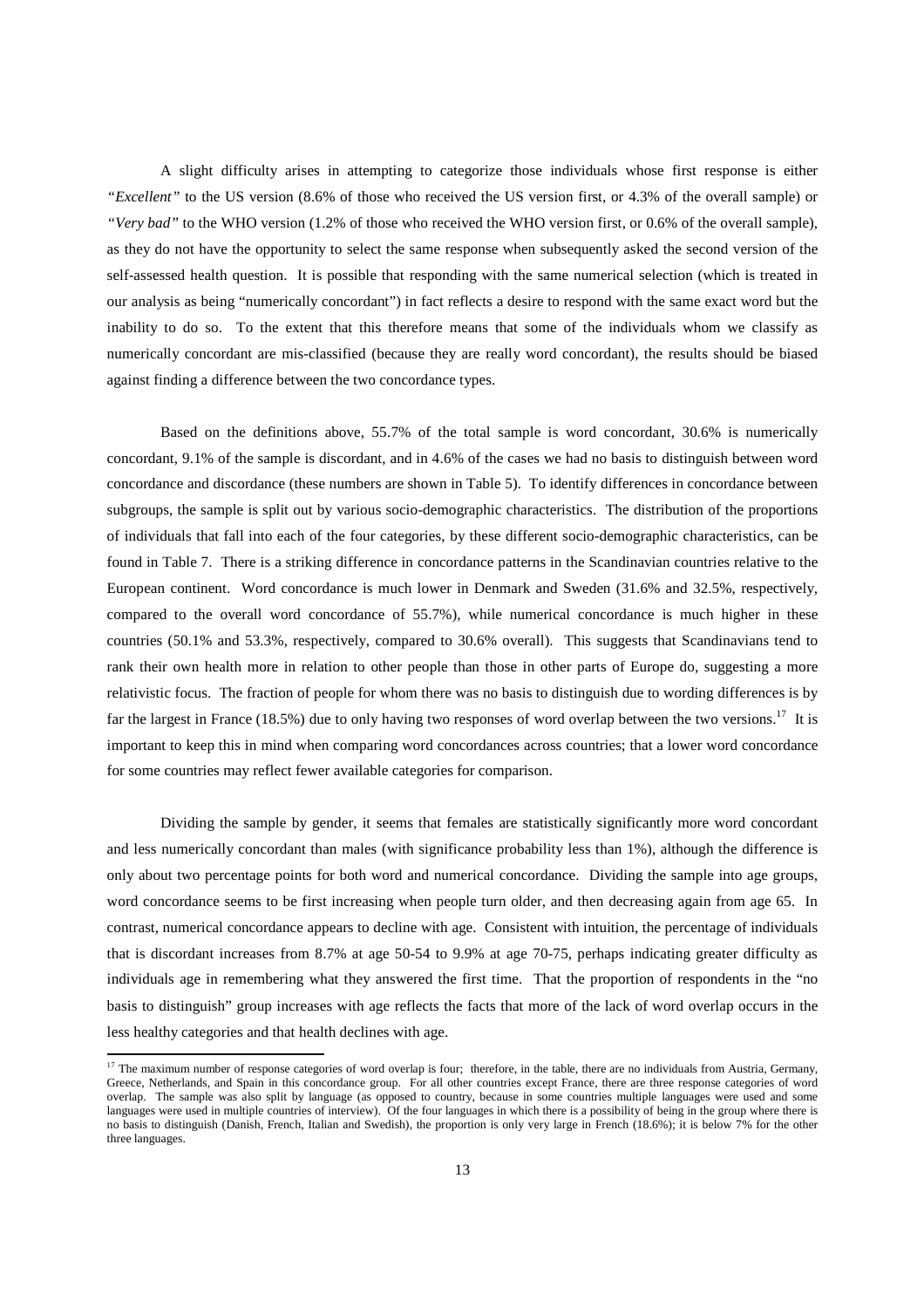Looking at different levels of educational attainment, we find that the percentage of discordance is the highest among individuals with the lowest educational level. Word concordance increases when the level of education becomes higher, but then decreases again from level 4 onwards (those beyond having a high-school degree). Numerical concordance is around 8% higher for individuals in the highest education levels (levels 5 and 6, university degree and above) relative to those in the lowest (level 0, pre-primary education). For individuals in the group of "other" education, like special education, discordance is similar to the group with education level 0.

 According to individuals' self-reported marital status, numerical concordance is a bit higher for married people (30.9% versus 29.6%,  $p = 0.054$ ); discordance is statistically significantly higher for single people (9.7%) against 8.8% for married people;  $p = 0.034$ ). Finally, if we divide the sample according to country of origin, we see that word concordance is about three percentage points higher for individuals that were born in the country of interview (a statistically significant difference,  $p = 0.007$ ). In contrast, there is no statistically significant difference in numerical concordance between those that migrated to the country in which they currently live and those that were born there, suggesting that numerical scales may be preferable when surveying non-native populations.

 As we have seen in Table 6 above, some important differences regarding the distribution of responses to the self-assessed health questions seem to arise depending on which version of the question was asked first. It is also the case that concordance patterns vary according to which version was asked first: in Table 8, the sample is divided between those individuals who were asked the WHO version first versus individuals who were asked the US version first; the distributions along the 25 possible response combinations are given. Numerical concordance is statistically significantly higher for the subsample that was asked the WHO version first (35.9%, versus 25.1% for the individuals who got the US version of the question first). In contrast, those who received the US version of the health question first and then were asked the WHO version are more word concordant (58.8% versus 52.7% for those that answered the WHO version first; this difference is also statistically significant). Discordance is four percentage points higher in the group that was asked the US version of the self-assessed health question first (11.1% versus 7.1%). Overall, the distribution of response options differs substantially across the two groups.

## **IV. Determinants of Differences in Self-Assessed Health Responses**

 Jürges, Avendano, and Mackenbach [2008] use an ordered probit model to identify determinants of responses to each version of the self-assessed health question. Having documented differences in some individuals' responses to the two self-assessed health questions and that those differences might arise from which question was asked first, we now consider whether observable factors might explain those differences. Table 9 contains results of an ordered probit regression where the dependent variable is the difference between the responses to the two versions of the self-assessed health question. To be more specific, the dependent variable is equal to the response to the US version of the question minus the response to the WHO version of the question, resulting in a possible range of responses between -4 and 4, although not all possible values are equally likely. For example, the difference is equal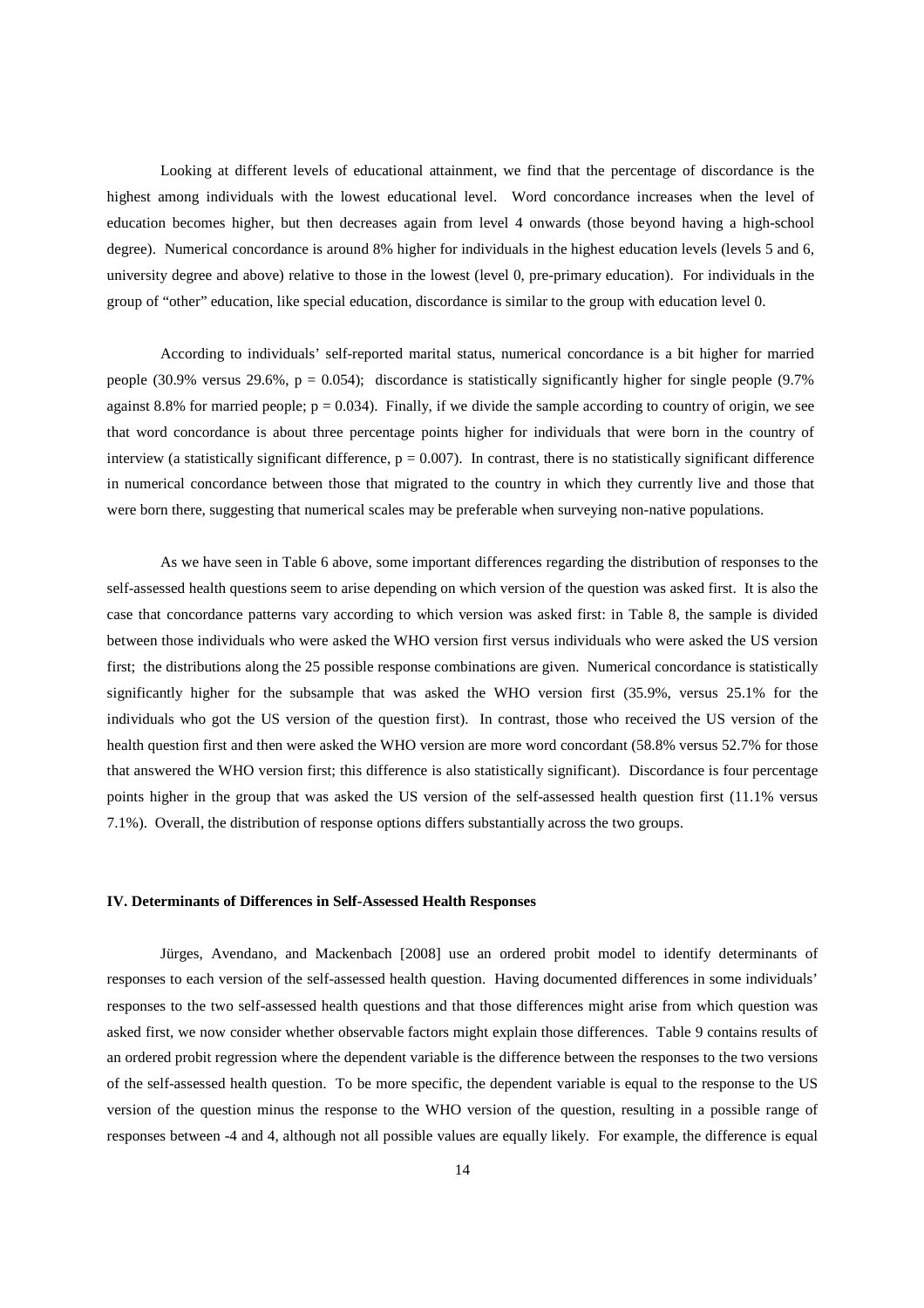to zero for numerically concordant individuals (30.6% of the sample) and one for word concordant individuals (55.7% of the sample) and those for whom there was no basis to distinguish  $(4.6\%$  of the sample).<sup>18</sup> Therefore the differences are consolidated into four numerical ranges:  $\langle 0, 0, 1 \rangle$  and  $>1$ , where  $\langle 0 \rangle$  and  $>1$  both correspond to discordant individuals. To allow for the possibility of dependence on the ordering of which version was asked first, a dummy variable equal to one if the US version was asked first and zero otherwise was interacted with the full set of explanatory variables. Under the null hypothesis that the ordering of the two versions of the self-assessed health question does not matter, we expect the coefficients of the variables for the two subgroups to be the same, corresponding to a test that the coefficients on all the interacted variables are jointly equal to zero.

 The results of the estimation of this ordered probit model can be found in Table 9, along with marginal effects for each stratum. To give an idea of the interpretation of the variables: the significant coefficient of 0.068 for females means that for women, compared to men, the difference in answers on average will be larger, saying that women tend to represent themselves as less healthy when asked the US version, as compared to the WHO version, than men do. However, this effect seems only to apply for women that were asked the WHO version first; the significant coefficient for females that were asked the US version first is of nearly equal and opposite sign, indicating that there is no significant difference between men and women that were asked the US version first. The marginal effects associated with being female indicate that those who were asked the WHO version first are 1.9 percentage points less likely to be numerically concordant (dependent variable = 0) and 1.6 percentage points more likely to be word concordant (dependent variable  $= 1$ ) than the rest of the sample. Overall, we see that there are large country effects, and also the health and cognition variables help to explain the difference in the responses to the two selfassessed health questions. The latter suggests that the health and cognition questions that were asked in between the two self-assessed health questions have an influence on how people respond to self-assessed health questions. So, the questions asked in the health section of the interview may cause individuals to adjust their response to the second self-assessed health question, if they, for example, conclude that their actual health is not as bad or as good as they thought it was when answering the first self-assessed health question.

 Importantly, the results clearly demonstrate that which question was asked first matters, as a Wald test for the joint significance of all coefficients on the interacted variables gives a  $\chi^2$ -statistic that is equal to 532.720 (p < 0.001). The difference in responses to the two versions depends on which of the two versions an individual was asked first. The next section considers the determinants of the responses to the self-assessed health question, first by including both the first- and second-asked questions in the analysis and then by restricting the analysis to the responses to the first question only, prior to individuals being asked the battery of health-related questions.

 $\overline{a}$ 

<sup>&</sup>lt;sup>18</sup> That is, in terms of the difference in responses between questions, the "no basis to distinguish" appear similar to those that are clearly word concordant.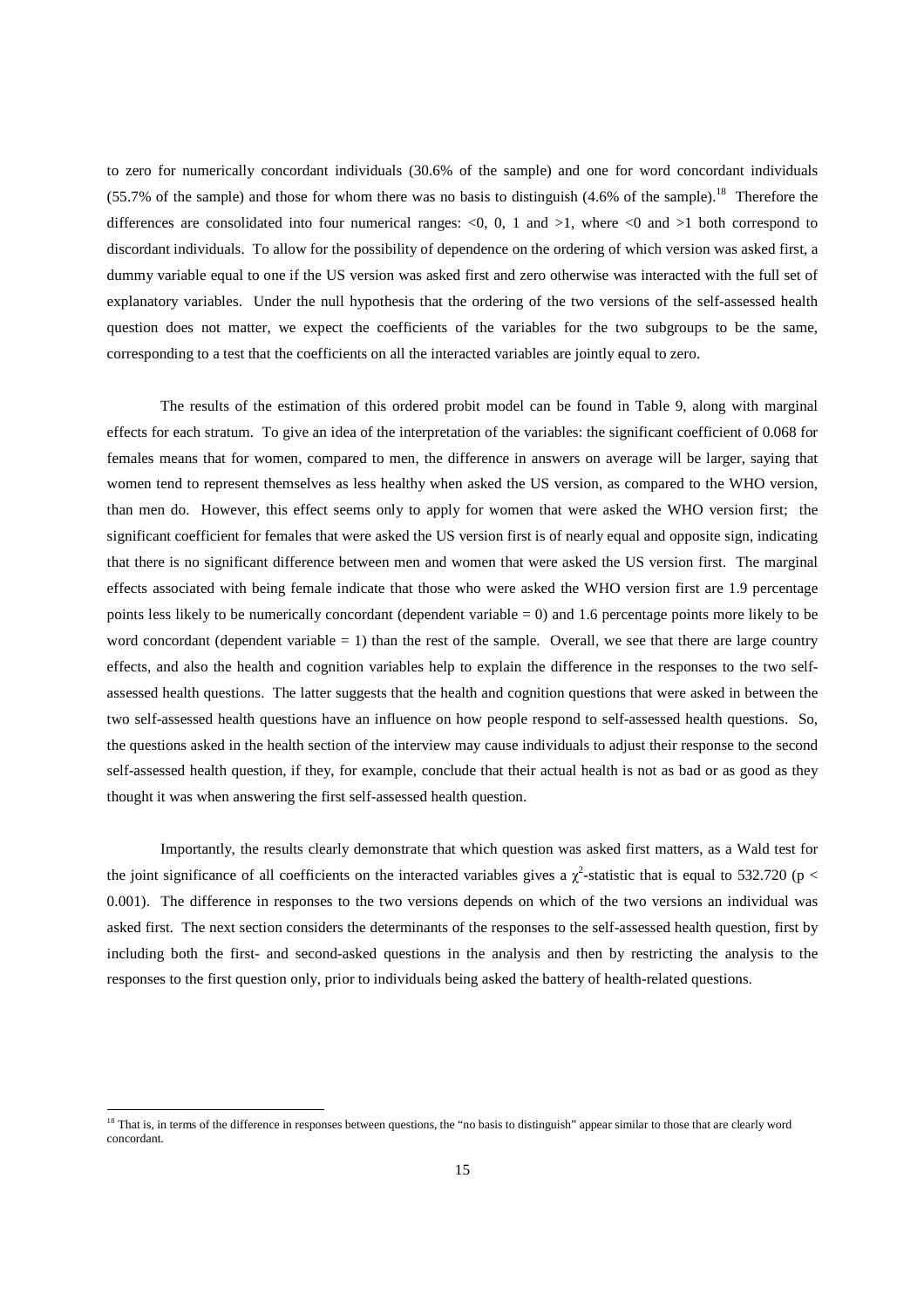#### **A. Determinants of Self-Assessed Health**

Having documented that the differences in responses depend on which version of the self-assessed health question individuals were first asked, we now consider the implications for inference regarding health-related behavior. Our approach follows, for example, Hernández-Quevedo, Jones, and Rice [2005] and Meijer, Kapteyn, and Andreyeva [2011], where self-assessed health, a categorical variable denoted by *y*, is assumed to depend on an individual's underlying, unobserved (latent) general "true" health, *y\**. True health is assumed to be of the form

$$
y^* = X'\beta + \varepsilon,
$$

where  $X$  is a matrix of explanatory variables, e.g., different health variables, cognitive variables and sociodemographic controls, *β* is a vector of parameters and ε is a vector of error terms for all individuals. Then, selfassessed health and true health are assumed to be related in the following way:

$$
y = \begin{cases} 1 & \text{if } y^* \le \tau_1 \\ 2 & \text{if } \tau_1 < y^* \le \tau_2 \\ 3 & \text{if } \tau_2 < y^* \le \tau_3 \\ 4 & \text{if } \tau_3 < y^* \le \tau_4 \\ 5 & \text{if } \tau_4 < y^*, \end{cases}
$$

e.g., individuals respond option 2 to the self-assessed health question if their underlying true health is between some threshold parameters  $\tau_l$  and  $\tau_2$ .

 If the relationship between possible determinants of self-assessed health responses is invariant to the choice of descriptions attached to those responses, then the coefficients on those determinants should be the same whether the US version or the WHO version of the question is used. To consider this invariance, Jürges, Avendano, and Mackenbach [2008] performed cross-equation tests on the coefficients from two ordered probit models (one with the WHO version as dependent variable, and the other with the US version as dependent variable), without distinguishing which version corresponded to the first- and the second-asked question. They found some statistically significant differences in the coefficients between the two models using slightly different (and fewer) variables than in this paper; from their analysis, the coefficients on age, chronic diseases and countries differ significantly (at the 5% level of significance).<sup>19</sup> Because our list of variables and sample differs from theirs, we first replicate their approach including both self-assessed health questions without distinguishing which version was asked first and similarly find statistically significant differences (at the 5% level of significance) between the two equations in the

 $\overline{a}$ 

<sup>&</sup>lt;sup>19</sup> As noted above, their analysis was limited to five of the eleven wave 1 countries.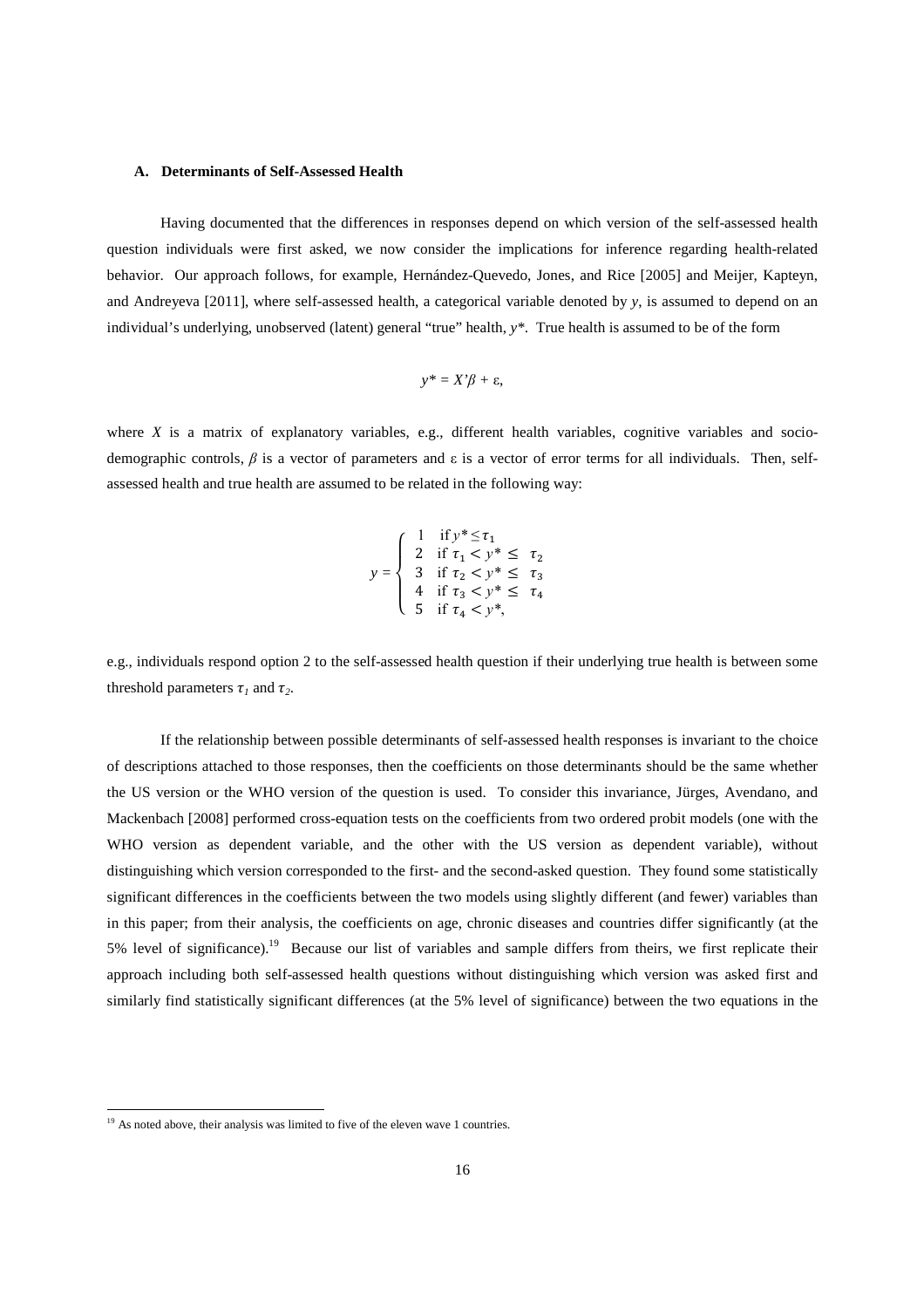coefficients corresponding to a number of variables: gender, country of interview, chronic diseases, eyesight, and hearing (see columns 5 and 6 of Table 10). $^{20}$ 

 The preceding analysis combined all responses to the WHO question (respectively, US question) together, regardless of whether it was the first or second question asked of the respondent. To consider whether the order in which the questions were asked is important, we re-estimated the ordered probit models by separately focusing solely on the responses to the first question individuals were asked and then similarly on the responses to the second question. The sample is therefore split in each regression into those that answered the WHO question first and those that were first asked the US question; coefficients of the determinants of the responses to these questions are then compared. When considering only the first asked health question in the analysis, only the coefficients on the countries and eyesight are statistically significantly different at the 5% level across the two equations (see columns 1 and 2 of Table 10). In contrast, when the dependent variable is instead the responses from the second-asked health question, many more coefficients are statistically significantly different between the two models: gender, health symptoms, self-assessment of ability to see things at close distance, self-assessed hearing, and orientation, in addition to the difference across countries that was present even with the first-asked question. This increase in significance of many covariates when the self-assessment occurs after the battery of health questions suggests that many differences in the responses to the two versions of the self-assessed health question arise during the course of the survey, rather than being apparent at the beginning. We return to this observation later in the paper.

#### **B. A Model to Describe Concordance Type**

 $\overline{a}$ 

 Having documented determinants of the response choice for the self-assessed health question, we use a probit model to identify factors that influence the likelihood of word or numerical concordance. The dependent variable is again denoted as *y*, where, for example, in the model that explains word concordance,  $y = 0$  means that someone is not word concordant, whereas  $y = 1$  means that an individual is word concordant; a similar model and notation is used to explain numerical concordance. It is again assumed that there is some underlying latent variable, *y\**, which denotes the (continuous, but bounded between zero and one) probability of being word (respectively, numerically) concordant. This latent variable depends on various covariates that are captured in *X*:

$$
y^* = X'\beta + \varepsilon,
$$

where ε is a vector of error terms assumed to be normally distributed. Then, word (numerical) concordance, *y*, is assumed to be related to the latent variable as follows:

<sup>&</sup>lt;sup>20</sup> We do not find significant differences in age but note that our age range is smaller than that used by Jürges, Avendano, and Mackenbach [2008]. At the 10% level of significance, they additionally find a significant difference in the coefficients on education while we do not in our sample. At the 10% level of significance we also find a significant difference in the coefficient on word recall; this variable is not included in Jürges, Avendano, and Mackenbach [2008].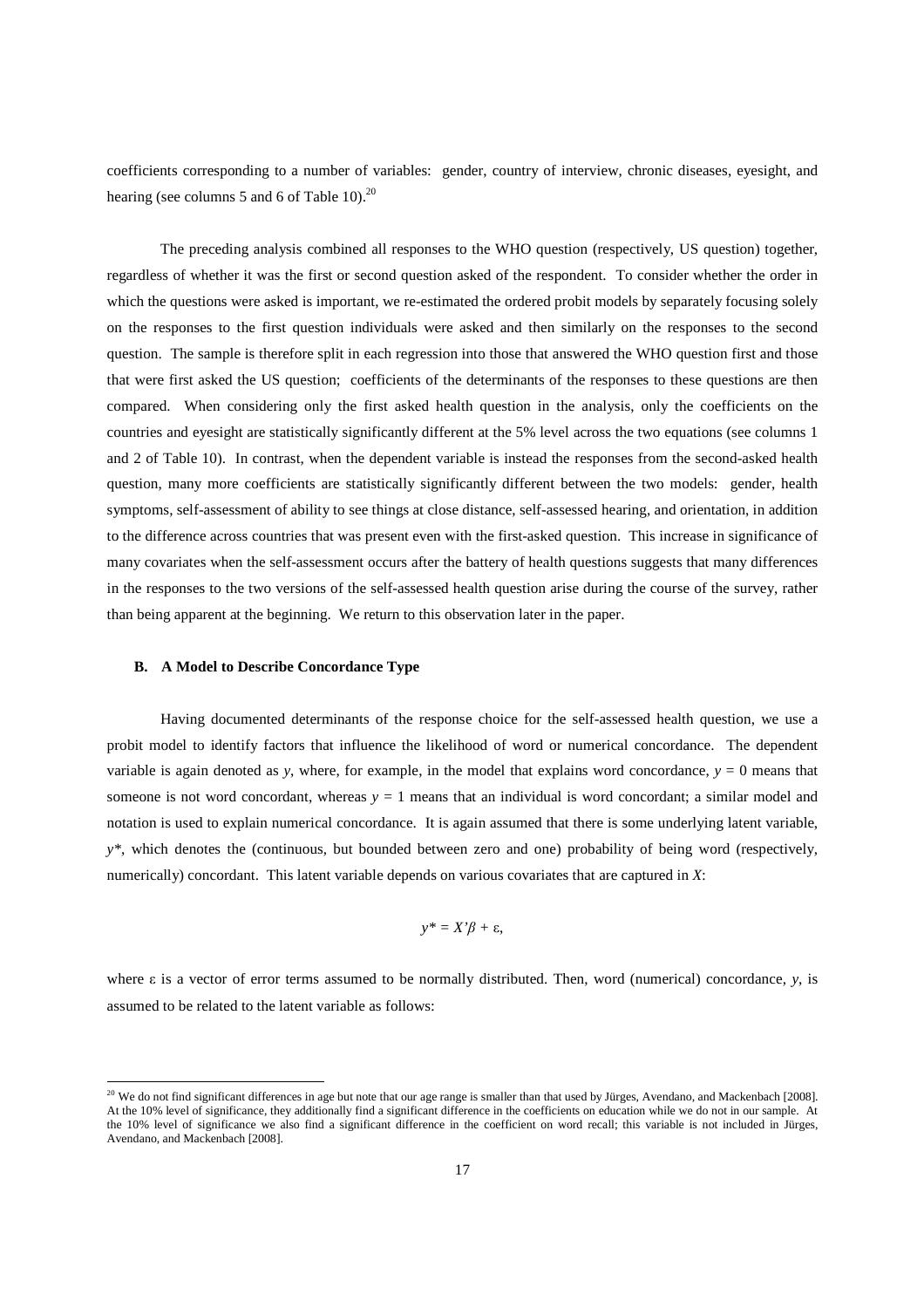$$
y = \begin{cases} 1 & \text{if } y^* > 0 \\ 0 & \text{otherwise,} \end{cases}
$$

so that, because of the assumption of normality, the probability of being word (numerically) concordant is equal to

$$
P[y = 1 | X] = \Phi(X'\beta).
$$

The estimation uses the full set of socio-demographic, health, and cognitive explanatory variables. Since the assignment to which version of the self-assessed health question was asked first may have an influence on being word or numerically concordant, a full set of variables interacted with a dummy variable (equal to one if the US version was asked first and zero otherwise) is included. In the case that there is no difference between those who received the WHO version first and the ones who received the US version first, the coefficients of the interacted variables should all be zero.

#### **1. Word concordance**

 The estimates from the model for word concordance are given in Table 11, along with associated marginal effects. Women have a significantly higher probability of being word concordant, compared to men, and married individuals are significantly less likely to be word concordant (6.7 percentage points less likely all else held constant), the latter less-so if they have high net worth. The coefficients on the interaction terms associated with these characteristics are significant and of opposite sign, indicating that the effect is more pronounced among those that were given the WHO version of the self-assessed health question first. There are also large differences across the countries (France is the omitted country), consistent with the fact that only two response options correspond in French. Therefore, most countries have a larger probability of being word concordant, compared to France with the two already-noted exceptions of Denmark and Sweden. Surprisingly, those residing in Italy and Spain in addition have a statistically significantly higher probability of word concordance if asked the US version of the self-assessed health question first, around six percentage points higher than the rest of the sample.

Regarding health, the more symptoms one has, the less likely one is to be word concordant; there is no significant difference between those that were asked the US version first and those that received the WHO version. Chronic diseases statistically significantly lower the probability of being word concordant among the subgroup that is asked the US version of the self-assessed health question first; they do not appear to influence the probability of word concordance among the WHO-first group. In all cases, better eyesight and hearing (relative to the omitted category of "Good") are associated with a statistically significantly lower probability of being word concordant. What may be surprising, however, is that in some cases, having worse eyesight and hearing is also associated with a statistically significantly lower probability of being word concordant. This may reflect response-anchoring; that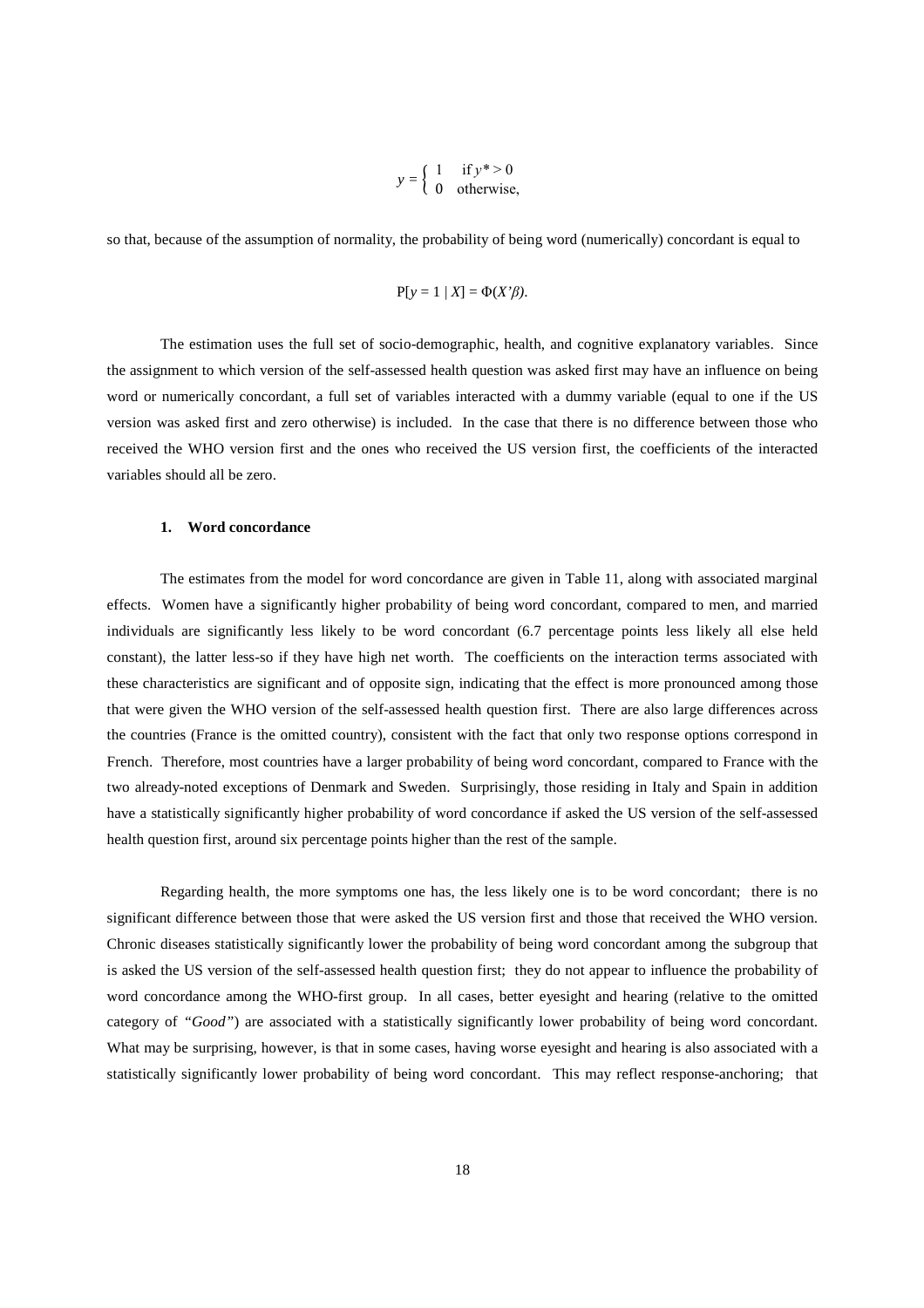respondents are often drawn to the *"Good"* category (note that in both the US and WHO versions, over 40% of the sample selected this response). $^{21}$ 

 Turning to the cognitive assessments, individuals who assess themselves to have *"Excellent"* self-rated writing skills are statistically significantly less likely to be word concordant, if they were given the WHO version of the health question first; the effect of *"Excellent"* self-rated writing skills is not significant if the US version was asked first. Word recall is shown to be related to word concordance; if an individual is only able to recall fewer than four words out of a list of ten directly after the words have been said, s/he is statistically significantly less likely to be word concordant on the self-assessed health questions, regardless of which version of the question was given first. Also, a high numeracy score is associated with a higher likelihood of word concordance, suggesting cognitive complementarity between numeracy and literacy; in contrast, depression is strongly significantly negatively related to word concordance, particularly if one is asked the WHO version of the question first. To the extent that depressed individuals are biased towards pessimism in their outlook, it is possible that this pattern reflects their ability to select the least healthy WHO category initially, for which there is no corresponding US-version category.<sup>22</sup>

 Across all of the covariates, many interacted coefficients are not significant, suggesting that the order in which the two versions of the self-assessed health question were asked does not matter in the probability of word concordance, although a Wald test of the joint significance of all the interacted variables is equal to 191.380 with a corresponding p-value that is smaller than 0.001 using a  $\chi^2$  distribution. This means that statistically speaking, being asked the US version first does in fact matter for the probability of being word concordant.

#### **2. Numerical concordance**

 $\overline{a}$ 

We also estimated coefficients for the probit model for the probability of being numerically concordant, again with the same explanatory variables (Table 12). Females are statistically significantly less likely to be numerically concordant compared to males, although this difference is primarily apparent among those who are given the WHO version of the question first. In contrast to the factors affecting the probability of word concordance, marital status has no significant relationship to the probability of numerical concordance. Not surprisingly, individuals interviewed in the Scandinavian countries (Denmark and Sweden) have a statistically significantly higher probability of being numerically concordant than those in France (the omitted category), even more so those in Denmark who were given the US version of the question first. Those interviewed in Belgium also have a statistically significantly higher probability of being numerically concordant than those in France; this increase does not depend

<sup>&</sup>lt;sup>21</sup> To consider this possibility, we computed concordances between the US-version of the self-assessed health question and the explanatory variables that also use this scale for eliciting responses. Among those that responded *"Good"* to the self-assessed health question, about half also responded *"Good"* to the questions on eyesight and/or hearing and 40% answered *"Good"* in evaluating their reading and/or writing skills. The number of individuals in our sample that responded *"Good"* to all five variables that use the US version of the descriptors is 1,188, or 5.4% of the sample.

<sup>&</sup>lt;sup>22</sup> Out of all depressed individuals that were asked the WHO version first, a weighted proportion of 4.6% chose *"Very bad"*, as compared to 0.6% among the non-depressed, corresponding to approximately 112 individuals.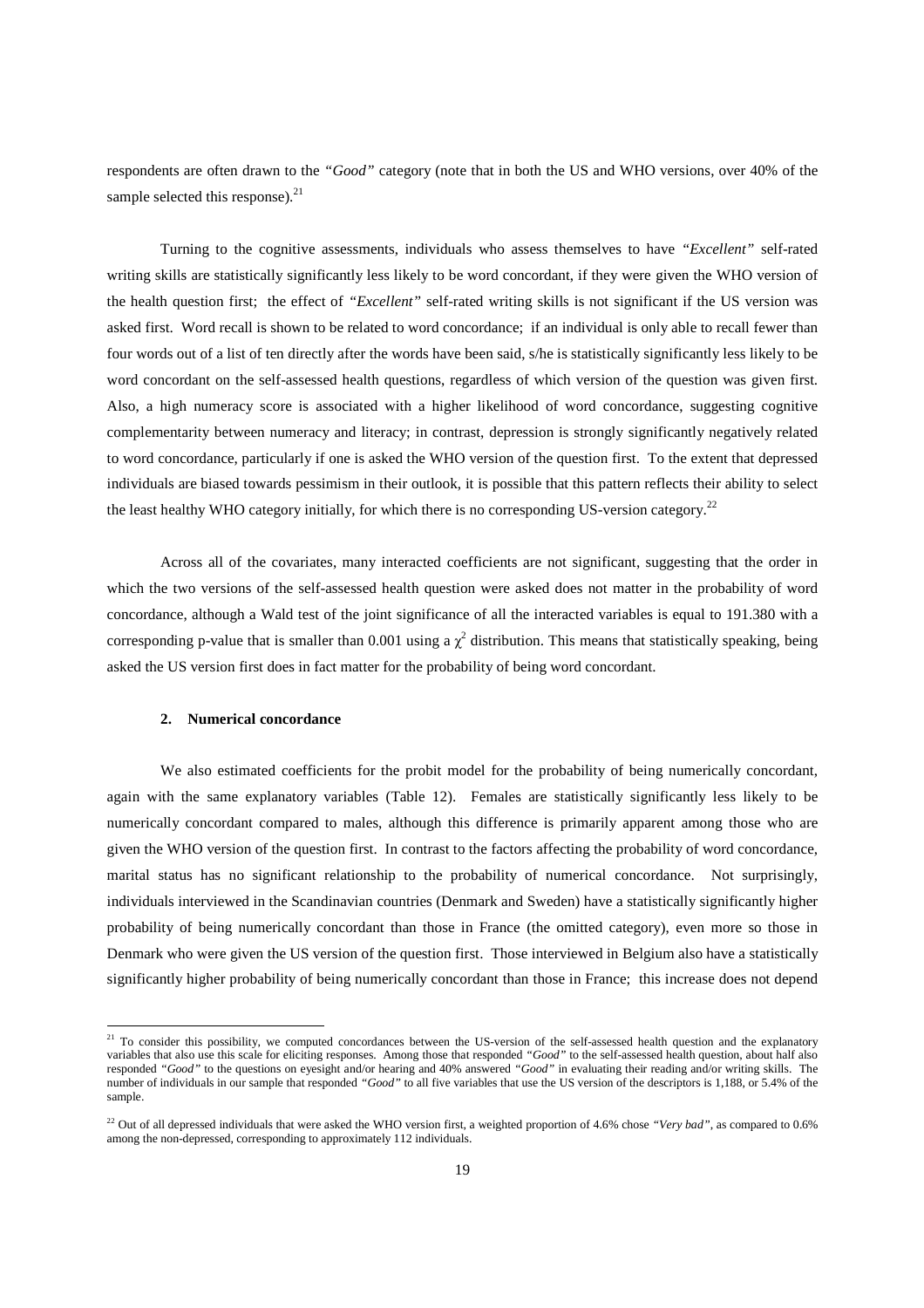on which version of the question was first asked. There is no evidence of statistically significant influences of either education level or income/wealth levels on the probability of being numerically concordant. Having no chronic diseases and no other symptoms also makes people more likely to be numerically concordant; the healthier one is, the higher the probability of answering the same position on the five-point scale to both self-assessed health questions. As with word concordance, eyesight and hearing seem to be important determinants: better eyesight and hearing increases the probability that one is numerically concordant, in some cases more so when one is first asked the US version of the question. When the US version of the health question is asked first, individuals with excellent reading skills are statistically significantly *more* likely to be numerically concordant and individuals with excellent writing skills are statistically significantly *less* likely to be numerically concordant, than if the WHO version was asked first. Regarding the word recall, those people who could not recall more than four out of ten words directly after the words were said are more likely to be numerically concordant (recall they were less likely to be word concordant in the previous regression), compared to the people who recalled five or more words; this increased probability is statistically significant for those that were given the WHO version of the self-assessed health question first. Perhaps counterintuitively, individuals who first responded to the WHO question and had a bad numeracy score (score 1 out of 5) also have a statistically significantly higher probability of being numerically concordant. Finally, those that score highly on the depression scale have a statistically significantly higher probability of being numerically concordant on self-assessed health; this effect does not appear to depend on which version of the question was asked first.

 Although some of the added interactions with the included dummy variable that controls for when the US version of the health question was asked first are significant, most of them have an opposite sign so that the overall effect of the factor is reduced. In many cases, this suggests that being asked the WHO version of the question first results in statistically significantly different probabilities of numerical concordance than when the US version is administered first. The Wald test of joint significance for all interacted variables is equal to  $261.980$  ( $p < 0.001$ ) indicating that the probability of numerical concordance is also affected by which version of the health question is asked first. This is consistent with what we already observed in the descriptive statistics, that a larger fraction of the sample is numerically concordant if the WHO version was asked first, compared to those that were asked the US version first.

## **V. Subsequent Health Assessments and Outcomes**

 Although the finding that there are differences in self-assessed health depending on the wording of the survey question and the order in which the questions are asked is novel and somewhat fascinating, the results are primarily of interest to the extent that such differences influence inference with respect to behavioral outcomes. We therefore investigate whether information from SHARE wave 1 can be used to predict outcomes in wave 2 and if concordance information might improve such predictions.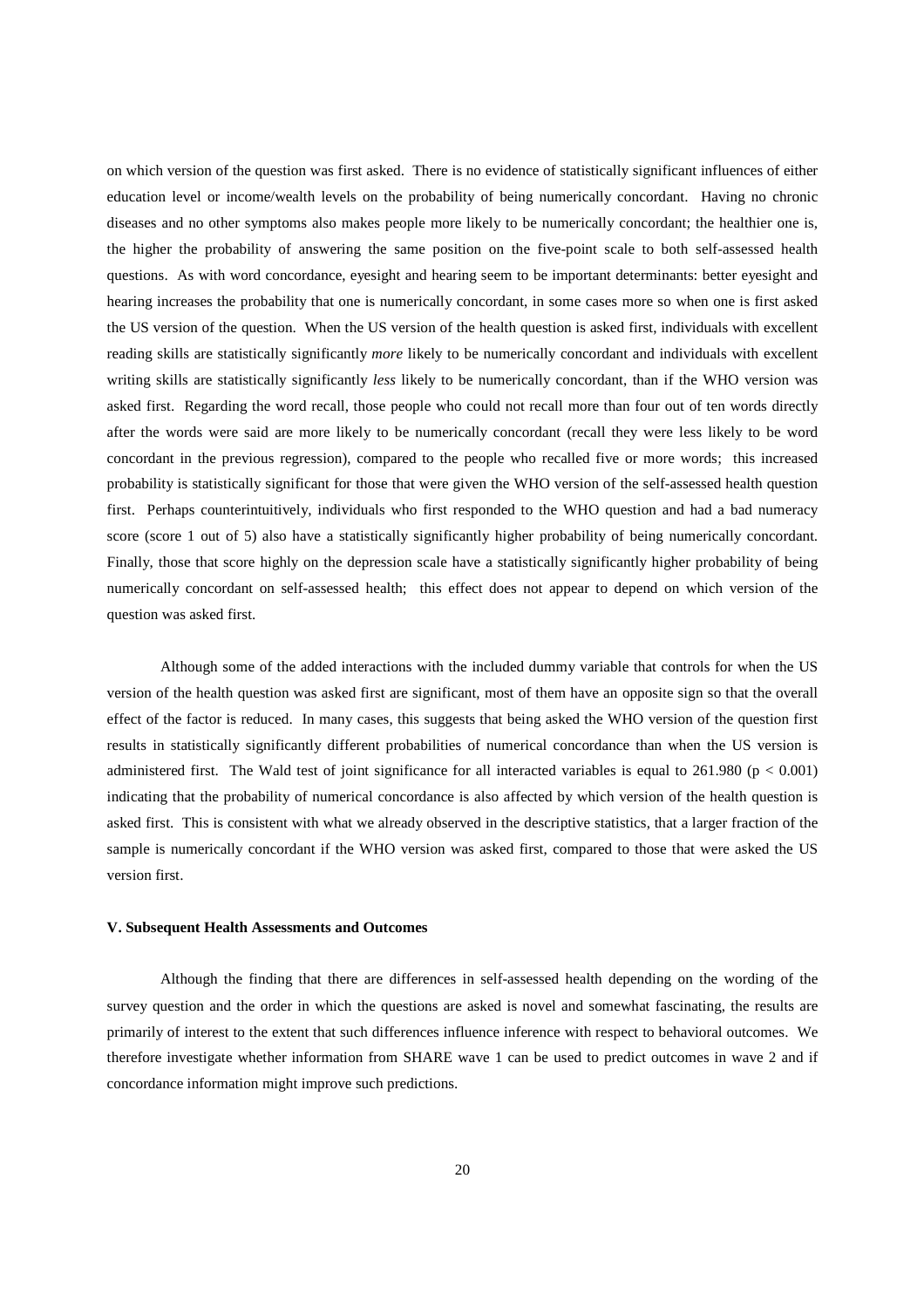#### *Self-assessed health in SHARE wave 2*

In the second wave of SHARE only the US version of the self-assessed health question was asked.<sup>23</sup> For the sample of 14,768 individuals for which key explanatory variables are present, changes in response between wave 1 and wave 2 are compared; summary statistics are shown in columns 1 to 3 of Table 13. Out of this sample, 48.4% answered exactly the same number to the self-assessed health question in both waves; 20.9% report themselves to be healthier (i.e., gave a lower number) in the second wave and 30.7% indicate that they became less healthy (i.e., gave a higher number) in the second wave. Across countries, those in Greece had the largest persistence in self-assessed health (55.6%) between the two waves, and a greater proportion of those in Sweden had a decline in self-assessed health than in other countries: 40.8% indicated poorer health in the second wave. Another interesting result is that there seems to be a U-shaped relationship between the change in self-assessed health and age. In the middle age group (60 to 64 years), most people reported better health in the second wave and the proportion of people that reported worse health was the smallest in this group, compared to the other age groups; the youngest (50 to 54 years) and oldest (70 to 75 years) age groups reported that they became less healthy compared to the other age groups. Generally between the two waves, there seems to be little variation in changes in self-assessed health along demographic lines.

 In the second wave, individuals were also asked the question: *"Compared with your health when we talked with you in {month and year previous interview}, would you say that your health is better now, about the same, or worse?*" The distribution of each of the three answers can be found in columns 4 to 6 of Table 13. Comparing the responses to this question to the change in self-assessed health over the waves on an individual basis, only 48.7% of the individuals gave consistent responses to the two questions (column 7). On aggregate, when asked to assess changes in health in this way, individuals are much less likely to indicate health improvement than one would infer by comparing responses to the five-point self-assessment scale between the two waves. Specifically, over the whole sample, only 5.6% responded *"Better"* to this question, while 20.9% appeared healthier when comparing the wave 2 response to the self-assessed health question to their earlier wave 1 response. There are also differences in response patterns to the two questions by country. Only 1.2% of respondents in Greece indicated that their health had gotten *"Better"*, despite 20.2% selecting a number from the five point scale that was lower (meaning healthier) than they had in wave 1. The country that had the largest number of respondents select *"Better"*, Sweden, had the largest proportion of individuals (40.8%) select a higher number (indicating worse health) using the five-point scale.

 Interestingly, in all cases, both overall and with respect to each of the covariates considered, a much higher proportion of individuals (67.0%) reported that their health was *"About the same"* as two years earlier when the question was phrased in that way than actually answered the same number in response to the self-assessed health question using the five point scale (48.4%). This is perhaps not surprising; individuals were not reminded what their wave 1 response was when asked the wave 2 question and it is hard to imagine anyone would remember what they

 $\overline{a}$ 

 $^{23}$  In wave 2, individuals were also asked to rate their health on a scale of 0 (worst) to 10 (best).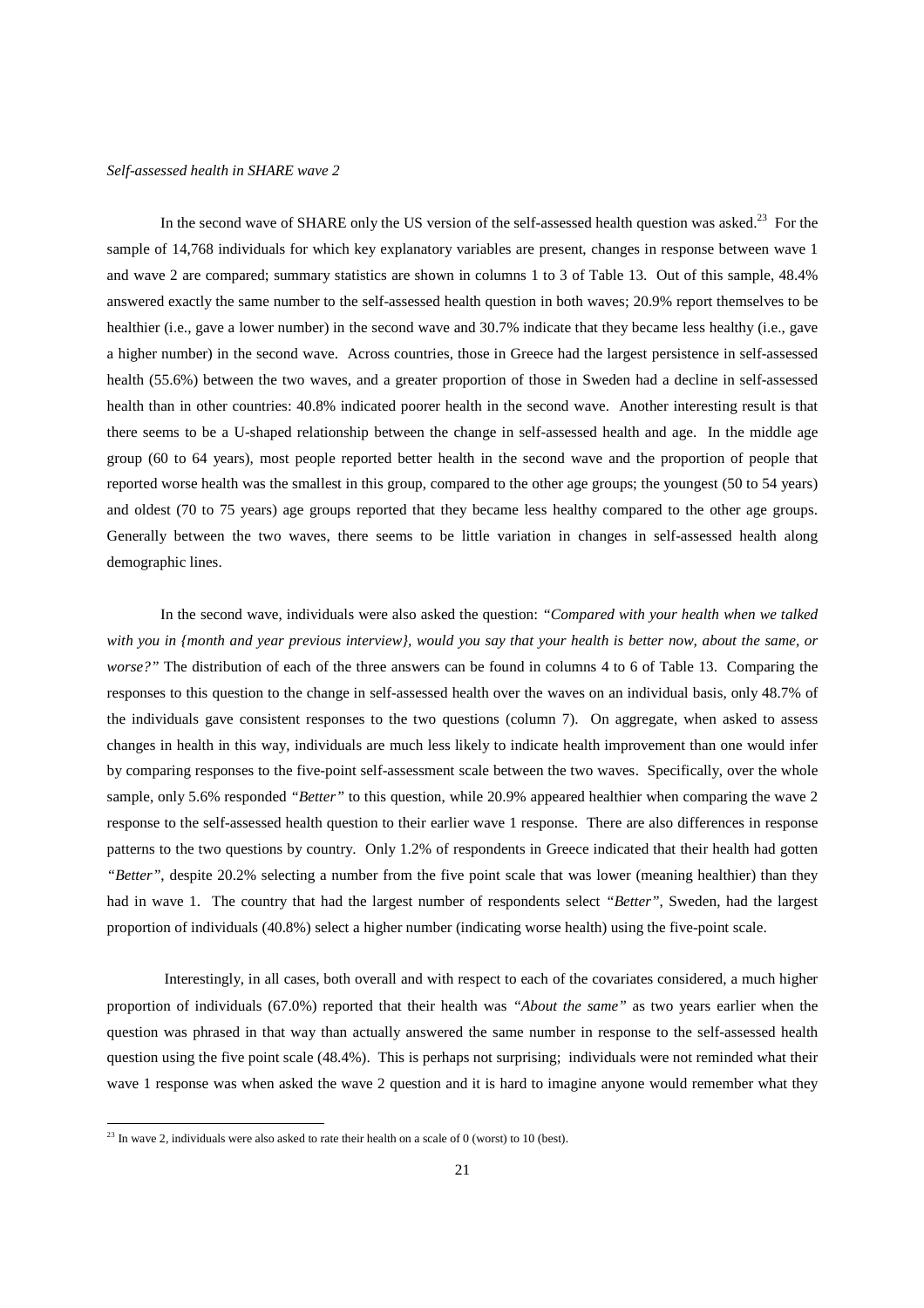had responded two years prior. The distribution of responses by age for the question asking how health compares to wave 1 is more consistent with intuition: the percentage that answered *"About the same"* is monotonically decreasing with age (from 72.8% at age 50-54 to 59.2% at age 70-75), while *"Worse"* is monotonically increasing with age (from 20.9% in the youngest age group up to 37.4% among the oldest). So it appears that there exists a substantial difference between the inference that would arise when comparing responses to self-assessed health questions between waves versus an analysis of the question in which individuals are actually asked to compare their current health to their health in the previous wave. Such differences likely also affect predictions of associated behavior. The next section considers how self-assessed health changes over time and whether these changes relate to individuals' initial state of health, cognition and concordance, as measured in the first wave.

## **A. Changes in Self-Assessed Health**

 $\overline{a}$ 

 Because the WHO version of self-assessed health was not asked in SHARE wave 2, this section focuses on the change in the US version of self-assessed health between wave 1 and wave 2 and the incremental contribution that specific sets of variables make to this change, using the wave 2 sample of 14,768 individuals. Because only 194 individuals have an absolute change that is greater than two (changes in self-assessed health range from -4 to 4), these individuals were grouped with other categories. Therefore, the possible values associated with a change in self-assessed health between waves are  $\lt$ -1, -1, 0, 1 or >1, where a positive change means that individuals assessed themselves to be less healthy in the second wave and a negative change denoting an improved health assessment in wave 2. These five possible outcomes are used as the dependent variable in an ordered probit regression, to find out which variables influence changes in self-assessed health. First, only socio-demographic variables (age, gender, country of birth, marital status, country of interview, education and income) were included as explanatory variables, then changes in all health and cognition variables between the two waves were added (number of chronic diseases and symptoms, self-assessed eyesight and hearing, number of times seen a medical doctor, self-assessed reading and writing skills, word recall, numeracy score, orientation to the date and depression score), and in the third regression the dummy variables to indicate word concordance, numerical concordance and discordance in wave 1 were additionally included. The first two of these regressions were also performed for the four different concordance subgroups: the individuals that were word concordant in wave 1, the ones that were numerically concordant, the ones where we had no basis to distinguish between word and non-concordance, and finally the ones that were discordant in wave 1. The pseudo- $R^2$ s of all these regressions can be found in Table 14.<sup>24</sup>

 Although earlier many socio-demographic variables were significant determinants of the responses to the self-assessed health question, they have virtually no explanatory power regarding *changes* in self-assessed health between waves 1 and 2. After controlling for changes in health and cognition between the two waves, however, the pseudo- $R^2$ s rise substantially (from 0.002 to 0.049 in the overall sample). Interestingly, if we split the sample of

<sup>&</sup>lt;sup>24</sup> In the interest of space, because the regressions contain a large number of covariates and our main interest is on the incremental explanatory power of the groups of variables, the regression results are omitted and only the pseudo-R<sup>2</sup> is reported. Complete sets of results for all regressions are available from the authors on request.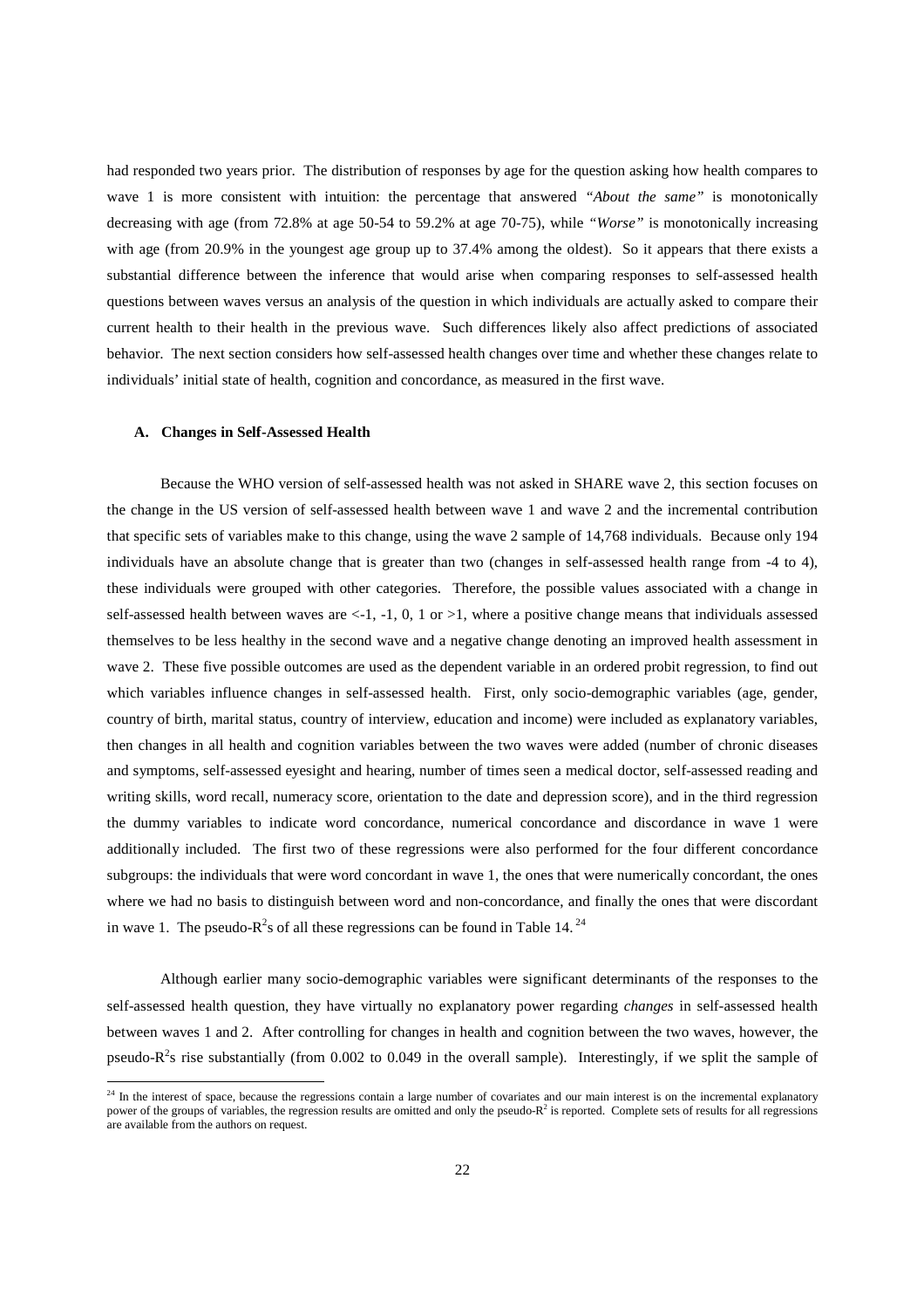individuals by concordance type and consider the explanatory power of the changes in health and cognition measures, the pseudo- $R^2$ s are more than 33% higher than when the samples are combined (the lowest is 0.065 for the word-concordant subsample). Word concordance, numerical concordance and discordance are similar in terms of the pseudo- $R<sup>2</sup>$  from the ordered probit regressions including both demographic variables and changes in health and cognition measures but for the regression on the sample for whom there was no basis to distinguish in wave 1, the fraction of variation that is accounted for is much higher (the pseudo- $R^2$  is 0.169).<sup>25</sup> In the overall sample, adding the three dummy variables for concordance to the existing set of over 60 variables (mostly binary) for the whole sample, the pseudo- $R^2$  increases by over 85% from 0.049 to 0.092. Thus there appears to be evidence that knowing an individual's concordance type in wave 1 provides information on how that individual will respond to the selfassessed health question in wave 2.

 In addition, the results from these regressions can be used to generate a predicted distribution of responses to self-assessed health in wave 2. Using the parameters of each probit model, the predicted distribution over the five possible changes in self-assessed health was computed for each individual; each individual is then assigned to the group associated with his/her highest probability among the five changes. By calculating weighted proportions over all individuals in the sample, a predicted distribution of responses can be obtained for all three regressions (first using only socio-demographic variables, then adding changes in health and cognition, and then including measures of concordance in wave 1); actual and predicted distributions can be found in Table 15. Despite the relatively low explanatory power of the variables in the regressions, for all three the actual and predicted distributions are fairly close.<sup>26</sup> Another metric that can be used to evaluate the incremental contribution of the added covariates is the proportion of individuals for whom the predicted change (defined as above, where an individual is assigned to the change given the highest probability among the five possibilities) is equal to the actual change. For the regression model that includes only socio-demographic factors, a weighted percentage of 48.4% of the sample is predicted correctly; this increases to 50.4% if all variables, including concordances, are included, representing a 4% increase (i.e., 236 additional individuals). Nonetheless, only about half of the individuals in the sample are predicted correctly, despite the overall predicted distribution being quite close to the actual distribution.

## **B. Probability of a major health event**

 $\overline{a}$ 

 As noted above, the primary reason the differences we have documented may be important to researchers is because failure to account for them may lead to incorrect inference. This section explores this possibility by considering a specific outcome, the probability of a major health event in the two years after the first interview.

<sup>&</sup>lt;sup>25</sup> This may reflect the smaller sample size associated with the population where there was no basis to distinguish between types of concordance.

 $^{26}$  The predicted proportions to the five responses do not add up to one for the two most expanded regressions, because in these cases some people were predicted to respond outside of the range (for example, someone who answered *"5. Poor"* in wave 1 and has a predicted change of 1 is therefore predicted to answer a "sixth" response option now). The proportion that falls outside the range is not very large; it is equal to zero for the first model, 0.002 (32 individuals) for the second model and 0.005 (52 individuals) for the third model.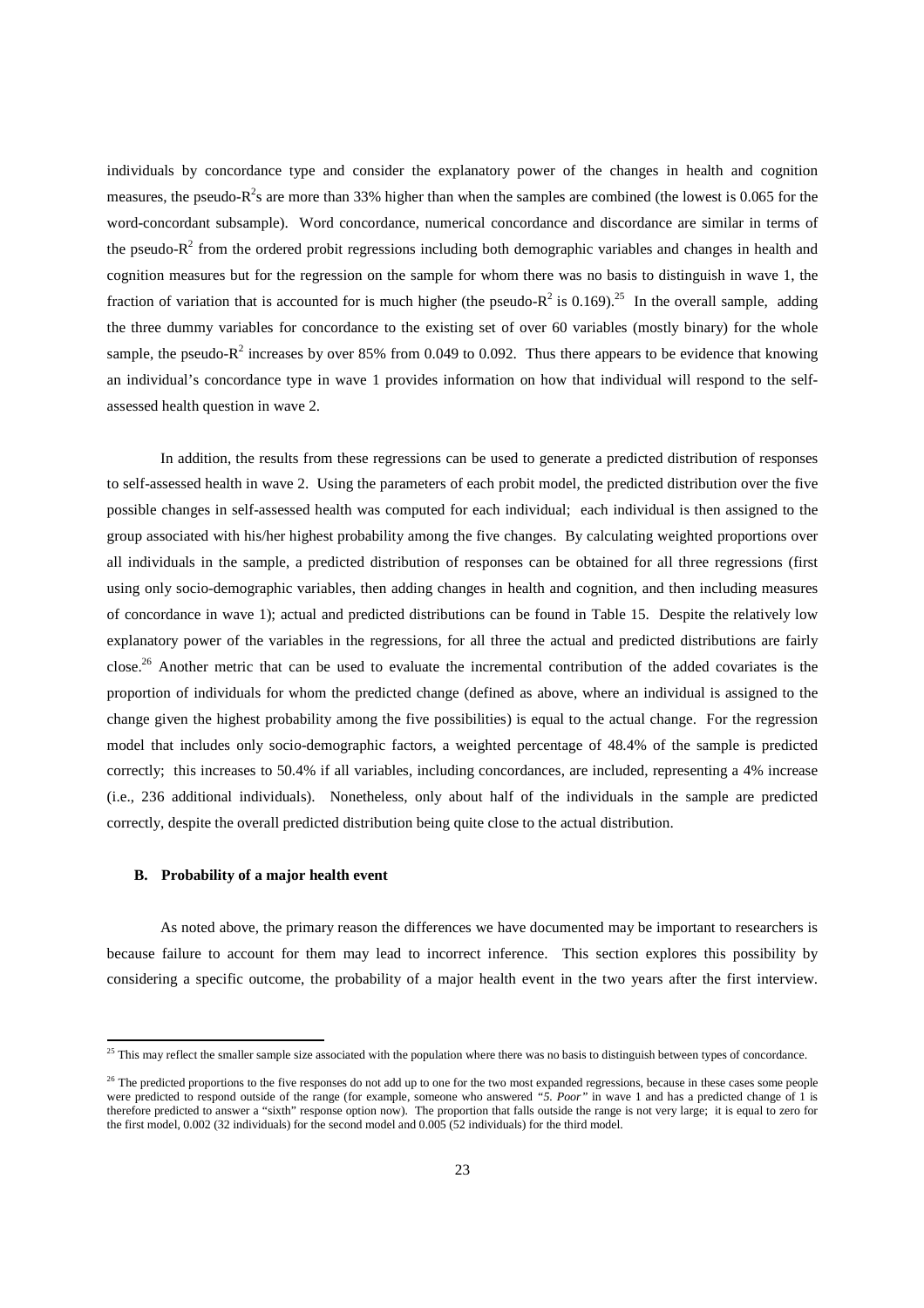Controlling for individuals' state of health and cognition in the first wave, we consider whether the inclusion of concordance improves prediction of these events.

 In order to investigate the effect that concordance information and survey design might have on inference regarding health outcomes of interest, the occurrence of five major health "shocks" in between the two waves of interview are considered: (a) heart attack, (b) stroke/being diagnosed with cerebral vascular disease, (c) being diagnosed with cancer, (d) having suffered a hip fracture, and (e) death. Due to the small sample sizes associated with each of these events, a single dichotomous variable is constructed, equal to one if an individual reports having experienced at least one of these five major health events between the waves, and zero otherwise. Next, a sequence of five probit regressions is estimated, each with this binary variable as dependent variable. In the first regression, only socio-demographic explanatory variables were included in the regression. Next, baseline variables on health and cognition from wave 1 were included. In the third regression both versions of the self-assessed health question in wave 1 were added, while for the fourth regression, a full set of interacted variables (i.e., all included variables interacted with a dummy variable equal to one if the individual was asked the US version of the self-assessed health question first and zero otherwise) was included. Finally, the three dummy variables for concordance in wave 1 were added. These five regressions were performed for the whole sample, as well as estimating the first four using the four concordance subsamples.

Results in terms of pseudo- $R^2$ s can be found in Table 16.<sup>27</sup> Again, explanatory power is improved by dividing the sample into four groups according to concordance in wave 1, although the sample sizes may be too small for the groups that were discordant and where there was no basis to distinguish since by the fourth regression over 120 variables are included; the pseudo- $R^2$ s here are very large compared to the other groups. We focus the discussion, therefore, on the results from the overall sample; results from the subsample regressions are qualitatively similar and if anything more significant. There is a large increase (from 0.044 to 0.074) in pseudo- $R^2$  when health and cognition information is included in the regression. Additionally including both responses to self-assessed health in wave 1 improves the pseudo- $R^2$  another 1.6 percentage points. Controlling for whether the US version of the question was asked first increases the pseudo- $R^2$  by a similar amount. Finally, even after controlling for the selfassessed health questions and which was asked first, concordance in wave 1 has some additional explanatory power (pseudo- $R^2$  is 0.109).

 As with the changes in self-assessed health between wave 1 and wave 2, predictions regarding suffering a major health event were made. In the overall sample, 1,075 out of 15,314 individuals (which include all 15,052 individuals of our wave 1 sample that were re-interviewed in wave 2, plus the 262 individuals that died between wave 1 and wave 2) experienced a major health event between wave 1 and wave 2, which is equal to a weighted proportion of 0.074. Therefore, after predicting the probability of having a major health event for each individual,

 $\overline{a}$ 

 $27$  As with Table 14, in the interest of space, because the regressions contain a large number of covariates and our main interest is on the incremental explanatory power of the group of variables, the regression results are omitted and only the pseudo- $R<sup>2</sup>$  is reported. Complete sets of results for all regressions are available from the authors on request.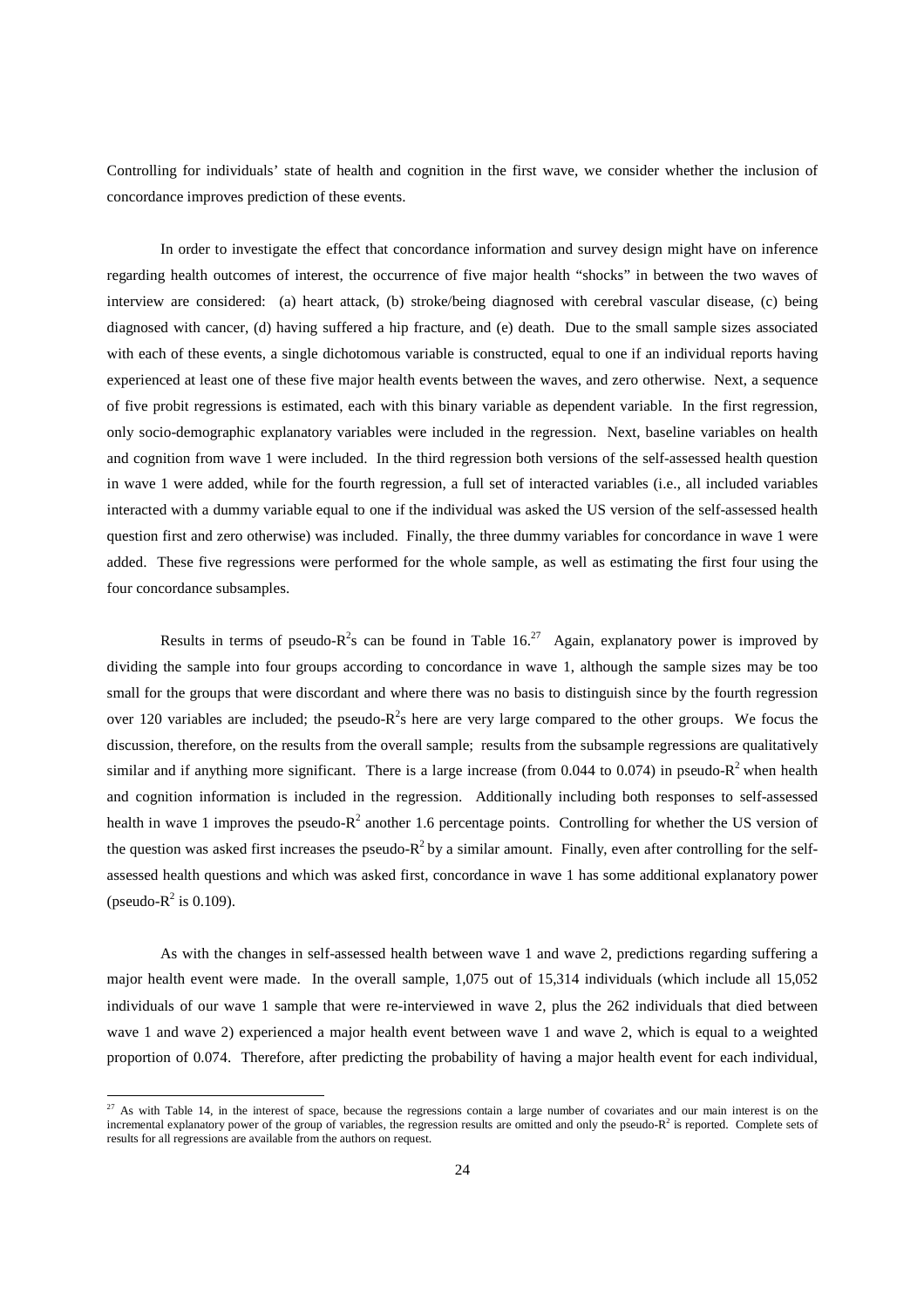those individuals with the largest predicted probabilities (corresponding to 7.4% of the weighted sample) were assigned to have had a "predicted" major health event. This was done for all five regressions (on the whole sample), from which the proportion that was predicted correctly was computed for each regression (Table 17). When only socio-demographic variables were included in the model, 87.7% were predicted correctly, up to 89.3% when all variables were included, up to and including the dummy variables on concordance, an (unweighted) increase of 203 individuals. In the model with only socio-demographic characteristics as explanatory variables, only 17.5% of the individuals who actually had a major health event were predicted to have one; in the model with all variables included the model correctly predicts 27.8% of those events. Overall, it seems that incorporating responses to selfassessed health questions and concordance information in prediction models may lead to improved inference regarding the probability of experiencing major health events.

## **Conclusion**

 This paper has considered how responses to self-assessed health questions are formed and whether there is information in such responses for predicting health behaviors and outcomes. Using a unique feature of the first wave of the longitudinal SHARE dataset, where participants were twice asked to rate their health according to a five point scale, immediately preceding and then following a battery of other health-related questions, each time with a different set of words used to describe the points on the scale (the choice of which set was asked first being determined by random assignment), we find strong differences in responses depending on the sequencing of the two questions. In particular, despite verifying the assertion of random assignment across a variety of potential covariates, we find a statistically significant difference between the average response to each version of the question, depending on whether it was asked prior to the battery of health questions or afterwards.

 The results expand on the work of Jürges, Avendano, and Mackenbach [2008] who concluded that despite differences in the response patterns, the two questions reflected the same underlying health characteristics and therefore could be used interchangeably for inference. In contrast, our results document that the two scales are not so interchangeable once one considers which version of the self-assessed question was asked first. Notably, we demonstrate that not only does inference regarding an individual's self-assessed health differ according to the sequencing of the question but that these differences depend on observable characteristics.

 The paper also considers whether there are differences in the proportion of individuals that correspond to one of four concordance types depending on the question ordering and finds that:

- (1) Although those who are word concordant are more likely to be women, single, living outside Scandinavia, healthier, not depressed, and score highly on word recall and numeracy tests, the sequencing of the question versions does not seem to influence the probability of being word concordant;
- (2) In contrast, those who are numerically concordant are more likely to be depressed, living in Scandinavia, and have worse memory than the overall sample, particularly among those who were asked the WHO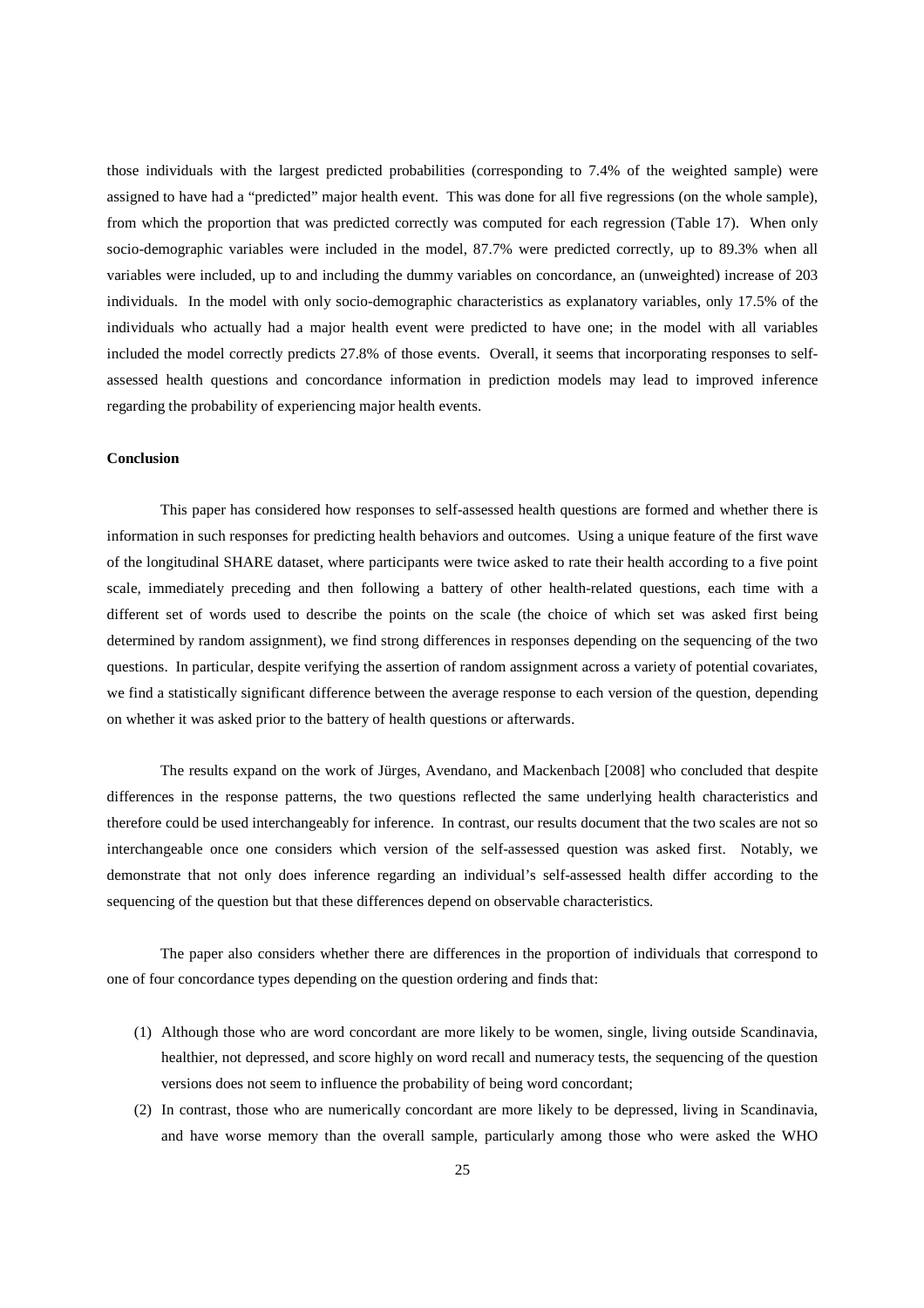version of the self-assessed health question first (e.g., men were more likely to be numerically concordant when asked the WHO version first; there was no difference in the numerical concordance proportions of men and women among those who were first-asked the US version).

 While the patterns of differences in both the determinants of responses to the self-assessed health question and the responses themselves are interesting, the question that perhaps matters the most is whether it is possible to adjust the responses or control for their differences in a way that leads to better inference regarding health outcomes of interest. To investigate this further, we also considered the second wave of the SHARE dataset, where although only the US version of the self-assessed health question was asked in this wave, an additional subjective health question was asked that had an embedded reference point (i.e., "relative to 2 years ago", as opposed to the more absolute frame suggested by the five-point scales). Comparing the change in self-assessed health between waves 1 and 2 ("transition differences") to the new reference-based question, we found that in comparison to what the transition differences would indicate, the responses to the new question were:

- (1) For more than half of the respondents not consistent with the transition difference responses;
- (2) Much more likely to indicate that individuals' health was "about the same";
- (3) Only one-fourth as likely to indicate health improvements;
- (4) Less likely to indicate health declines (about 10% less likely).

These differences raise interesting questions regarding which type of survey instrument is more appropriate for use in studies of transitions – those that use an absolute scale (without reference to an earlier response) or those that are self-referential.

 We then compared a sequence of models designed to explain the observed transitions in self-assessed health between the two waves and found that:

- (1) Socio-demographic variables alone do little to explain such transitions;
- (2) Adding health and cognition information improves the explanatory power of regressions substantially, even more so when population is first divided into concordance subgroups;
- (3) Knowing an individual's concordance group results in a large increase in pseudo- $R^2$ , indicating the importance of taking concordance into account when trying to explain transitions;
- (4) There is a close fit between the resulting predicted distributions (across the five responses) and the actual distribution of responses;
- (5) Although the proportion of respondents whose wave 2 response was predicted correctly is only roughly 50%, there is a 4 percent increase when health/cognition and concordance information is included in the regression (the latter are responsible for 75% of that increase), as compared to a model that includes sociodemographic variables only.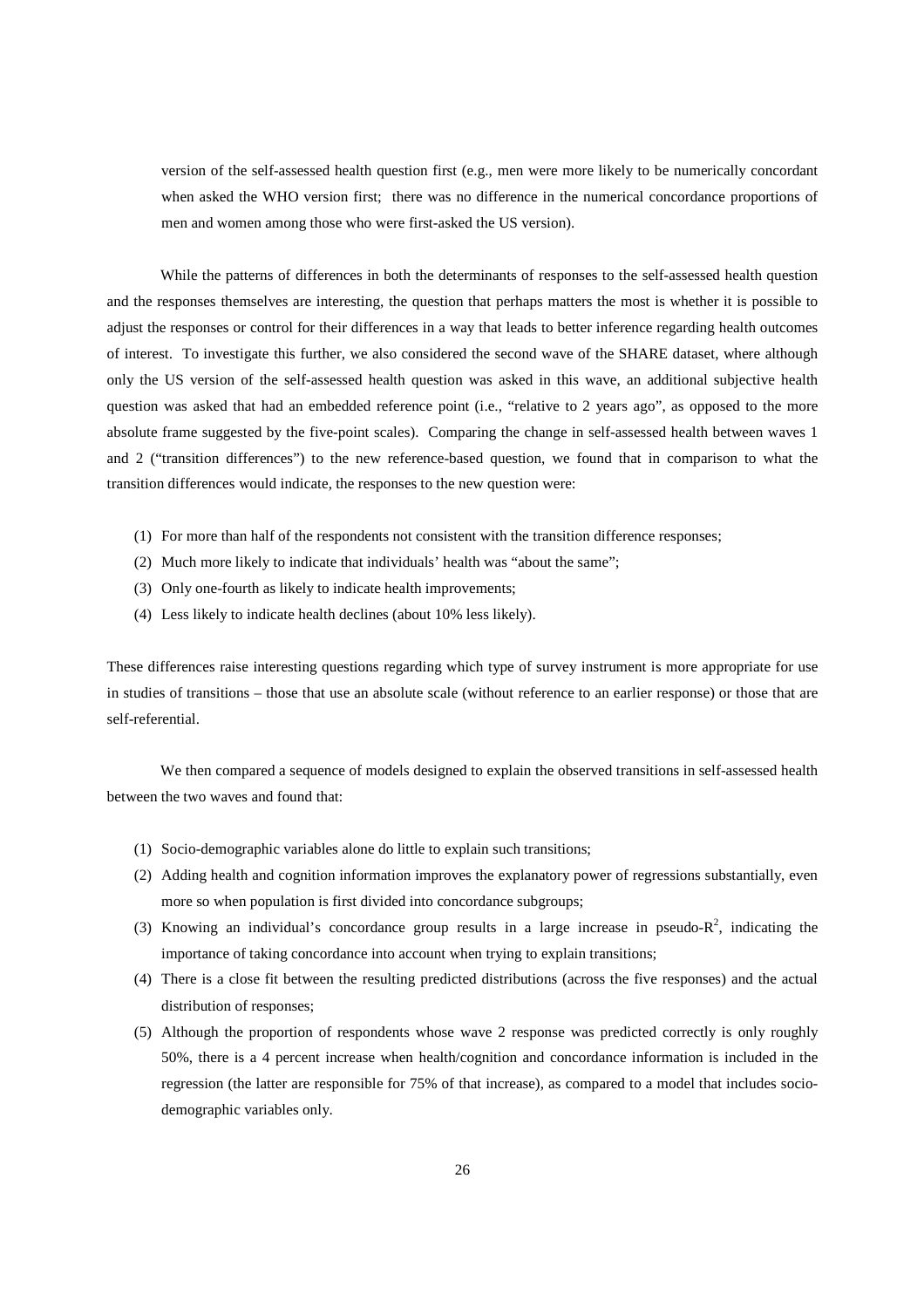Finally, we considered the role of concordance information, self-assessed health, and the sequencing of survey questions in predicting the probability of a major health event and found that while both self-assessed health and the ordering in which the two versions of the self-assessed health question were asked matters both in terms of pseudo- $R<sup>2</sup>$  and the proportion of events predicted correctly, concordance information does not seem to have much additional explanatory role in the context of outcomes. This may reflect the overall difficulty in predicting low probability events, as well as the possibility that much of the concordance information is captured via other covariates.

 In summary, this paper has demonstrated that information in self-assessed health responses is useful in a variety of different contexts. Our results emphasize the role that framing (as a result of variation with respect to the descriptors used to elicit the response) and question-ordering may have in effecting interpretation of these responses and suggest that it may be necessary to adjust responses to take into account such effects in order to better-interpret self-assessed health responses. Through these adjustments, we may be better able to predict health outcomes of interest.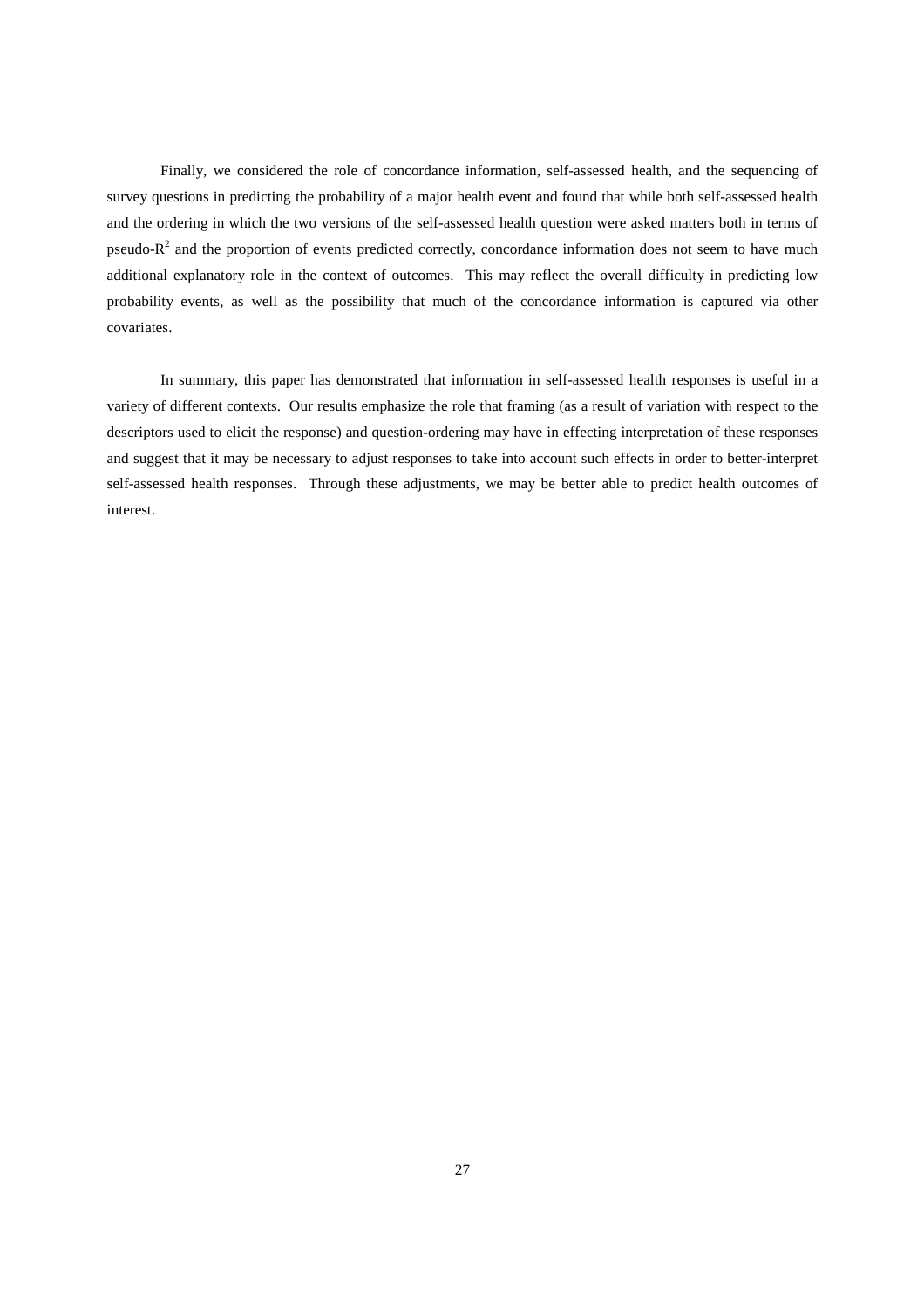### **References**

- Anstey, Kaarin J., Mary A. Luszcz, Lynne C. Giles, and Gary R. Andrews [2001], "Demographic, Health, Cognitive and Sensory Variables as Predictors of Mortality in Very Old Adults," *Psychology and Aging* 16(1), 3-11.
- Baker, David B., Michael S. Wolf, Joseph Feinglass, and Jason A. Thompson [2008], "Health Literacy, Cognitive Abilities, and Mortality Among Elderly Persons," *Journal of General Internal Medicine* 23(6), 723-726.
- Bassett, William F., and Robin L. Lumsdaine [1999], "Outlook, Outcomes, and Optimism," unpublished manuscript.
- Bassett, William F., and Robin L. Lumsdaine [2000], "Probability Limits: Are Subjective Assessments Adequately Accurate?" *The Journal of Human Resources* 36(2), 327-363.
- Börsch-Supan, Axel, Agar Brugiavini, Hendrik Jürges, Johan Mackenbach, Johannes Siegrist, and Guglielmo Weber [2005]. *Health, Ageing and Retirement in Europe: First Results from the Survey of Health, Ageing and Retirement in Europe.* Mannheim Research Institute for the Economics of Aging.
- Börsch-Supan, Axel, Agar Brugiavini, Hendrik Jürges, Arie Kapteyn, Johan Mackenbach, Johannes Siegrist, and Guglielmo Weber [2008]. *Health, Ageing and Retirement in Europe (2004-2007): Starting the Longitudinal Dimension.* Mannheim Research Institute for the Economics of Aging.
- Costa Jr., Paul T., and Robert R. McCrae [1985], "Hypochondriasis, Neuroticism, and Aging," *American Psychologist* 40(1), 19-28.
- Crossley, Thomas F., and Steven Kennedy [2002], "The Reliability of Self-Assessed Health Status," *Journal of Health Economics* 21, 643-658.
- Damian, Javier, Ana Ruigomez, Vicente Pastor, and Jose M. Martin-Moreno [1999], "Determinants of Self Assessed Health Among Spanish Older People Living at Home," *Journal of Epidemiology and Community Health* 53, 412-416.
- Doorn, Carol van [1999], "A Qualitative Approach to Studying Health Optimism, Realism and Pessimism," *Research on Aging* 21(3), 440-457.
- Eriksson, Ingeborg, Anna-Lena Undén, and Stig Elofsson [2001], "Self-Rated Health. Comparisons Between Three Different Measures. Results From a Population Study," *International Journal of Epidemiology* 30, 326-333.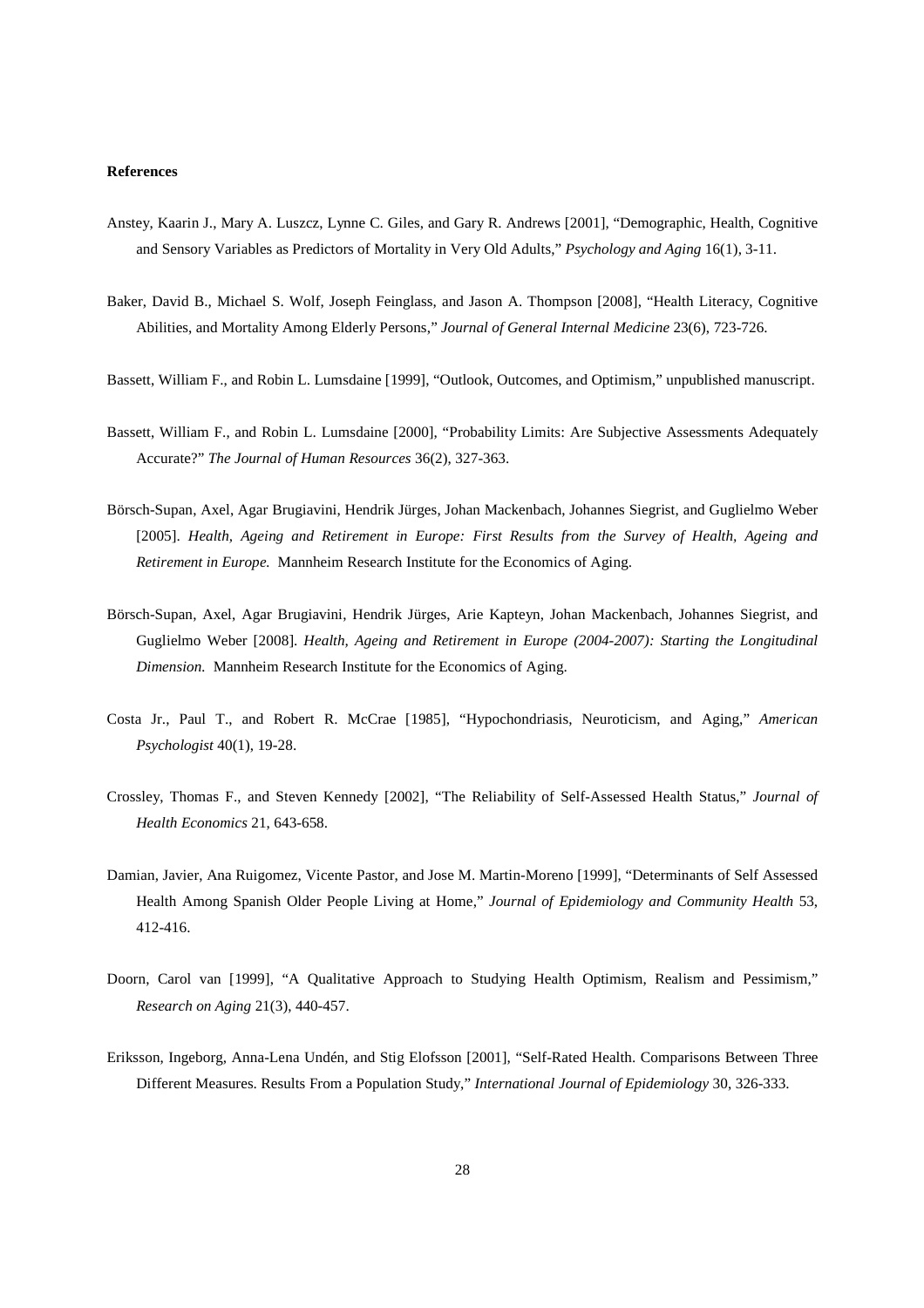- Ford, Jessica, Melanie Spallek, and Annette Dobson [2007], "Self-Rated Health and a Healthy Lifestyle Are the Most Important Predictors of Survival in Elderly Women," *Age and Ageing* 37, 194-200.
- Health and Retirement Study [2008], *Sample Sizes and Response Rates (2002 and beyond)*. Downloaded from http://hrsonline.isr.umich.edu/sitedocs/sampleresponse.pdf, accessed April 11, 2011.
- Hernández-Quevedo, Cristina, Andrew M. Jones, and Nigel Rice [2005], "Reporting Bias and Heterogeneity in Self-Assessed Health. Evidence From the British Household Panel Survey," *Working paper Health, Econometrics and Data Group (HEDG) of the University of York*.
- Jürges, Hendrik [2006], "True Health vs. Response Styles: Exploring Cross-country Differences in Self-Assessed Health," German Institute for Economic Research Discussion Paper # 588.
- Jürges, Hendrik, Mauricio Avendano, and Johan P. Mackenbach [2008], "Are Different Measures of Self-Rated Health Comparable? An Assessment in Five European Countries," *European Journal of Epidemiology* 23(12), 773-781.
- Lee, Yunhwan [2000], "The Predictive Value of Self Assessed General, Physical, and Mental Health on Functional Decline and Mortality in Older Adults," *Journal of Epidemiology and Community Health* 54(2), 123-129.
- Lusardi, Annamaria [2008a], "Household Savings Behavior: The Role of Financial Literacy, Information, and Financial Education Programs," NBER Working Paper # 13824.
- Lusardi, Annamaria [2008b], "Financial Literacy: An Essential Tool for Informed Consumer Choice?" NBER Working Paper # 14084.
- Mannheim Research Institute for the Economics of Aging [2010], *SHARE: Release Guide 2.4.0, Waves 1 & 2*. Downloaded from http://www.share-project.org/, accessed April 28, 2011.
- Meijer, Erik, Arie Kapteyn, and Tatiana Andreyeva [2011], "Internationally Comparable Health Indices," *Health Economics* 20, 600-619.
- Møller, Lars, Tage S. Kristensen, and Hanne Hollnagel [1996], "Self-Rated Health as a Predictor of Coronary Heart Disease in Copenhagen, Denmark," *Journal of Epidemiology and Community Health* 50, 423-428.
- Moum, Torbjørn [1992], "Self-Assessed Health Among Norwegian Adults," *Social Science & Medicine* 35(7), 935- 947.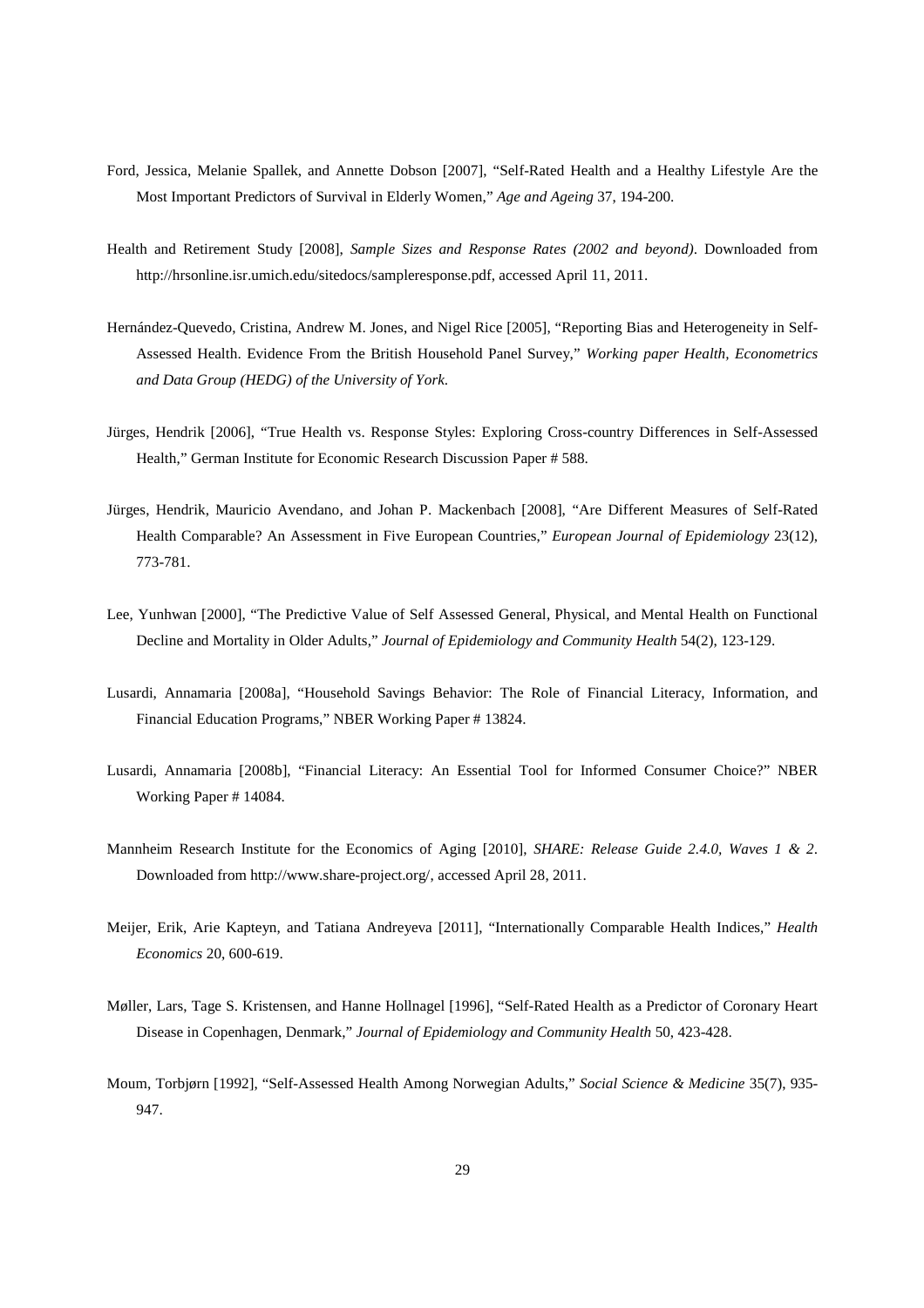- Pinquart, Martin [2001], "Correlates of Subjective Health in Older Adults: A Meta-Analysis," *Psychology and Aging* 16(3), 414-426.
- Schwarz, Norbert [1999], "How the Questions Shape the Answers," *American Psychologist* 54(2), 93-105.
- Simon, J.G., J.B. de Boer, I.M.A. Joung, H. Bosma, and J.P. Mackenbach [2005], "How is Your Health in General? A Qualitative Study on Self-Assessed Health," *European Journal of Public Health* 15(2), 200-208.
- Tversky, Amos, and Daniel Kahneman [1974], "Judgment under Uncertainty: Heuristics and Biases," *Science* 185, 1124-1131.
- United Nations Educational, Scientific and Cultural Organization [2006], *ISCED 1997*. Downloaded from http://www.uis.unesco.org/TEMPLATE/pdf/isced/ISCED\_A.pdf, accessed April 7, 2011.
- Zaller, John, and Stanley Feldman [1992], "A Simple Theory of the Survey Response: Answering Questions versus Revealing Preferences," *American Journal of Political Science* 36(3), 579-616.
- Zimmer, Zachary, Josefina Natividad, Hui-Sheng Lin, and Napaporn Chayovan [2000], "A Cross-National Examination of the Determinants of Self-Assessed Health," *Journal of Health and Social Behavior* 41, 465-481.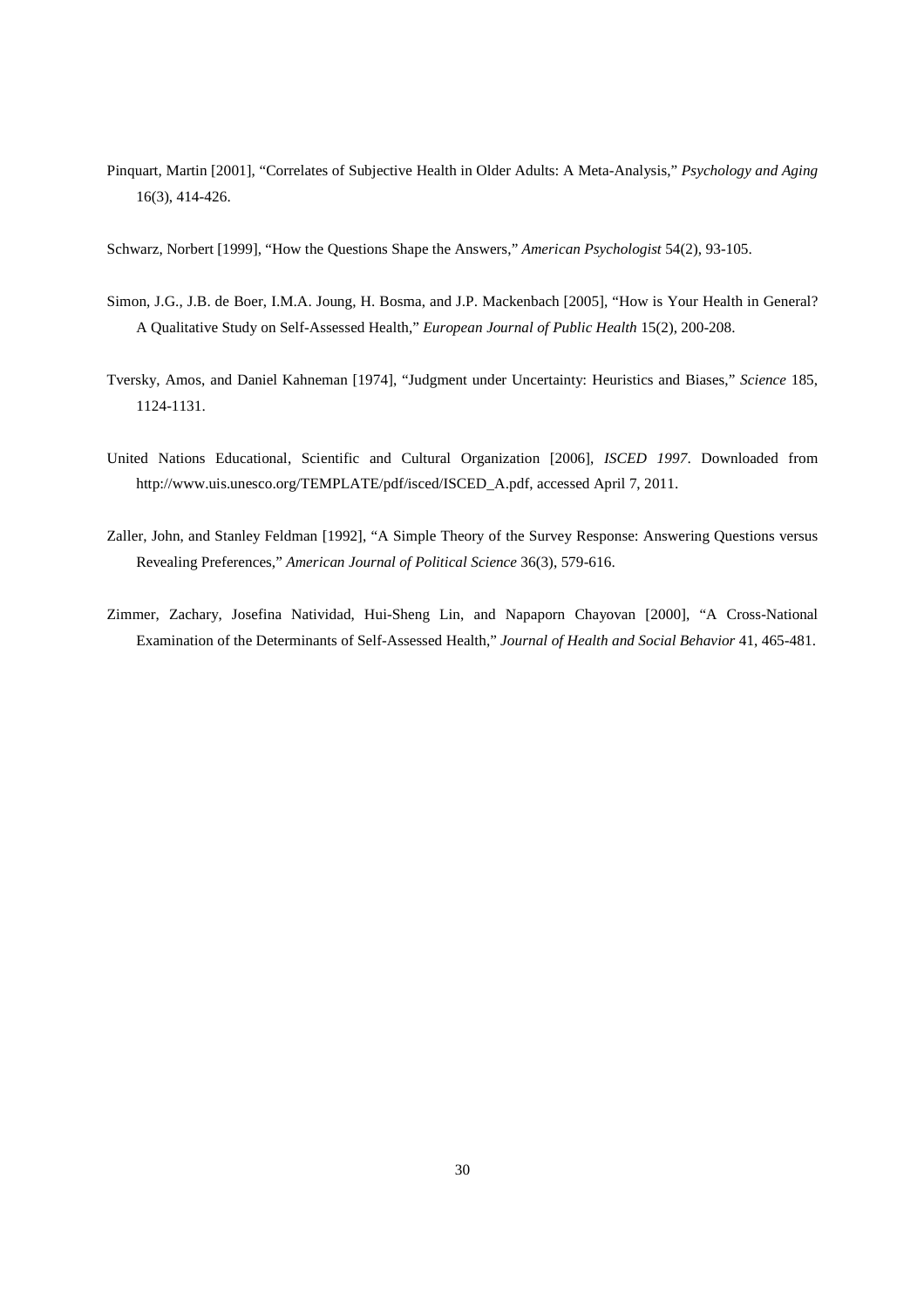|                                                                      | Wave 1   | Wave 2         |
|----------------------------------------------------------------------|----------|----------------|
| Total SHARE wave 1 (2004)                                            | 31,115   |                |
| Usable sample last wave                                              |          | 22,131         |
| - Not interviewed in wave 2 (2006)                                   |          | $-7,079$       |
| - Israel                                                             | $-2,598$ |                |
| - Not between age $50$ and $75$ at baseline                          | $-5,739$ |                |
| - No individual weight                                               | $-112$   | $-31$          |
| - Not answered both health questions                                 | $-118$   | $-56$          |
| Total sample                                                         | 22,548   | 14,965         |
| Other independent variables                                          |          |                |
| Demographic                                                          |          |                |
| - No marital status                                                  | $-1$     |                |
| - No level of education                                              | $-3$     |                |
| Cognition                                                            |          |                |
| - No number of words recalled (first, second, or both times missing) | $-247$   | $-91$          |
| - No numeracy score                                                  | $-44$    | $\textbf{-32}$ |
| - Less than 6 out of 12 questions on depression answered             | $-23$    | $-11$          |
| Health                                                               |          |                |
| - No number of times talked to medical doctor last year              | $-57$    | $-42$          |
| - No self-reported eyesight distance (except for blind individuals)  | $-23$    | $-8$           |
| - No number of chronic diseases                                      | $-13$    | $-4$           |
| - No self-reported eyesight close (except for blind individuals)     | $-3$     | $-8$           |
| - No self-reported hearing                                           | $-3$     | $-1$           |
| Total sample without missing explanatory variables                   | 22,131   | 14,768         |
| Missing health behavior                                              | 22,131   |                |
| No obese behavior                                                    | 258      |                |
| No drinking behavior                                                 | 19       |                |
| No smoking behavior                                                  | 1        |                |
|                                                                      |          |                |

Table 1: Sample selection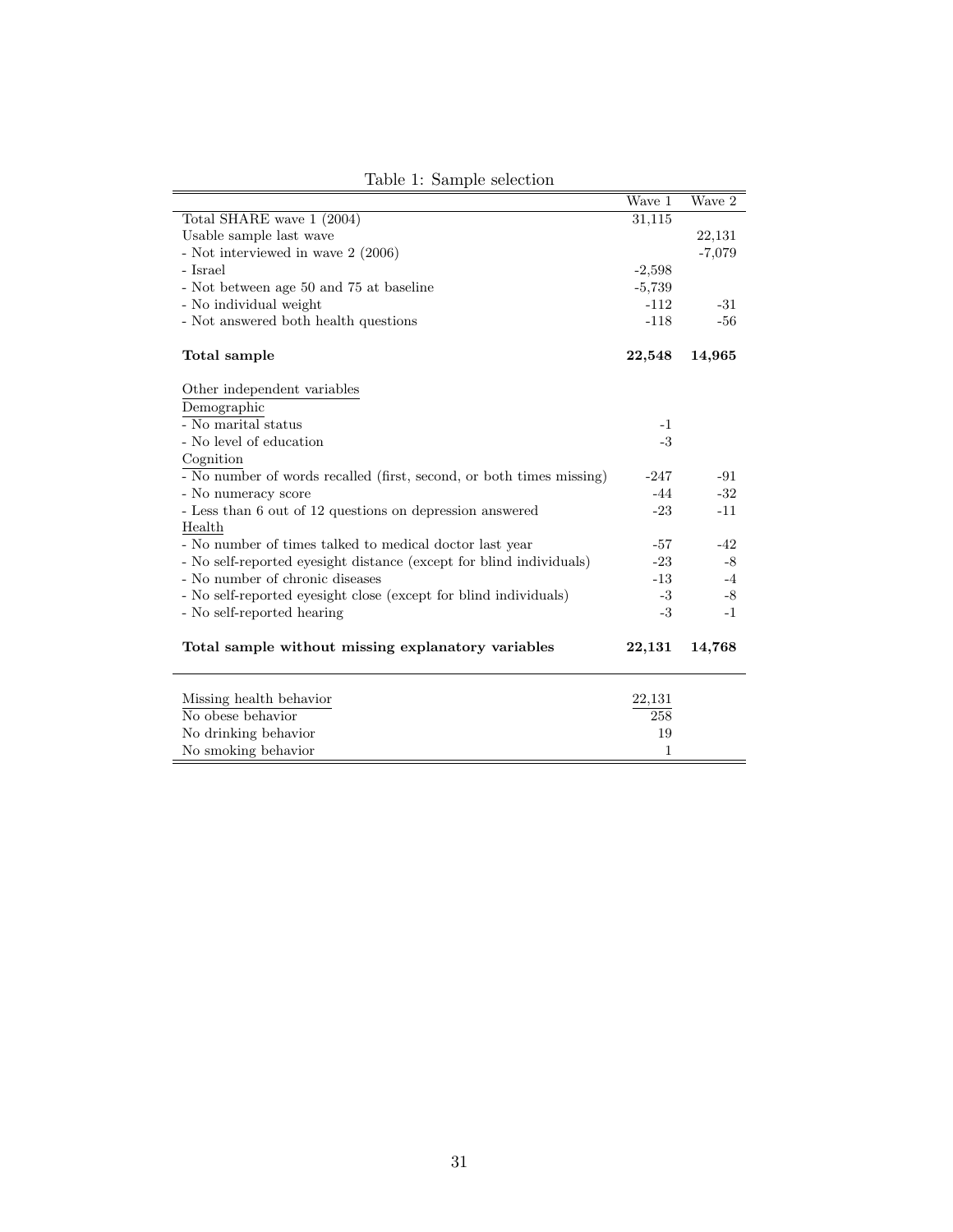|                                                                                                                                                                             |        | $\widehat{c}$ | ි)                                                                        | $\bigoplus$                                  | $\widetilde{\mathbb{G}}$                                        | ම                                                                                  | (Z)                                                                                         | $\circledast$                                                                         | ම                                                             | $\left(10\right)$                                                                                               | $\Xi$                                                                                                             | (12)                                                                                                 | $\left(13\right)$                                                                   |
|-----------------------------------------------------------------------------------------------------------------------------------------------------------------------------|--------|---------------|---------------------------------------------------------------------------|----------------------------------------------|-----------------------------------------------------------------|------------------------------------------------------------------------------------|---------------------------------------------------------------------------------------------|---------------------------------------------------------------------------------------|---------------------------------------------------------------|-----------------------------------------------------------------------------------------------------------------|-------------------------------------------------------------------------------------------------------------------|------------------------------------------------------------------------------------------------------|-------------------------------------------------------------------------------------|
|                                                                                                                                                                             |        |               |                                                                           |                                              |                                                                 |                                                                                    |                                                                                             |                                                                                       |                                                               |                                                                                                                 |                                                                                                                   |                                                                                                      |                                                                                     |
|                                                                                                                                                                             |        | Whole sample  |                                                                           |                                              |                                                                 |                                                                                    |                                                                                             | Means per country                                                                     |                                                               |                                                                                                                 |                                                                                                                   |                                                                                                      |                                                                                     |
|                                                                                                                                                                             | Mean   | Std.D         | Austria                                                                   | Belgium                                      | Denmark                                                         | France                                                                             | Germany                                                                                     | Greece                                                                                | Italy                                                         | Netherl.                                                                                                        | Spain                                                                                                             | Sweden                                                                                               | Switzerl.                                                                           |
| Socio-demographic                                                                                                                                                           |        |               |                                                                           |                                              |                                                                 |                                                                                    |                                                                                             |                                                                                       |                                                               |                                                                                                                 |                                                                                                                   |                                                                                                      |                                                                                     |
| Age                                                                                                                                                                         | 61.876 | 7.351         | 61.754                                                                    |                                              | $\frac{60.785}{0.520}$                                          |                                                                                    |                                                                                             |                                                                                       |                                                               |                                                                                                                 |                                                                                                                   |                                                                                                      | 31.139                                                                              |
| Female                                                                                                                                                                      | 0.523  | 0.499         |                                                                           |                                              |                                                                 |                                                                                    |                                                                                             |                                                                                       |                                                               |                                                                                                                 |                                                                                                                   |                                                                                                      |                                                                                     |
| Born in country of interview                                                                                                                                                | 0.900  | 0.300         |                                                                           |                                              | 0.955                                                           |                                                                                    |                                                                                             |                                                                                       |                                                               |                                                                                                                 |                                                                                                                   |                                                                                                      |                                                                                     |
| Married                                                                                                                                                                     | 0.708  | 0.455         |                                                                           | $62.000$<br>0.519<br>0.929<br>0.756<br>2.787 |                                                                 |                                                                                    |                                                                                             |                                                                                       |                                                               |                                                                                                                 |                                                                                                                   |                                                                                                      |                                                                                     |
| Level of education                                                                                                                                                          | 2.540  | 1.516         |                                                                           |                                              | 0.677<br>3.381                                                  |                                                                                    |                                                                                             |                                                                                       |                                                               |                                                                                                                 |                                                                                                                   |                                                                                                      |                                                                                     |
| ln(Income)                                                                                                                                                                  | 8.954  | 2.950         | $0.529$<br>$0.913$<br>$0.664$<br>$0.45$<br>$0.329$<br>$0.329$             | 8.906                                        | 9.932                                                           | $\begin{array}{c} 61.574 \\ 0.531 \\ 0.844 \\ 0.716 \\ 2.401 \\ 9.350 \end{array}$ | $\begin{array}{c} 61.872 \\ 0.519 \\ 0.819 \\ 0.694 \\ 0.697 \\ 3.367 \\ 9.490 \end{array}$ | $\begin{array}{l} 32.147 \\ 0.523 \\ 0.981 \\ 0.730 \\ 2.162 \\ 2.347 \\ \end{array}$ |                                                               |                                                                                                                 |                                                                                                                   | $\begin{array}{c} 61.259 \\ 0.510 \\ 0.906 \\ 0.627 \\ 0.627 \\ 10.023 \end{array}$                  |                                                                                     |
| $\ln(Net$ worth)                                                                                                                                                            | 10.851 | 4.179         | 10.524                                                                    | 1.710                                        | 9.293                                                           | 1.184                                                                              | 10.546                                                                                      | 1.256                                                                                 | $32.405$<br>0.530<br>0.985<br>0.715<br>1.903<br>8.53<br>0.853 | $\begin{array}{l} 60.926 \\ 0.518 \\ 0.936 \\ 0.727 \\ 2.704 \\ 9.336 \\ 0.596 \\ 10.590 \\ \end{array}$        | $\begin{array}{l} 32.146 \\ 0.520 \\ 0.973 \\ 0.719 \\ 1.623 \\ 1.927 \\ 1.927 \\ 1.1290 \\ 1.290 \\ \end{array}$ | 9.547                                                                                                | $\begin{array}{c} 0.514 \\ 0.829 \\ 0.730 \\ 2.688 \\ 9.619 \\ 1.542 \end{array}$   |
|                                                                                                                                                                             |        |               |                                                                           |                                              |                                                                 |                                                                                    |                                                                                             |                                                                                       |                                                               |                                                                                                                 |                                                                                                                   |                                                                                                      |                                                                                     |
| Health WHO<br>Health                                                                                                                                                        | 2.337  | 0.876         | 2.233                                                                     |                                              |                                                                 | 2.246                                                                              |                                                                                             |                                                                                       |                                                               |                                                                                                                 |                                                                                                                   |                                                                                                      |                                                                                     |
|                                                                                                                                                                             |        |               |                                                                           |                                              |                                                                 |                                                                                    |                                                                                             |                                                                                       |                                                               |                                                                                                                 |                                                                                                                   |                                                                                                      |                                                                                     |
| Health US                                                                                                                                                                   | 3.027  | 1.015         | $2.839$<br>1.154                                                          |                                              |                                                                 |                                                                                    |                                                                                             |                                                                                       |                                                               |                                                                                                                 |                                                                                                                   |                                                                                                      |                                                                                     |
| Number of chronic diseases                                                                                                                                                  | 1.417  | 1.369         |                                                                           |                                              | 2.109<br>2.524<br>1.434                                         | 2.992<br>1.409                                                                     |                                                                                             |                                                                                       |                                                               |                                                                                                                 |                                                                                                                   |                                                                                                      |                                                                                     |
| Number of symptoms                                                                                                                                                          | 1.414  | 1.542         |                                                                           | 2.141<br>2.824<br>1.556<br>1.402             | 1.336                                                           | 1.438                                                                              |                                                                                             |                                                                                       |                                                               |                                                                                                                 |                                                                                                                   |                                                                                                      |                                                                                     |
| Self-rated eyesight                                                                                                                                                         | 2.653  | 0.945         |                                                                           |                                              |                                                                 |                                                                                    |                                                                                             |                                                                                       |                                                               |                                                                                                                 |                                                                                                                   |                                                                                                      |                                                                                     |
| Self-rated hearing                                                                                                                                                          | 2.561  | 1.018         | $\begin{array}{c} 1.195 \\ 2.315 \\ 2.290 \end{array}$                    | $2.586$<br>$2.504$<br>$7.483$                | 2.297<br>2.371                                                  | $2.518$<br>$2.548$<br>$6.587$                                                      | $\begin{array}{r} 2.399 \\ 3.116 \\ 1.332 \\ 1.391 \\ 2.560 \\ 2.580 \\ 7.228 \end{array}$  | 2.123<br>2.3.35<br>2.1.3463<br>2.1.463<br>2.1.43                                      | 2.491<br>3.162<br>3.1521<br>1.492<br>2.636<br>2.184           | 2.140<br>2.818<br>1.108<br>1.108<br>2.631<br>2.323                                                              | 2.450<br>3.176<br>5.578<br>5.945<br>2.742<br>2.600                                                                | 2.091<br>2.402<br>2.424<br>2.264<br>2.2.262                                                          | $1.864$<br>$2.552$<br>$3.567$<br>$0.968$<br>$0.279$<br>$0.279$<br>$0.287$           |
| Times to medical doctor                                                                                                                                                     | 7.004  | 10.372        | 5.789                                                                     |                                              | .200                                                            |                                                                                    |                                                                                             |                                                                                       |                                                               |                                                                                                                 |                                                                                                                   |                                                                                                      |                                                                                     |
|                                                                                                                                                                             |        |               |                                                                           |                                              |                                                                 |                                                                                    |                                                                                             |                                                                                       |                                                               |                                                                                                                 |                                                                                                                   |                                                                                                      |                                                                                     |
| Cognition                                                                                                                                                                   |        | 1.127         |                                                                           |                                              |                                                                 |                                                                                    |                                                                                             |                                                                                       |                                                               |                                                                                                                 |                                                                                                                   |                                                                                                      |                                                                                     |
| Reading skills                                                                                                                                                              | 2.447  |               |                                                                           | 2.100                                        |                                                                 | 2.168<br>2.340                                                                     | 2.323                                                                                       |                                                                                       |                                                               |                                                                                                                 |                                                                                                                   |                                                                                                      | 2.035                                                                               |
| Writing skills                                                                                                                                                              | 2.594  | 1.165         |                                                                           |                                              |                                                                 |                                                                                    |                                                                                             |                                                                                       |                                                               |                                                                                                                 |                                                                                                                   |                                                                                                      |                                                                                     |
| Word recall (first time)                                                                                                                                                    | 4.862  | 1.807         |                                                                           | 2.313<br>5.058                               |                                                                 | 4.697                                                                              |                                                                                             |                                                                                       |                                                               |                                                                                                                 |                                                                                                                   |                                                                                                      |                                                                                     |
| Word recall (second time)                                                                                                                                                   | 3.366  | 1.942         |                                                                           | 3.431                                        | $\begin{array}{c} 1.910 \\ 2.076 \\ 5.647 \\ 4.396 \end{array}$ |                                                                                    |                                                                                             |                                                                                       |                                                               |                                                                                                                 |                                                                                                                   |                                                                                                      |                                                                                     |
| Numeracy score (1-5)                                                                                                                                                        | 3.317  | 1.135         | $1.970$<br>$2.080$<br>$5.293$<br>$3.740$<br>$3.863$<br>$3.863$<br>$1.821$ | 3.371                                        | 3.579                                                           | $3.303$<br>$3.241$                                                                 | $\begin{array}{l} 2.473 \\ 5.558 \\ 5.382 \\ 3.712 \\ 3.860 \\ 1.861 \end{array}$           | 2.618<br>2.754<br>2.4334<br>3.3.483<br>3.009<br>2.009                                 | 2.752<br>2.900<br>2.771<br>2.7848<br>2.727<br>2.727           | $\begin{array}{l} 2.443 \\ 2.601 \\ 2.998 \\ 5.3898 \\ 6.70 \\ 7.998 \\ 7.932 \\ 8.332 \\ 1.970 \\ \end{array}$ | $3.164\n3.163\n3.539\n3.530\n3.748\n3.797$                                                                        | $\begin{array}{c} 1.623 \\ 1.747 \\ 1.512 \\ 5.513 \\ 4.337 \\ 3.331 \\ 5.4395 \\ 1.935 \end{array}$ | $\begin{array}{l} 2.205 \\ 1.589 \\ 5.4283 \\ 4.3833 \\ 3.813 \\ 1.810 \end{array}$ |
| Orientation date (0-4)                                                                                                                                                      | 3.848  | 0.467         |                                                                           | 3.819<br>2.275                               | 3.861                                                           | 3.853                                                                              |                                                                                             |                                                                                       |                                                               |                                                                                                                 |                                                                                                                   |                                                                                                      |                                                                                     |
| Depression score $(0-12)$                                                                                                                                                   | 2.328  | 2.261         |                                                                           |                                              | 1.786                                                           | 2.712                                                                              |                                                                                             |                                                                                       |                                                               |                                                                                                                 |                                                                                                                   |                                                                                                      |                                                                                     |
| Number of observations                                                                                                                                                      | 22,131 |               | S<br>1,51.                                                                | 2,965                                        | 1,275                                                           | 2,294                                                                              | 2,465                                                                                       | 2,165                                                                                 | 2,131                                                         | 2,363                                                                                                           | 1,796                                                                                                             | 2,411                                                                                                | $\frac{2}{53}$                                                                      |
| Note: Weighted means and standard deviations of the key variables used in this paper over the used wave 1 sample of 22,131 individuals; also weighted means per<br>country. |        |               |                                                                           |                                              |                                                                 |                                                                                    |                                                                                             |                                                                                       |                                                               |                                                                                                                 |                                                                                                                   |                                                                                                      |                                                                                     |

Table 2: Descriptive statistics, overall sample and by country Table 2: Descriptive statistics, overall sample and by country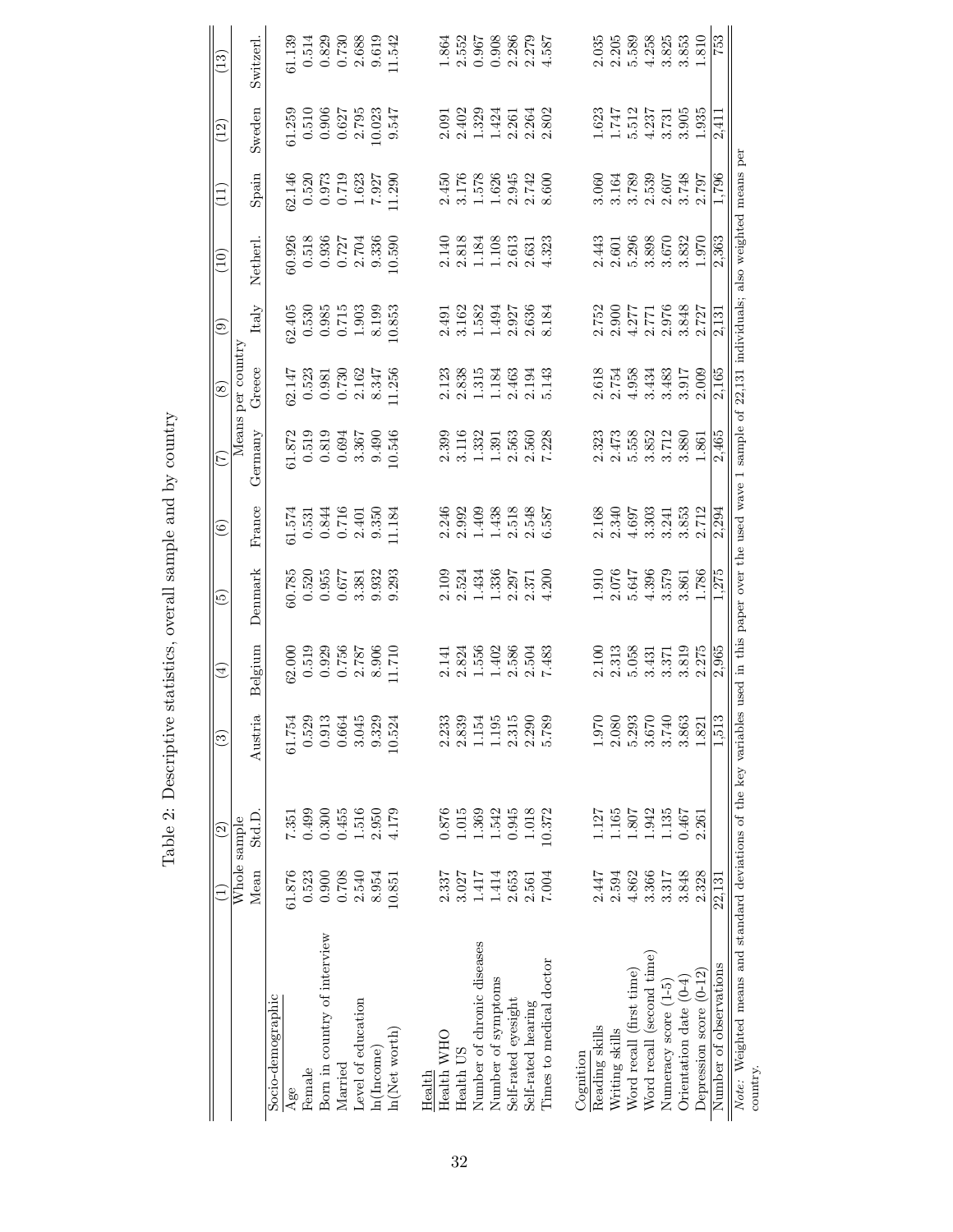Table 3: Omitted categories in regressions

| Variable                  | Omitted category                                 |
|---------------------------|--------------------------------------------------|
| Socio-demographic         |                                                  |
| Gender                    | Male                                             |
| Country of origin         | Not born in country of interview                 |
| Marital status            | Unmarried                                        |
| Country                   | France                                           |
| Education level           | Other education                                  |
|                           |                                                  |
| Health                    |                                                  |
| Chronic diseases          | 2 chronic diseases                               |
| Symptoms                  | 2 symptoms                                       |
| Eyesight                  | "3. $Good$ "                                     |
| Hearing                   | $\mathcal{C}3.$ Good"                            |
| Times to medical doctor   | $0-5 \times$                                     |
|                           |                                                  |
| Cognition                 |                                                  |
| Reading skills            | "3. $Good$ "                                     |
| Writing skills            | " $3. Good"$                                     |
| Word recall               | 5 words recalled                                 |
| Numeracy score $(1-5)$    | 3 (in the middle of <i>Good</i> and <i>Bad</i> ) |
| Orientation date $(0-4)$  | 4(Good)                                          |
| Depression score $(0-12)$ | $0-3$ (not depressed)                            |

Note: In all regressions, information on the above variables is included in the form of dummy variables; these are the omitted categories per variable.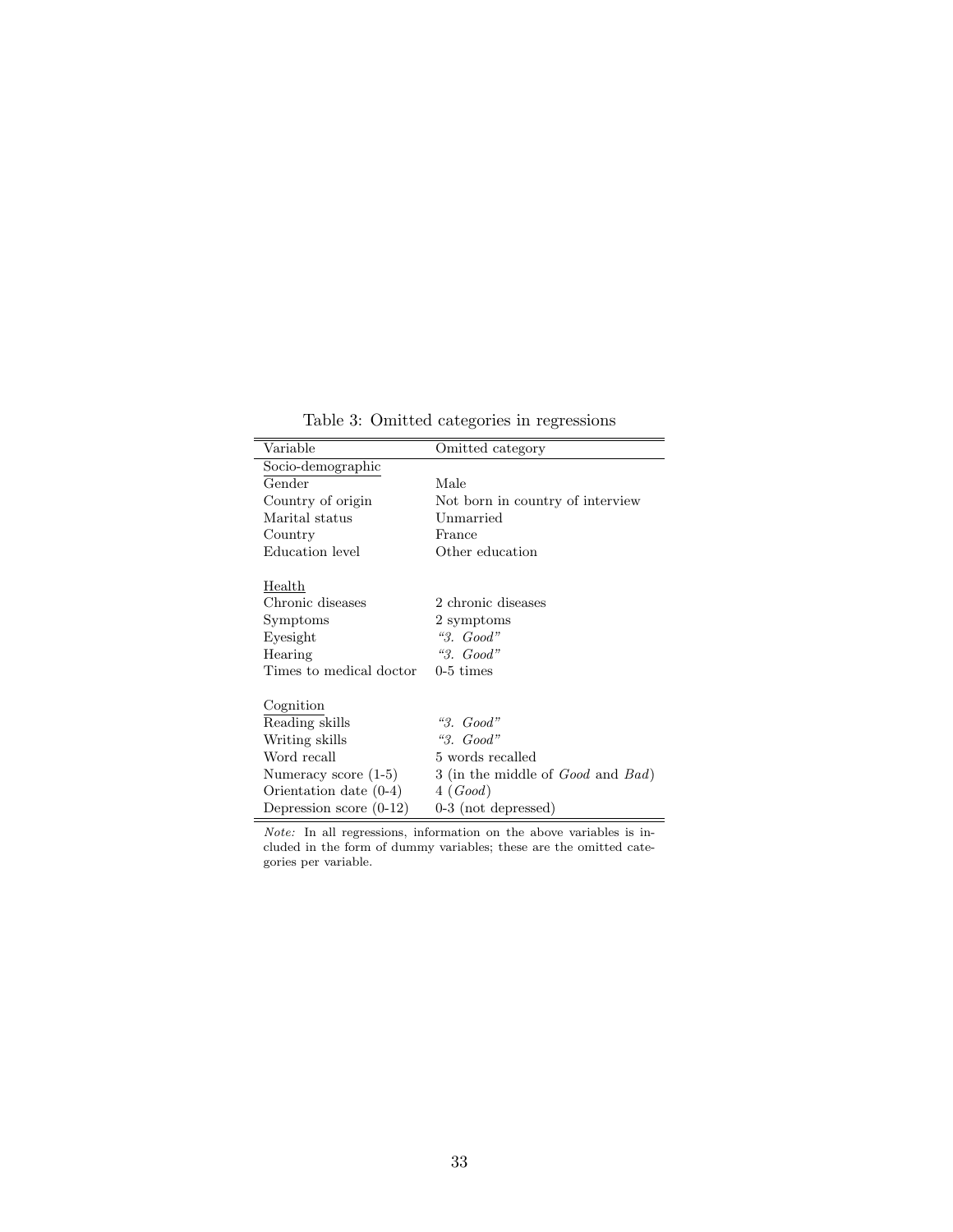|                              | (1)      | $\overline{(2)}$ | $\overline{(3)}$ | (4)                 |
|------------------------------|----------|------------------|------------------|---------------------|
| Subsample                    | Mean WHO | Mean US          | Difference       | P-value vs. $0.690$ |
| Total                        | 2.337    | 3.027            | 0.690            |                     |
|                              |          |                  |                  |                     |
| Country                      |          |                  |                  |                     |
| Austria                      | 2.233    | 2.839            | 0.607            | $0.016**$           |
| Belgium                      | 2.141    | 2.824            | 0.682            | 0.755               |
| Denmark                      | 2.109    | 2.524            | 0.415            | $0.000***$          |
| France                       | 2.246    | 2.992            | 0.746            | $0.040**$           |
| Germany                      | 2.399    | 3.116            | 0.717            | 0.291               |
| Greece                       | 2.123    | 2.838            | 0.715            | 0.370               |
| Italy                        | 2.491    | 3.162            | 0.670            | 0.498               |
| Netherlands                  | 2.140    | 2.818            | 0.678            | 0.656               |
| Spain                        | 2.450    | 3.176            | 0.725            | 0.259               |
| Sweden                       | 2.091    | 2.402            | 0.311            | $0.000***$          |
| Switzerland                  | 1.864    | 2.552            | 0.689            | 0.981               |
|                              |          |                  |                  |                     |
| Gender                       |          |                  |                  |                     |
| Male                         | 2.287    | 2.950            | 0.664            | $0.052*$            |
| Female                       | 2.383    | 3.096            | 0.713            | $0.051*$            |
| Test for equality of means   | 0.000    | 0.000            | 0.000            |                     |
|                              |          |                  |                  |                     |
| Age group                    |          |                  |                  |                     |
| Age $50-54$                  | 2.093    | 2.730            | 0.637            | $0.005***$          |
| Age 55-59                    | 2.226    | 2.886            | 0.660            | 0.117               |
| Age 60-64                    | 2.348    | 3.060            | 0.713            | 0.238               |
| Age 65-69                    | 2.469    | 3.177            | 0.708            | 0.368               |
| Age 70-75                    | 2.632    | 3.381            | 0.749            | $0.005***$          |
|                              |          |                  |                  |                     |
| Level of education           |          |                  |                  |                     |
| Education level 0            | 2.798    | 3.539            | 0.740            | 0.234               |
| Education level 1            | 2.523    | 3.236            | 0.713            | 0.180               |
| Education level 2            | 2.351    | 3.032            | 0.681            | 0.675               |
| Education level 3            | 2.295    | 2.999            | 0.705            | 0.353               |
| Education level 4            | 2.053    | 2.710            | 0.657            | 0.581               |
| Education level 5 and 6      | 2.013    | 2.640            | 0.628            | $0.001***$          |
| Other education              | 2.400    | 3.009            | 0.609            | 0.444               |
|                              |          |                  |                  |                     |
| Marital status               |          |                  |                  |                     |
| Married                      | 2.310    | 2.993            | 0.683            | 0.532               |
| Single                       | 2.403    | 3.108            | 0.705            | 0.408               |
| Test for equality of means   | 0.000    | 0.000            | 0.032            |                     |
|                              |          |                  |                  |                     |
| Born in country of interview |          |                  |                  |                     |
| Yes                          | 2.322    | 3.011            | 0.689            | 0.923               |
| No                           | 2.467    | 3.165            | 0.698            | 0.806               |
| Test for equality of means   | 0.000    | 0.000            | 0.559            |                     |
|                              |          |                  |                  |                     |

Table 4: Self-assessed health in wave 1

Note: This table shows average responses to both (1) the WHO version and (2) the US version of the self-assessed health question; column (3) shows the difference between the two averages and column (4) contains the p-value corresponding to a test of whether the difference is statistically significant from the overall difference of 0.690. \*\*\*  $p<0.01$ , \*\*  $p<0.05$ , \*  $p<0.1$ .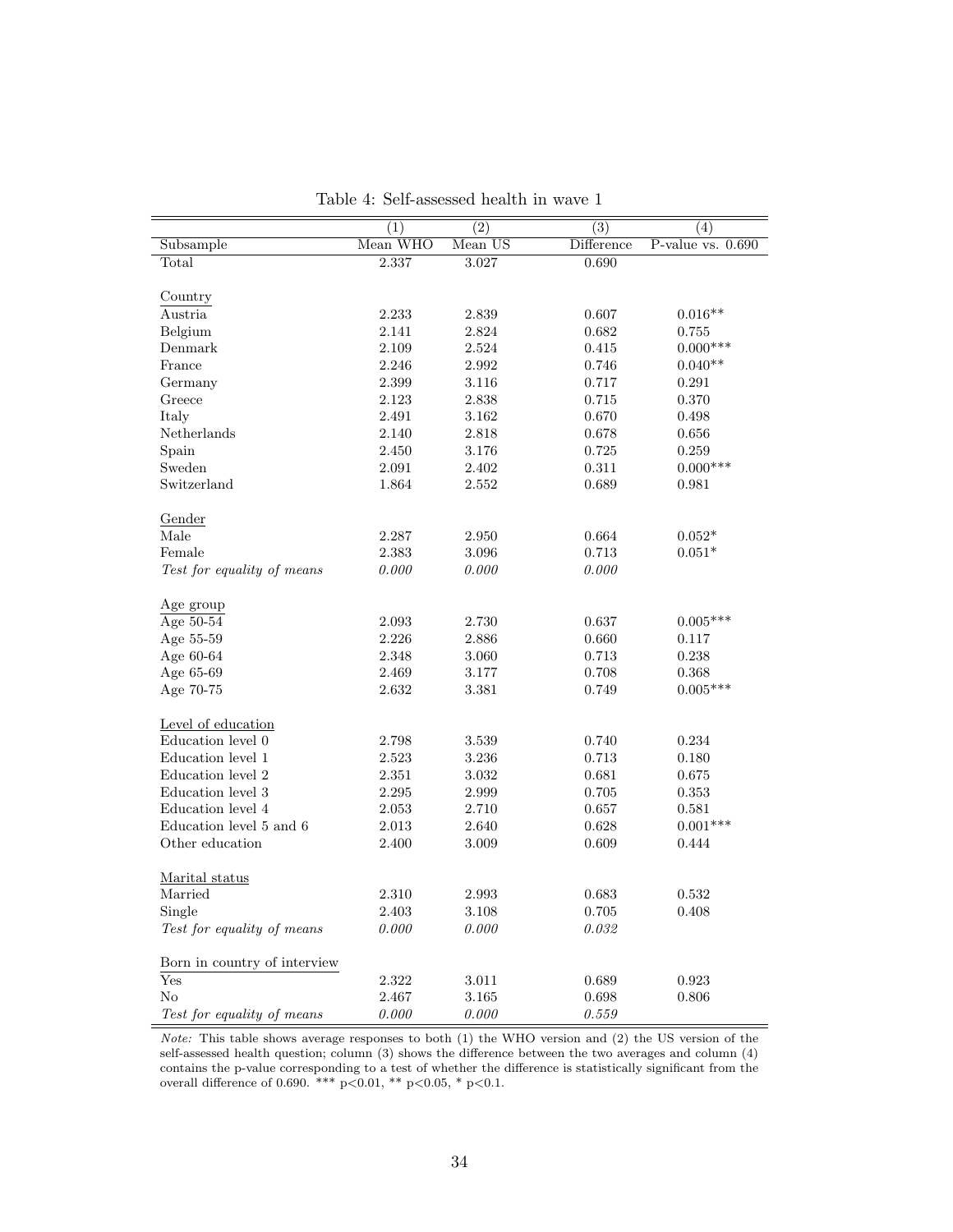|                         |              |              | US version |                  |         |       |
|-------------------------|--------------|--------------|------------|------------------|---------|-------|
| WHO version             | 1. Excellent | 2. Very good | 3. Good    | $\lambda$ . Fair | 5. Poor | Total |
| 1. Very good            | 0.062        | 0.072        | 0.017      | 0.000            | 0.000   | 0.151 |
| 2. Good                 | 0.018        | 0.111        | 0.309      | 0.028            | 0.001   | 0.466 |
| 3. Fair                 | 0.001        | 0.007        | 0.087      | 0.183            | 0.013   | 0.292 |
| $\lambda$ . Bad         | 0.000        | 0.000        | 0.003      | 0.032            | 0.040   | 0.076 |
| 5. Very bad             | 0.000        | 0.000        | 0.000      | 0.001            | 0.013   | 0.015 |
| Total                   | 0.082        | 0.189        | 0.417      | 0.245            | 0.067   | 1.000 |
|                         |              |              |            |                  |         |       |
| Word concordance        |              | 0.557        |            |                  |         |       |
| Numerical concordance   |              | 0.306        |            |                  |         |       |
| Discordance             |              | 0.091        |            |                  |         |       |
| No basis to distinguish |              | 0.046        |            |                  |         |       |

Table 5: Distribution of combinations of responses, total sample

Note: By adding up the proportions along the diagonal, numerical concordance is obtained. By adding up the proportions where the wording is the same for both responses and subtracting the "No basis to distinguish" group, word concordance is obtained. In French, "No basis to distinguish" is the sum of the cells (3.Fair,4.Fair) and (4.Bad,5.Poor); in Italian it is equal to the cell  $(4.Bad,5.Poor)$ ; in Danish  $(1. Very good, 2. Very good)$ ; in Swedish  $(3.Fair, 4.Fair)$ . Discordance is obtained by adding up all remaining proportions.





Note: This figure shows the distributions of responses to the two versions of the selfassessed health question. The vertical axis denotes the proportion of individuals.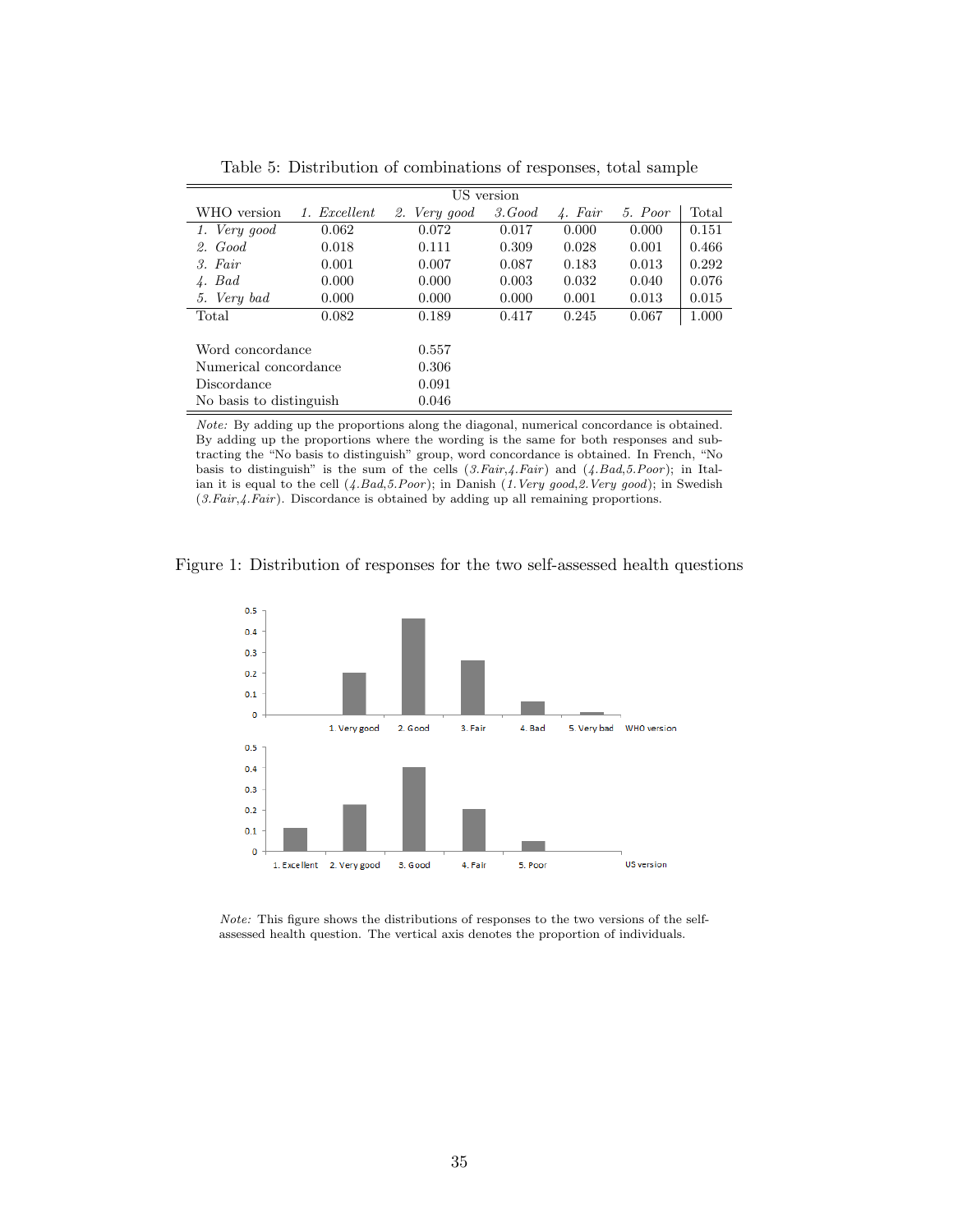|                              | (1)    | $\left( 2\right)$ | (3)    | (4)      | (5)         | (6)     |
|------------------------------|--------|-------------------|--------|----------|-------------|---------|
|                              |        | WHO first         |        | US first | Test on     | Test on |
|                              | Mean   | Std.Dev.          | Mean   | Std.Dev. | means $(p)$ | vars(p) |
| Socio-demographic            |        |                   |        |          |             |         |
| Age                          | 61.688 | 7.206             | 61.806 | 7.190    | 0.224       | 0.814   |
| Female                       | 0.537  | 0.499             | 0.532  | 0.499    | 0.392       | 0.933   |
| Born in country of interview | 0.918  | 0.275             | 0.921  | 0.270    | 0.357       | 0.045   |
| Married                      | 0.758  | 0.428             | 0.756  | 0.430    | 0.650       | 0.701   |
| Level of education           | 2.612  | 1.515             | 2.579  | 1.508    | 0.109       | 0.646   |
| ln(Income)                   | 9.002  | 2.946             | 8.982  | 2.959    | 0.622       | 0.652   |
| ln(Net worth)                | 10.942 | 4.237             | 10.955 | 4.221    | 0.824       | 0.698   |
|                              |        |                   |        |          |             |         |
| Health                       |        |                   |        |          |             |         |
| Number of chronic diseases   | 1.378  | 1.343             | 1.389  | 1.338    | 0.525       | 0.724   |
| Number of symptoms           | 1.347  | 1.501             | 1.333  | 1.473    | 0.470       | 0.048   |
| Self-rated eyesight          | 2.546  | 0.945             | 2.537  | 0.958    | 0.494       | 0.157   |
| Self-rated hearing           | 2.482  | 1.022             | 2.468  | 1.019    | 0.320       | 0.727   |
| Times to medical doctor      | 5.941  | 8.998             | 6.087  | 9.538    | 0.242       | 0.000   |
|                              |        |                   |        |          |             |         |
| Cognition                    |        |                   |        |          |             |         |
| Reading skills               | 2.276  | 1.104             | 2.294  | 1.111    | 0.225       | 0.485   |
| Writing skills               | 2.430  | 1.164             | 2.434  | 1.154    | 0.805       | 0.372   |
| Word recall (first time)     | 5.047  | 1.752             | 5.040  | 1.733    | 0.754       | 0.268   |
| Word recall (second time)    | 3.568  | 1.965             | 3.585  | 1.933    | 0.498       | 0.087   |
| Numeracy score (1-5)         | 3.425  | 1.101             | 3.421  | 1.095    | 0.744       | 0.518   |
| Orientation date $(0-4)$     | 3.855  | 0.428             | 3.850  | 0.449    | 0.464       | 0.000   |
| Depression score $(0-12)$    | 2.161  | 2.150             | 2.166  | 2.166    | 0.865       | 0.435   |
|                              |        |                   |        |          |             |         |
| Self-assessed health         |        |                   |        |          |             |         |
| Health WHO                   | 2.276  | 0.896             | 2.169  | 0.861    | 0.000       | 0.000   |
| Health US                    | 2.814  | 1.005             | 2.906  | 1.060    | 0.000       | 0.000   |
| Number of observations       | 11,051 |                   | 11,080 |          |             |         |

Table 6: Descriptive statistics, by wording scale

Note: Unweighted means and standard deviations separately for the individuals that were asked the WHO version first, and the ones that were asked the US version first. Columns (5) and (6) provide p-values of tests on equality of means and variances, respectively.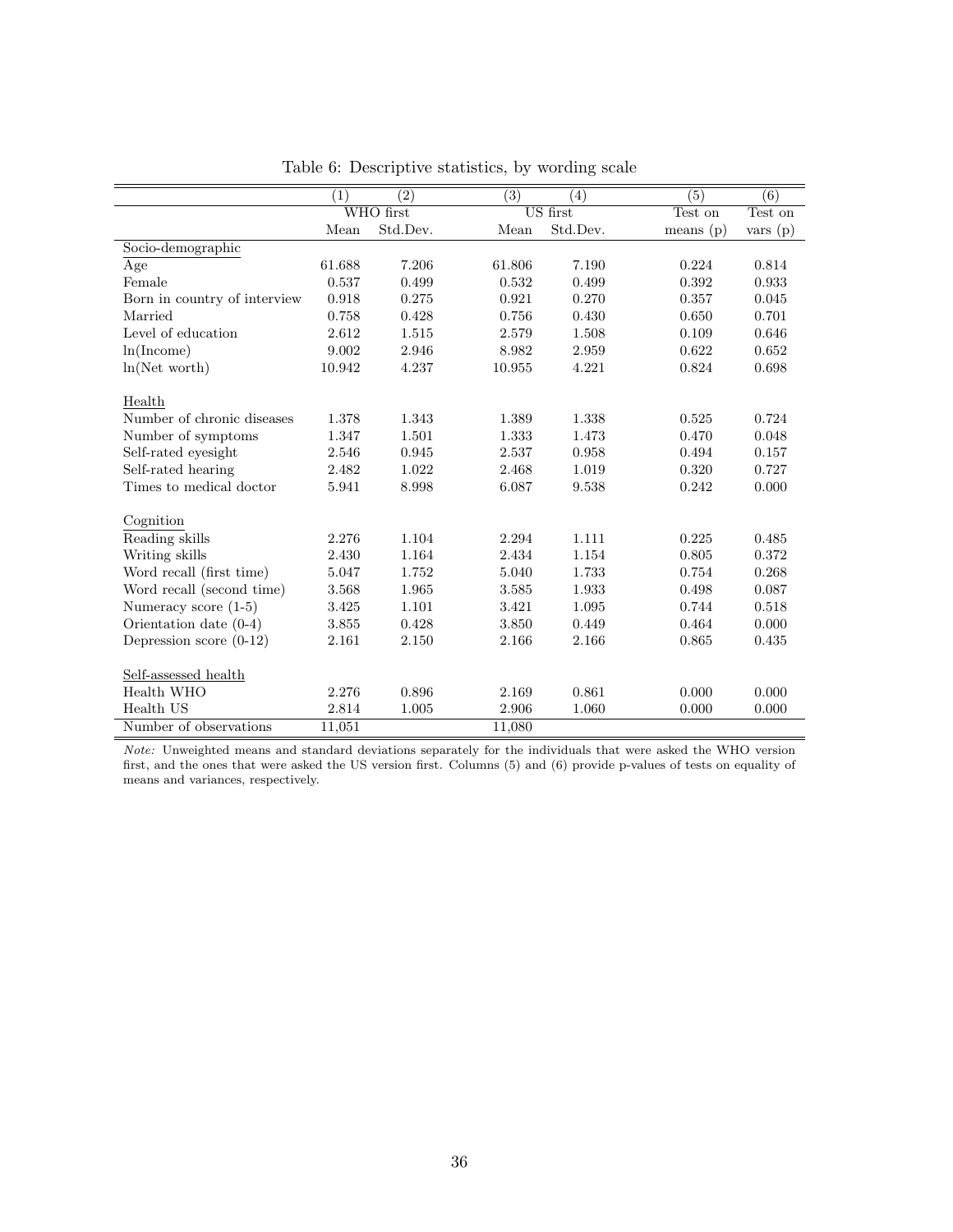|                              | $\overline{(1)}$ | $\overline{(2)}$ | $\overline{(3)}$ | $\overline{(4)}$ | $\overline{(5)}$         |
|------------------------------|------------------|------------------|------------------|------------------|--------------------------|
|                              | Sample size      | Word conc.       | Numerical conc.  | Discordant       | No basis                 |
| Total                        | 22,131           | 0.557            | 0.306            | 0.091            | 0.046                    |
| Country                      |                  |                  |                  |                  |                          |
| Austria                      | 1,513            | 0.553            | 0.376            | 0.071            |                          |
| Belgium                      | 2,965            | 0.508            | 0.324            | 0.099            | 0.069                    |
| Denmark                      | 1,275            | 0.316            | 0.501            | 0.115            | 0.069                    |
| France                       | 2,294            | 0.424            | 0.287            | 0.104            | 0.185                    |
| Germany                      | 2,465            | 0.649            | 0.283            | 0.067            | $\overline{\phantom{m}}$ |
| Greece                       | 2,165            | 0.624            | $\,0.303\,$      | 0.072            |                          |
| Italy                        | 2,131            | 0.539            | 0.312            | 0.101            | 0.048                    |
| Netherlands                  | 2,363            | 0.603            | 0.298            | 0.099            |                          |
| Spain                        | 1,796            | 0.621            | $0.274\,$        | 0.105            |                          |
| Sweden                       | 2,411            | 0.325            | 0.533            | 0.115            | 0.027                    |
| Switzerland                  | 753              | 0.581            | 0.316            | 0.079            | 0.024                    |
| Gender                       |                  |                  |                  |                  |                          |
| Male                         | 10,301           | 0.546            | 0.317            | 0.094            | 0.044                    |
| Female                       | 11,830           | 0.568            | 0.296            | 0.088            | 0.048                    |
| Tests for equality of means  |                  | 0.001            | 0.001            | 0.150            | 0.089                    |
| Age group                    |                  |                  |                  |                  |                          |
| Age 50-54                    | 4,880            | 0.534            | 0.345            | 0.087            | 0.034                    |
| Age 55-59                    | 5,009            | 0.552            | 0.323            | 0.089            | 0.036                    |
| Age 60-64                    | 4,490            | 0.583            | 0.289            | 0.090            | 0.039                    |
| Age 65-69                    | 3,972            | 0.568            | 0.290            | 0.091            | 0.051                    |
| Age 70-75                    | 3,780            | 0.555            | 0.269            | 0.099            | 0.077                    |
| Level of education           |                  |                  |                  |                  |                          |
| Education level 0            | 1,006            | 0.439            | 0.273            | 0.122            | 0.166                    |
| Education level 1            | 5,533            | 0.538            | 0.292            | 0.105            | 0.064                    |
| Education level 2            | 4,125            | 0.578            | 0.302            | 0.093            | 0.027                    |
| Education level 3            | 6,433            | 0.595            | 0.293            | 0.079            | 0.033                    |
| Education level 4            | 534              | 0.564            | 0.350            | 0.075            | 0.011                    |
| Education level 5 and 6      | 4,335            | 0.541            | 0.355            | 0.080            | 0.024                    |
| Other education              | 165              | 0.437            | 0.374            | 0.115            | 0.074                    |
| Marital status               |                  |                  |                  |                  |                          |
| Married                      | 16,753           | 0.559            | 0.309            | 0.088            | 0.044                    |
| Single                       | 5,378            | 0.555            | 0.296            | 0.097            | 0.052                    |
| Tests for equality of means  |                  | 0.610            | 0.054            | 0.034            | 0.017                    |
| Born in country of interview |                  |                  |                  |                  |                          |
| Yes                          | 20,346           | 0.561            | $\,0.304\,$      | 0.092            | 0.043                    |
| $\rm No$                     | 1,785            | 0.530            | 0.319            | 0.079            | 0.071                    |
| Tests for equality of means  |                  | $0.007\,$        | 0.163            | 0.041            | 0.000                    |

Table 7: Variations in concordance, by country and demographic characteristics

Note: In countries where the wording of four of the five response options overlaps, there are, by construction, no individuals who fall in the "No basis to distinguish" group.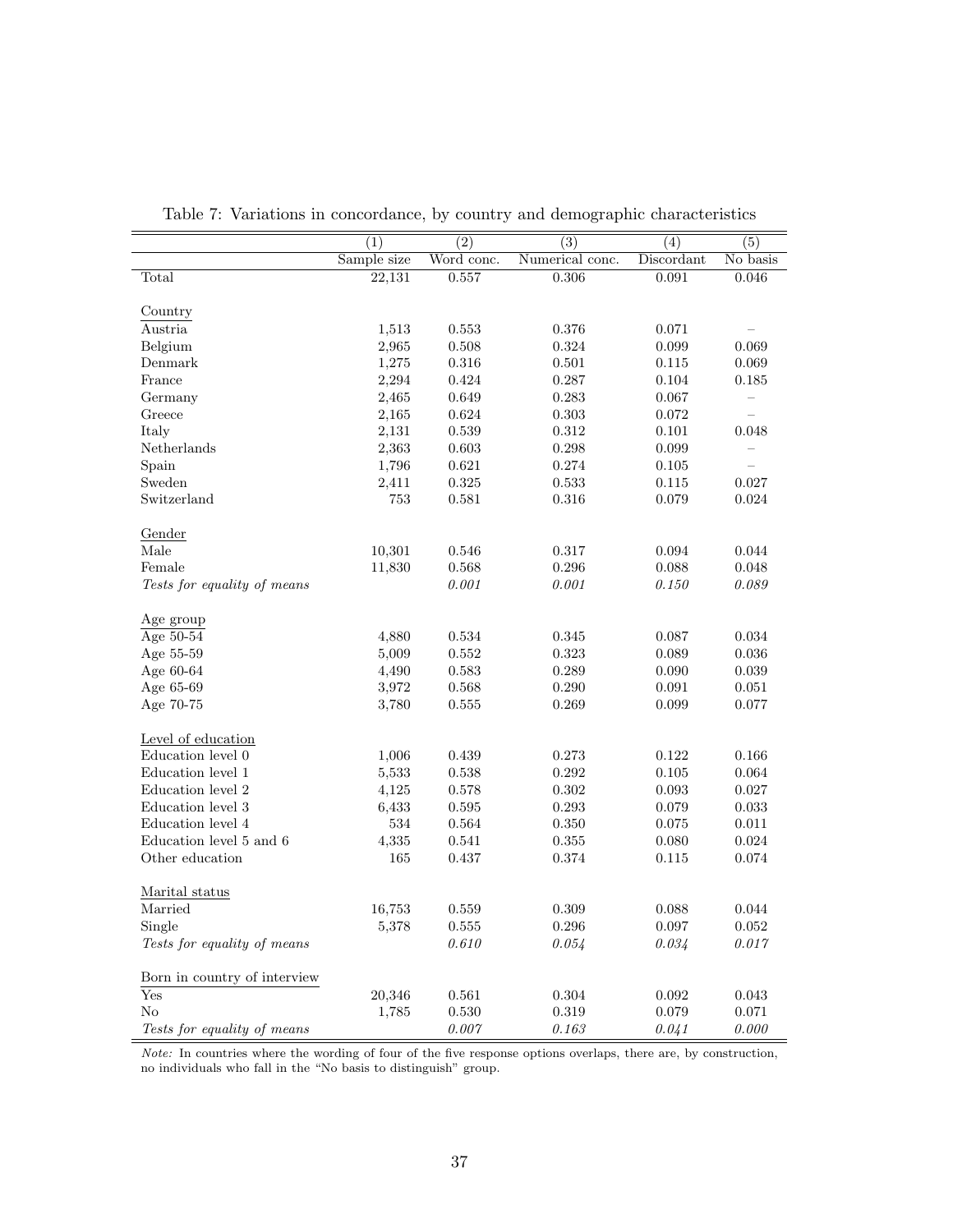Table 8: Distribution of combinations of responses, depending on which version was asked first

## a. WHO version asked first

|                         |                 |              | US version |                   |         |       |
|-------------------------|-----------------|--------------|------------|-------------------|---------|-------|
| WHO version             | Excellent<br>1. | 2. Very good | 3. Good    | $\sqrt{4}$ . Fair | 5. Poor | Total |
| 1. Very good            | 0.059           | 0.069        | 0.014      | 0.001             | 0.000   | 0.144 |
| 2. Good                 | 0.016           | 0.127        | 0.291      | 0.013             | 0.000   | 0.447 |
| 3. Fair                 | 0.002           | 0.011        | 0.119      | 0.175             | 0.005   | 0.312 |
| $4.$ Bad                | 0.000           | 0.000        | 0.006      | 0.041             | 0.035   | 0.082 |
| 5. Very bad             | 0.000           | 0.000        | 0.000      | 0.003             | 0.012   | 0.016 |
| Total                   | 0.078           | 0.207        | 0.431      | 0.232             | 0.052   | 1.000 |
|                         |                 |              |            |                   |         |       |
| Word concordance        |                 | 0.527        |            |                   |         |       |
| Numerical concordance   |                 | 0.359        |            |                   |         |       |
| Discordance             |                 | 0.071        |            |                   |         |       |
| No basis to distinguish |                 | 0.043        |            |                   |         |       |

## b. US version asked first

|                         |              |              | US version |         |         |       |
|-------------------------|--------------|--------------|------------|---------|---------|-------|
| WHO version             | 1. Excellent | 2. Very good | 3. Good    | 4. Fair | 5. Poor | Total |
| 1. Very good            | 0.065        | 0.074        | 0.019      | 0.000   | 0.000   | 0.159 |
| $2.$ Good               | 0.020        | 0.094        | 0.328      | 0.043   | 0.002   | 0.487 |
| 3. Fair                 | 0.001        | 0.003        | 0.055      | 0.191   | 0.022   | 0.271 |
| $4.$ Bad                | 0.000        | 0.000        | 0.001      | 0.023   | 0.045   | 0.069 |
| 5. Very bad             | 0.000        | 0.000        | 0.000      | 0.000   | 0.014   | 0.014 |
| Total                   | 0.086        | 0.171        | 0.402      | 0.258   | 0.083   | 1.000 |
|                         |              |              |            |         |         |       |
| Word concordance        |              | 0.588        |            |         |         |       |
| Numerical concordance   |              | 0.251        |            |         |         |       |
| Discordance             |              | 0.111        |            |         |         |       |
| No basis to distinguish |              | 0.049        |            |         |         |       |

 $\emph{Note:}$  The distribution of responses to the self-assessed health questions is shown separately for the sample that was asked the WHO version first and the sample that was asked the US version first.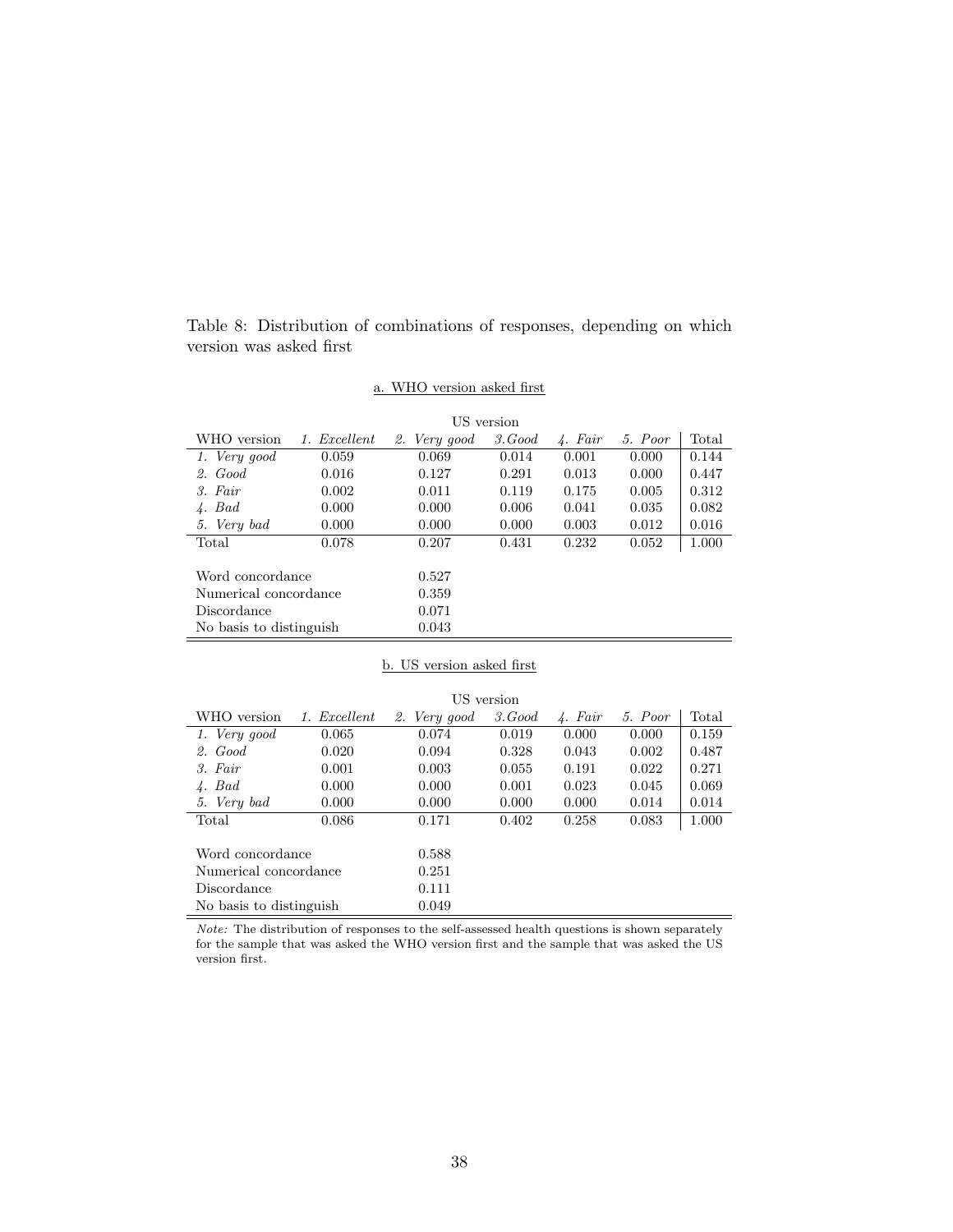|                                  | $\overline{(1)}$ | $\overline{(2)}$ | $\overline{(3)}$ | (4)         | $\overline{(5)}$            | (6)         |
|----------------------------------|------------------|------------------|------------------|-------------|-----------------------------|-------------|
| Covariate                        | Coef.            | Std.Err.         | Marg. $<$ 0      | Marg. 0     | $\overline{\text{Marg.}}$ 1 | Marg. $>1$  |
| Age                              | 0.001            | 0.002            | $-0.000$         | $-0.000$    | 0.000                       | 0.000       |
|                                  |                  |                  |                  |             |                             |             |
| Female                           | $0.068***$       | 0.025            | $-0.004$         | $-0.019$    | 0.016                       | 0.008       |
| Born in country of interview     | $-0.018$         | 0.038            | 0.001            | 0.005       | $-0.004$                    | $-0.002$    |
| Married                          | $-0.082$         | 0.062            | 0.005            | 0.023       | $-0.018$                    | $-0.009$    |
|                                  |                  |                  |                  |             |                             |             |
| Austria                          | $-0.135*$        | 0.076            | 0.010            | 0.037       | $-0.033$                    | $-0.014$    |
| Belgium                          | $-0.215***$      | 0.067            | 0.017            | 0.059       | $-0.055$                    | $-0.021$    |
| Denmark                          | $-0.486***$      | 0.087            | 0.047            | 0.129       | $-0.138$                    | $-0.038$    |
| Germany                          | $-0.047$         | 0.038            | 0.003            | 0.013       | $-0.011$                    | $-0.005$    |
| Greece                           | 0.004            | 0.066            | $-0.000$         | $-0.001$    | 0.001                       | 0.000       |
| Italy                            | $-0.215***$      | 0.039            | 0.016            | $\,0.059\,$ | $-0.053$                    | $-0.022$    |
| Netherlands                      | $-0.051$         | 0.059            | 0.003            | 0.014       | $-0.012$                    | $-0.005$    |
| Spain                            | $-0.105**$       | $\,0.043\,$      | 0.007            | 0.029       | $-0.025$                    | $-0.011$    |
| Sweden                           | $-0.701***$      | 0.069            | 0.079            | 0.177       | $-0.209$                    | $-0.047$    |
| Switzerland                      | $-0.021$         | 0.079            | 0.001            | 0.006       | $-0.005$                    | $-0.002$    |
|                                  |                  |                  |                  |             |                             |             |
| Education level 0                | 0.042            | 0.143            | $-0.003$         | $-0.011$    | 0.009                       | 0.005       |
| Education level 1                | 0.197            | 0.137            | $-0.012$         | $-0.054$    | 0.042                       | 0.024       |
| Education level 2                | $0.226*$         | $0.137\,$        | $-0.013$         | $-0.061$    | 0.046                       | 0.028       |
| Education level 3-4              | 0.179            | $0.136\,$        | $-0.011$         | $-0.049$    | 0.039                       | 0.021       |
| Education level 5-6              | 0.216            | 0.137            | $-0.013$         | $-0.058$    | 0.044                       | 0.027       |
|                                  |                  |                  |                  |             |                             |             |
| ln(Income)                       | $-0.002$         | 0.004            | 0.000            | 0.000       | $-0.000$                    | $-0.000$    |
| $ln(HH$ net worth)               | $-0.003$         | $0.004\,$        | 0.000            | $0.001\,$   | $-0.001$                    | $-0.000$    |
| $ln(HH$ worth)*Married           | $\,0.003\,$      | $0.005\,$        | $-0.000$         | $-0.001$    | 0.001                       | 0.000       |
| Chronic diseases: 0              | $-0.054$         | 0.036            | 0.004            | 0.015       | $-0.013$                    | $-0.006$    |
| Chronic diseases: 1              | $-0.027$         | $\,0.032\,$      | 0.002            | 0.007       | $-0.006$                    | $-0.003$    |
| Chronic diseases: 3 or more      | $-0.044$         | 0.037            | 0.003            | 0.012       | $-0.010$                    | $-0.005$    |
|                                  |                  |                  |                  |             |                             |             |
| Symptoms: 0                      | $-0.094***$      | $\,0.035\,$      | 0.006            | 0.026       | $-0.022$                    | $-0.010$    |
| Symptoms: 1                      | $-0.053$         | $\,0.034\,$      | 0.004            | $\,0.014\,$ | $-0.012$                    | $-0.006$    |
| Symptoms: 3 or more              | $-0.111***$      | 0.039            | 0.008            | 0.030       | $-0.027$                    | $-0.012$    |
|                                  |                  |                  |                  |             |                             |             |
| Eyesight 1 (Excellent)           | $-0.194***$      | 0.050            | 0.014            | 0.054       | $-0.049$                    | $-0.019$    |
| Eyesight 2 (Very good)           | $-0.075**$       | 0.035            | 0.005            | $\,0.021\,$ | $-0.018$                    | $-0.008$    |
| Eyesight 4 (Fair)                | $0.107***$       | 0.041            | $-0.007$         | $-0.029$    | 0.023                       | $\,0.013\,$ |
| Eyesight 5 (Poor/blind)          | $0.085\,$        | 0.092            | $-0.005$         | $-0.023$    | 0.018                       | $0.010\,$   |
|                                  |                  |                  |                  |             |                             |             |
| Eyesight distance 1 (Excellent)  | $-0.246***$      | $0.044\,$        | 0.018            | 0.068       | $-0.062$                    | $-0.024$    |
| Eyesight distance 2 (Very good)  | $-0.146***$      | $\,0.034\,$      | 0.010            | 0.040       | $-0.035$                    | $-0.016$    |
| Eyesight distance 4 (Fair)       | $-0.101**$       | $\,0.049\,$      | $0.007\,$        | $0.028\,$   | $-0.024$                    | $-0.011$    |
| Eyesight distance 5 (Poor/blind) | $-0.080$         | 0.078            | 0.006            | $\,0.022\,$ | $-0.019$                    | $-0.008$    |
|                                  |                  |                  |                  |             |                             |             |
| Eyesight close 1 (Excellent)     | 0.027            | 0.050            | $-0.002$         | $-0.007$    | 0.006                       | $\,0.003\,$ |
| Eyesight close 2 (Very good)     | $-0.009$         | 0.035            | 0.001            | $0.002\,$   | $-0.002$                    | $-0.001$    |
| Eyesight close 4 (Fair)          | $-0.011$         | 0.036            | 0.001            | 0.003       | $-0.003$                    | $-0.001$    |
| Eyesight close 5 (Poor/blind)    | $0.118**$        | 0.046            | $-0.007$         | $-0.032$    | $\,0.025\,$                 | $\,0.014\,$ |
|                                  |                  |                  |                  |             |                             |             |

Table 9: Probit; dependent variable = Health change US-WHO  $(1 \text{ of } 4)$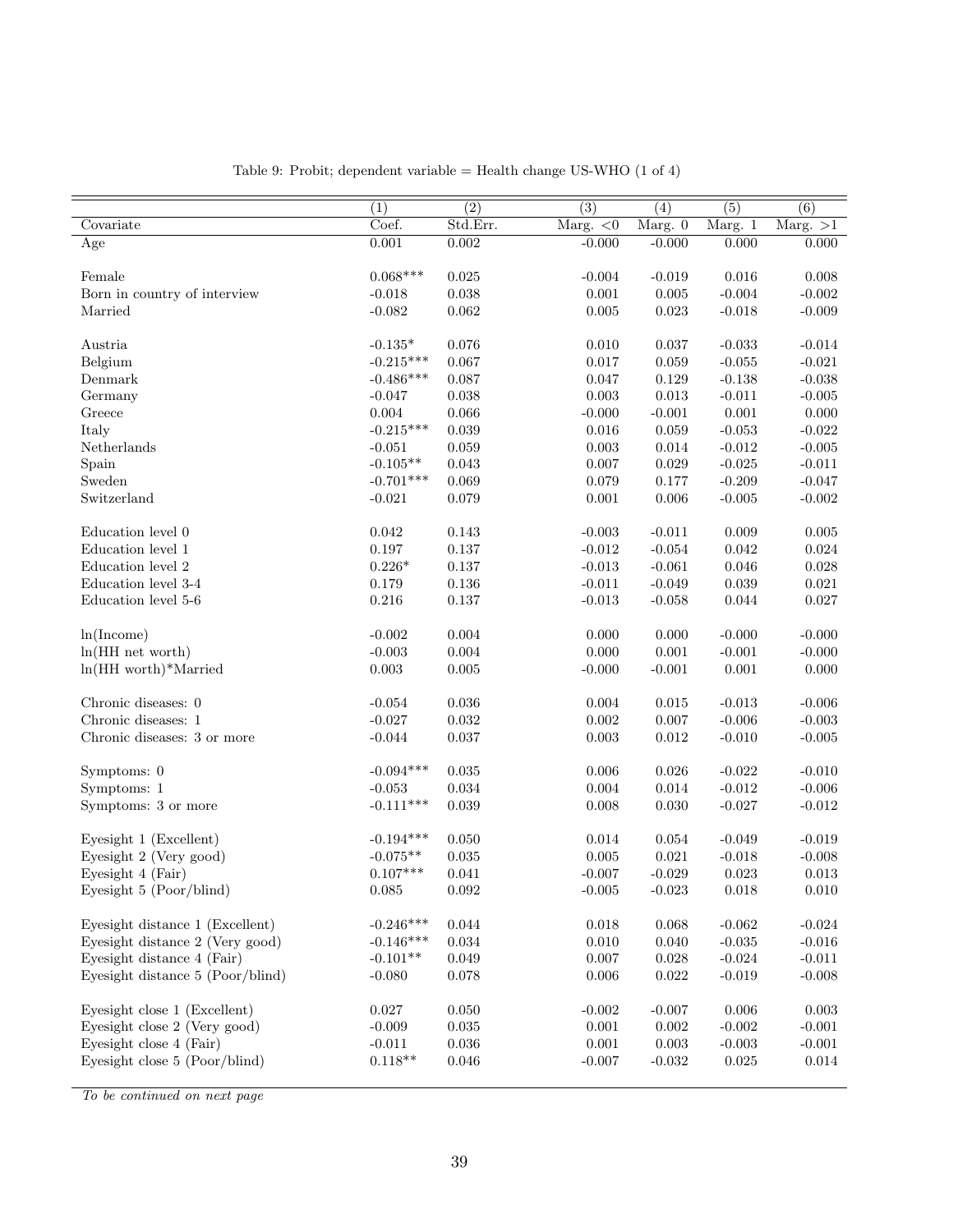|                                   | $\left( 1\right)$ | $\overline{(2)}$ | $\overline{(3)}$ | (4)       | (5)      | $\overline{(6)}$ |
|-----------------------------------|-------------------|------------------|------------------|-----------|----------|------------------|
| Covariate                         | Coef.             | Std.Err.         | Marg. $<$ 0      | Marg. $0$ | Marg. 1  | Marg. $>1$       |
| Hearing 1 (Excellent)             | $-0.352***$       | 0.034            | 0.028            | 0.097     | $-0.092$ | $-0.033$         |
| Hearing 2 (Very good)             | $-0.167***$       | 0.029            | 0.012            | 0.046     | $-0.040$ | $-0.017$         |
| Hearing 4 (Fair)                  | 0.042             | 0.035            | $-0.003$         | $-0.011$  | 0.009    | 0.005            |
| Hearing 5 (Poor)                  | $0.212***$        | 0.071            | $-0.012$         | $-0.057$  | 0.042    | 0.027            |
| Medical doctor: 6 or more times   | $-0.008$          | 0.026            | 0.001            | 0.002     | $-0.002$ | $-0.001$         |
| Reading skills 1 (Excellent)      | $-0.060$          | 0.055            | 0.004            | 0.017     | $-0.014$ | $-0.007$         |
| Reading skills 2 (Very good)      | $-0.058$          | 0.041            | 0.004            | 0.016     | $-0.013$ | $-0.006$         |
| Reading skills 4 (Fair)           | $-0.145***$       | 0.051            | 0.011            | 0.040     | $-0.035$ | $-0.015$         |
| Reading skills 5 (Poor/DK/RF)     | $-0.113$          | 0.085            | 0.008            | 0.031     | $-0.028$ | $-0.012$         |
| Writing skills 1 (Excellent)      | $-0.111**$        | 0.056            | 0.008            | 0.031     | $-0.027$ | $-0.012$         |
| Writing skills 2 (Very good)      | 0.007             | 0.042            | $-0.000$         | $-0.002$  | 0.002    | 0.001            |
| Writing skills 4 (Fair)           | 0.023             | 0.046            | $-0.001$         | $-0.006$  | 0.005    | 0.003            |
| Writing skills $5 (Poor/DK/RF)$   | 0.115             | 0.074            | $-0.007$         | $-0.031$  | 0.025    | 0.014            |
| Word recall - first time: 0-4     | $-0.055*$         | 0.030            | 0.004            | 0.015     | $-0.013$ | $-0.006$         |
| Word recall - first time: 6-10    | $0.095***$        | 0.032            | $-0.006$         | $-0.026$  | 0.021    | 0.011            |
| Word recall - second time: 0-4    | 0.044             | 0.035            | $-0.003$         | $-0.012$  | 0.010    | 0.005            |
| Word recall - second time: 6-10   | $-0.018$          | 0.042            | 0.001            | 0.005     | $-0.004$ | $-0.002$         |
| Numeracy score 1 (Bad)            | $-0.112**$        | 0.050            | 0.008            | 0.031     | $-0.027$ | $-0.012$         |
| Numeracy score 2                  | 0.019             | 0.034            | $-0.001$         | $-0.005$  | 0.004    | 0.002            |
| Numeracy score 4                  | 0.042             | 0.030            | $-0.003$         | $-0.012$  | 0.010    | 0.005            |
| Numeracy score 5 (Good)           | 0.001             | 0.036            | $-0.000$         | $-0.000$  | 0.000    | 0.000            |
| Orientation date 0-3 (Bad)        | $0.076**$         | 0.035            | $-0.005$         | $-0.021$  | 0.017    | 0.009            |
| Depression scale $>3$ (depressed) | $-0.004$          | 0.029            | 0.000            | 0.001     | $-0.001$ | $-0.000$         |
|                                   |                   |                  |                  |           |          |                  |

Table 9: Probit; dependent variable = Health change US-WHO (2 of 4)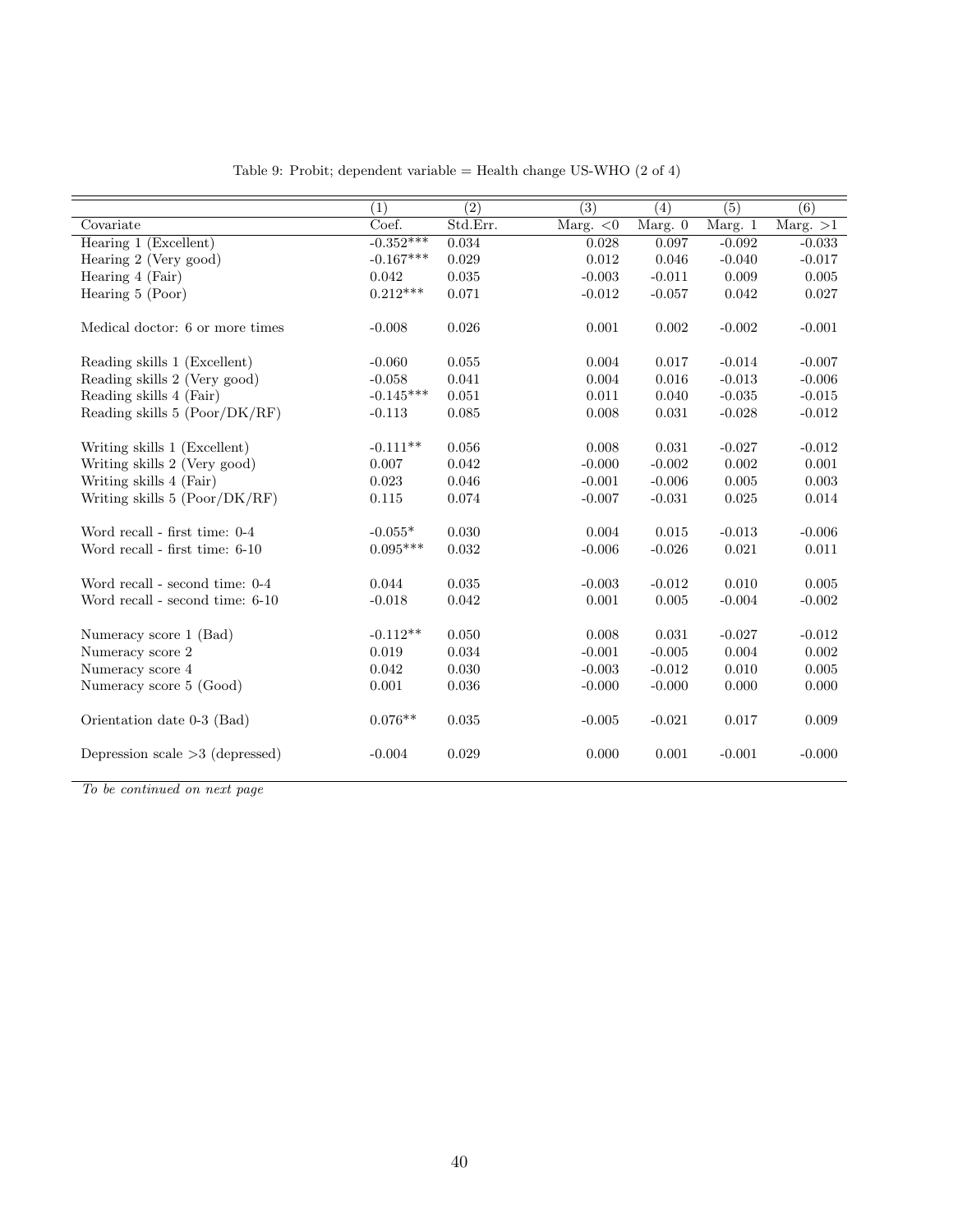|                                                 | $\overline{(1)}$ | $\overline{(2)}$ | $\overline{(3)}$ | $\overline{(4)}$ | $\overline{(5)}$            | (6)         |
|-------------------------------------------------|------------------|------------------|------------------|------------------|-----------------------------|-------------|
| Covariate                                       | Coef.            | Std.Err.         | Marg. $<0$       | Marg. 0          | $\overline{\text{Marg.}}$ 1 | Marg. $>1$  |
| Age $*$ US first                                | $-0.001$         | 0.002            | 0.000            | 0.000            | $-0.000$                    | $-0.000$    |
| Female * US first                               | $-0.067*$        | 0.036            | 0.005            | 0.018            | $-0.015$                    | $-0.007$    |
| Born in country of interview * US first         | 0.059            | $\,0.054\,$      | $-0.004$         | $-0.016$         | $0.014\,$                   | $0.007\,$   |
| Married $*$ US first                            | $0.223**$        | 0.087            | $-0.014$         | $-0.061$         | $\,0.049\,$                 | $0.026\,$   |
| Austria * US first                              | $-0.184*$        | 0.108            | 0.014            | 0.050            | $-0.047$                    | $-0.018$    |
| Belgium * US first                              | 0.115            | 0.095            | $-0.007$         | $-0.031$         | $\,0.024\,$                 | $\,0.014\,$ |
| Denmark * US first                              | $-0.127$         | 0.123            | 0.009            | $\,0.035\,$      | $-0.031$                    | $-0.013$    |
| Germany * US first                              | $-0.140***$      | $\,0.054\,$      | 0.010            | 0.038            | $-0.034$                    | $-0.015$    |
| Greece $*$ US first                             | $-0.066$         | 0.093            | 0.005            | 0.018            | $-0.016$                    | $-0.007$    |
| Italy $^\ast$ US first                          | 0.057            | $0.056\,$        | $-0.004$         | $-0.016$         | 0.013                       | 0.006       |
| Netherlands * US first                          | $-0.190**$       | $\,0.083\,$      | $\,0.015\,$      | 0.052            | $-0.048$                    | $-0.018$    |
| Spain * US first                                | $0.001\,$        | $\,0.062\,$      | $-0.000$         | $-0.000$         | $0.000\,$                   | $0.000\,$   |
| Sweden $*$ US first                             | 0.024            | 0.097            | $-0.002$         | $-0.007$         | 0.006                       | 0.003       |
| Switzerland * US first                          | $-0.033$         | $\rm 0.113$      | 0.002            | 0.009            | $-0.008$                    | $-0.004$    |
| Education level $0 * US$ first                  | 0.120            | 0.213            | $-0.007$         | $-0.033$         | 0.026                       | 0.014       |
| Education level $1 * US$ first                  | $-0.135$         | 0.205            | 0.010            | $0.037\,$        | $-0.033$                    | $-0.014$    |
| Education level $2 * US$ first                  | $-0.260$         | 0.205            | 0.021            | 0.070            | $-0.066$                    | $-0.025$    |
| Education level $3-4$ * US first                | $-0.072$         | 0.204            | 0.005            | 0.020            | $-0.017$                    | $-0.008$    |
| Education level 5-6 $*$ US first                | $-0.238$         | 0.206            | 0.019            | 0.065            | $-0.061$                    | $-0.023$    |
| $ln(Income) * US first$                         | $-0.004$         | 0.006            | 0.000            | 0.001            | $-0.001$                    | $-0.000$    |
| $ln(HH$ net worth) $*$ US first                 | $0.016***$       | $0.006\,$        | $-0.001$         | $-0.004$         | $0.004\,$                   | $0.002\,$   |
| $ln(HH$ worth)*Married * US first               | $-0.019**$       | 0.008            | $0.001\,$        | $0.005\,$        | $-0.004$                    | $-0.002$    |
| Chronic diseases: $0 * US$ first                | $-0.350***$      | 0.051            | 0.029            | 0.095            | $-0.091$                    | $-0.032$    |
| Chronic diseases: $1 * US$ first                | $-0.145***$      | $0.046\,$        | 0.010            | 0.039            | $-0.035$                    | $-0.015$    |
| Chronic diseases: 3 or more * US first          | $0.106**$        | $\,0.053\,$      | $-0.006$         | $-0.029$         | $\,0.023\,$                 | $\,0.012\,$ |
| Symptoms: $0 * US$ first                        | $-0.151***$      | 0.051            | 0.011            | 0.042            | $-0.037$                    | $-0.016$    |
| Symptoms: $1 * US first$                        | $-0.020$         | 0.048            | 0.001            | $0.005\,$        | $-0.005$                    | $-0.002$    |
| Symptoms: 3 or more * US first                  | 0.060            | 0.056            | $-0.004$         | $-0.016$         | 0.013                       | 0.007       |
| Eyesight $1$ (Excellent) $*$ US first           | 0.078            | 0.072            | $-0.005$         | $-0.021$         | 0.017                       | 0.009       |
| Eyesight 2 (Very good) $*$ US first             | $-0.002$         | 0.051            | 0.000            | $0.001\,$        | $-0.001$                    | $-0.000$    |
| Eyesight 4 (Fair) $*$ US first                  | $\,0.035\,$      | 0.059            | $-0.002$         | $-0.010$         | 0.008                       | 0.004       |
| Eyesight 5 (Poor/blind) * US first              | $-0.357***$      | 0.130            | 0.032            | 0.096            | $-0.097$                    | $-0.031$    |
| Eyesight distance $1$ (Excellent) $*$ US first  | $0.273***$       | 0.063            | $-0.015$         | $-0.073$         | 0.053                       | 0.035       |
| Eyesight distance $2$ (Very good) $*$ US first  | $0.205***$       | 0.049            | $-0.012$         | $-0.056$         | 0.042                       | $\,0.025\,$ |
| Eyesight distance $4$ (Fair) $*$ US first       | $-0.085$         | $\,0.069\,$      | $0.006\,$        | $\,0.023\,$      | $-0.020$                    | $-0.009$    |
| Eyesight distance $5$ (Poor/blind) $*$ US first | $0.105\,$        | $0.111\,$        | $-0.006$         | $-0.029$         | 0.022                       | 0.013       |
| Eyesight close $1$ (Excellent) $*$ US first     | $-0.060$         | 0.071            | 0.004            | 0.016            | $-0.014$                    | $-0.006$    |
| Eyesight close $2$ (Very good) $*$ US first     | $-0.086*$        | 0.051            | 0.006            | 0.023            | $-0.020$                    | $-0.009$    |
| Eyesight close 4 (Fair) $*$ US first            | $-0.088*$        | $\,0.051\,$      | 0.006            | 0.024            | $-0.021$                    | $-0.009$    |
| Eyesight close $5$ (Poor/blind) $*$ US first    | $-0.127*$        | 0.066            | 0.009            | 0.035            | $-0.031$                    | $-0.013$    |

Table 9: Probit; dependent variable = Health change US-WHO (3 of 4)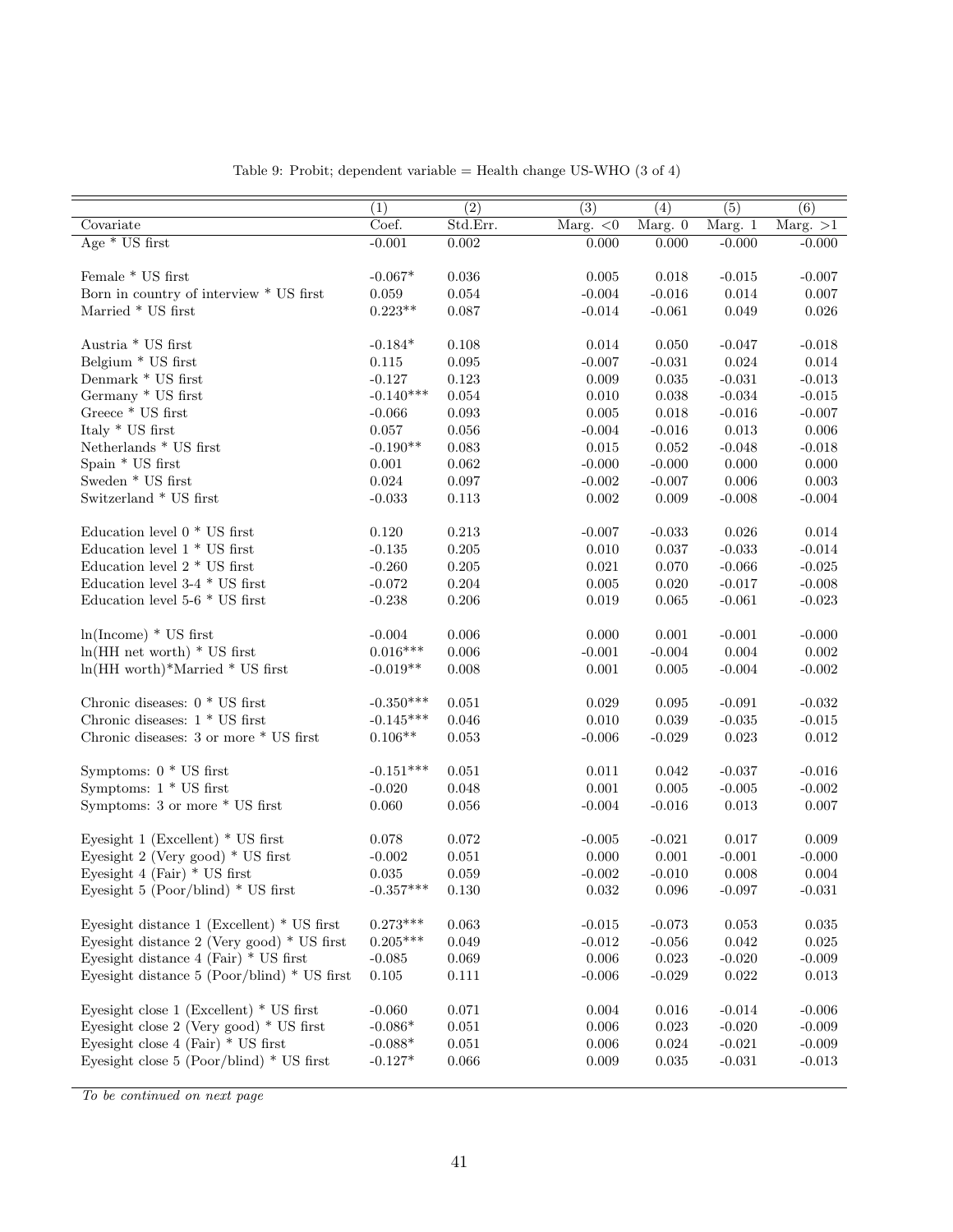|                                                      | $\overline{(1)}$ | $\overline{(2)}$ | $\overline{(3)}$ | $\overline{(4)}$ | $\overline{(5)}$            | $\overline{(6)}$ |
|------------------------------------------------------|------------------|------------------|------------------|------------------|-----------------------------|------------------|
| Covariate                                            | Coef.            | Std.Err.         | Marg. $<$ 0      | Marg. $0$        | $\overline{\text{Marg.}}$ 1 | Marg. $>1$       |
| Hearing $1$ (Excellent) $*$ US first                 | $0.340***$       | 0.049            | $-0.018$         | $-0.090$         | 0.062                       | 0.046            |
| Hearing 2 (Very good) $*$ US first                   | $0.143***$       | 0.042            | $-0.009$         | $-0.039$         | 0.031                       | 0.017            |
| Hearing $4$ (Fair) $*$ US first                      | $-0.062$         | 0.050            | $0.004\,$        | 0.017            | $-0.015$                    | $-0.007$         |
| Hearing $5$ (Poor) $*$ US first                      | $-0.287***$      | 0.103            | 0.024            | 0.078            | $-0.076$                    | $-0.026$         |
|                                                      |                  |                  |                  |                  |                             |                  |
| Medical doctor: 6 or more times * US first           | $0.145***$       | 0.037            | $-0.009$         | $-0.040$         | 0.032                       | 0.017            |
|                                                      |                  |                  |                  |                  |                             |                  |
| Reading skills 1 (Excellent) * US first              | $-0.146*$        | 0.078            | 0.011            | 0.040            | $-0.036$                    | $-0.015$         |
| Reading skills $2$ (Very good) $*$ US first          | 0.066            | 0.059            | $-0.004$         | $-0.018$         | 0.015                       | 0.008            |
| Reading skills $4$ (Fair) $*$ US first               | 0.056            | 0.071            | $-0.004$         | $-0.015$         | 0.012                       | 0.006            |
| Reading skills $5 (Poor/DK/RF) * US$ first           | $-0.093$         | 0.120            | 0.007            | 0.025            | $-0.022$                    | $-0.010$         |
|                                                      |                  |                  |                  |                  |                             |                  |
| Writing skills $1$ (Excellent) $*$ US first          | $0.177**$        | 0.081            | $-0.010$         | $-0.048$         | 0.037                       | 0.022            |
| Writing skills $2$ (Very good) $*$ US first          | $-0.094$         | 0.060            | 0.007            | 0.026            | $-0.022$                    | $-0.010$         |
| Writing skills $4$ (Fair) $*$ US first               | $-0.042$         | 0.064            | 0.003            | 0.011            | $-0.010$                    | $-0.004$         |
| Writing skills $5 (Poor/DK/RF) * US$ first           | $-0.272***$      | $0.105\,$        | $\,0.022\,$      | $\,0.074\,$      | $-0.071$                    | $-0.025$         |
| Word recall - first time: $0-4 * US$ first           | 0.037            | 0.043            | $-0.002$         | $-0.010$         | $0.008\,$                   | 0.004            |
| Word recall - first time: $6\text{-}10$ $*$ US first | $-0.145***$      | 0.046            | 0.010            | 0.040            | $-0.035$                    | $-0.015$         |
|                                                      |                  |                  |                  |                  |                             |                  |
| Word recall - second time: $0-4$ $^*$ US first       | $-0.056$         | 0.050            | 0.004            | 0.015            | $-0.013$                    | $-0.006$         |
| Word recall - second time: $6-10$ $*$ US first       | $0.106*$         | 0.060            | $-0.006$         | $-0.029$         | 0.023                       | $\,0.013\,$      |
|                                                      |                  |                  |                  |                  |                             |                  |
| Numeracy score $1$ (Bad) $*$ US first                | 0.102            | 0.072            | $-0.006$         | $-0.028$         | 0.022                       | 0.012            |
| Numeracy score $2 * US$ first                        | 0.041            | 0.049            | $-0.003$         | $-0.011$         | 0.009                       | 0.005            |
| Numeracy score 4 * US first                          | $-0.005$         | 0.043            | 0.000            | 0.001            | $-0.001$                    | $-0.001$         |
| Numeracy score $5 \text{ (Good)} * \text{US first}$  | $-0.064$         | 0.052            | 0.004            | 0.018            | $-0.015$                    | $-0.007$         |
|                                                      |                  |                  |                  |                  |                             |                  |
| Orientation date $0-3$ (Bad) $*$ US first            | $-0.064$         | 0.049            | 0.004            | 0.017            | $-0.015$                    | $-0.007$         |
|                                                      |                  |                  |                  |                  |                             |                  |
| Depression scale $>3$ (depressed) $*$ US first       | $-0.007$         | $\,0.041\,$      | 0.000            | $0.002\,$        | $-0.002$                    | $-0.001$         |
|                                                      |                  |                  |                  |                  |                             |                  |
| Constant $*$ US first                                | $0.481*$         | 0.275            | $-0.031$         | $-0.133$         | 0.111                       | 0.053            |
|                                                      |                  |                  |                  |                  |                             |                  |
| $\tau_1$                                             | $-2.045***$      | 0.188            |                  |                  |                             |                  |
| $\tau_2$                                             | $-0.497***$      | 0.188            |                  |                  |                             |                  |
| $\tau_3$                                             | $1.622***$       | 0.188            |                  |                  |                             |                  |
|                                                      |                  |                  |                  |                  |                             |                  |
| Number of observations                               | 22,131           |                  |                  |                  |                             |                  |
| Log-likelihood                                       | $-19,680.273$    |                  |                  |                  |                             |                  |
| Pseudo $R^2$                                         | 0.057            |                  |                  |                  |                             |                  |
| Wald test on interacted variables $(\chi^2)$         | 532.720***       |                  |                  |                  |                             |                  |
|                                                      |                  |                  |                  |                  |                             |                  |

Table 9: Probit; dependent variable = Health change US-WHO (4 of 4)

Note: \*\*\*  $p<0.01$ , \*\*  $p<0.05$ , \*  $p<0.1$ .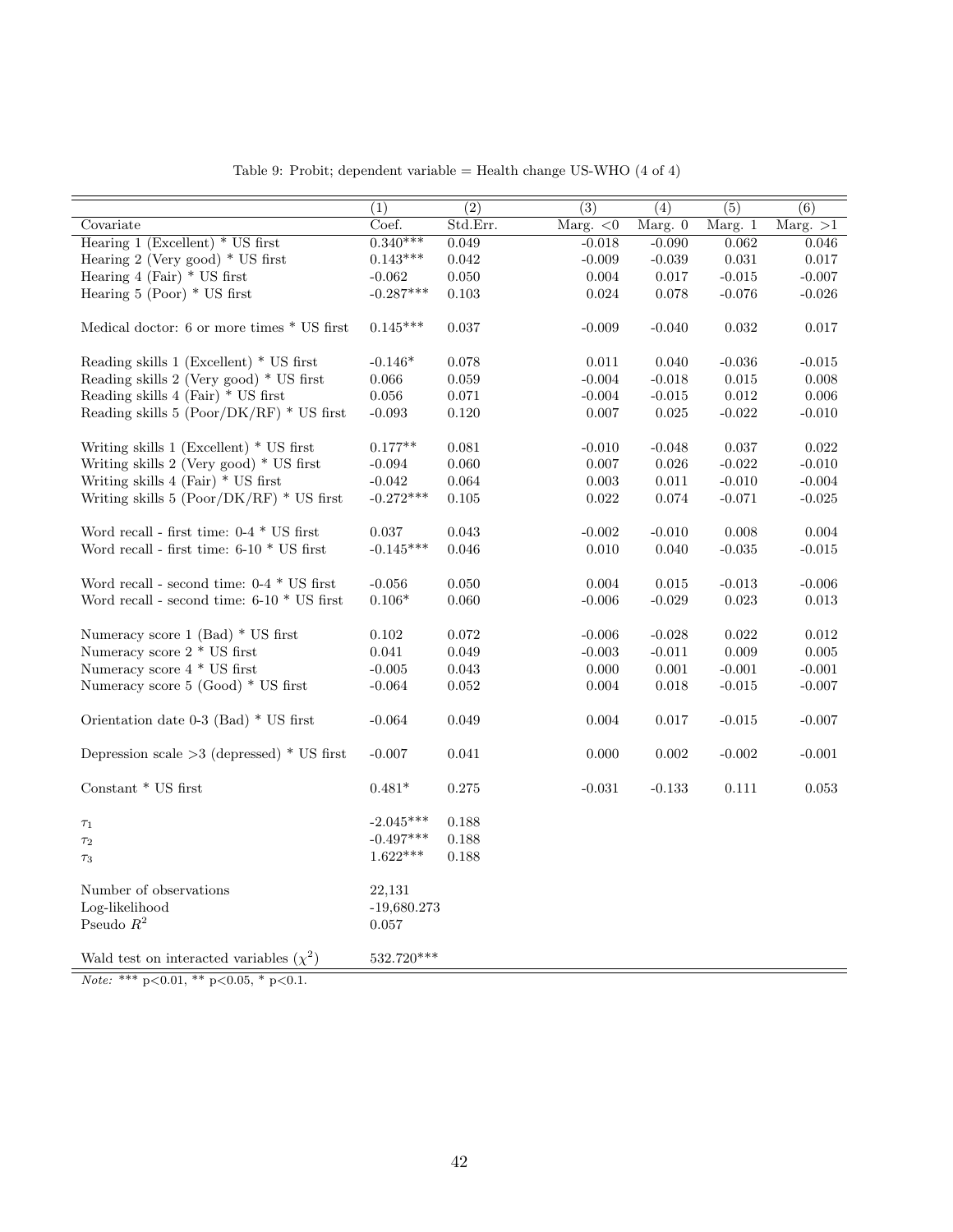|                              | (1)      | (2)                   | $\overline{(3)}$ | (4)                    | (5)      | (6)                   |
|------------------------------|----------|-----------------------|------------------|------------------------|----------|-----------------------|
|                              |          | First health question |                  | Second health question |          | Both health questions |
| Covariates                   | $\chi^2$ | $P-value$             | $\chi^2$         | $P-value$              | $\chi^2$ | $P-value$             |
| Age                          | 0.765    | 0.382                 | 0.795            | 0.373                  | 0.082    | 0.775                 |
| Gender                       | 0.051    | 0.820                 | 4.496            | $0.034**$              | 4.650    | $0.031**$             |
| Born in country of interview | 0.994    | 0.319                 | 0.627            | 0.428                  | 0.146    | 0.702                 |
| Marital status               | 0.002    | 0.967                 | 0.006            | 0.938                  | 0.007    | 0.932                 |
| Countries                    | 88.151   | $0.000***$            | 88.398           | $0.000***$             | 413.731  | $0.000***$            |
| Education                    | 5.724    | 0.334                 | 8.080            | 0.152                  | 5.250    | 0.386                 |
| Income/wealth                | 1.362    | 0.715                 | 1.153            | 0.764                  | 1.623    | 0.654                 |
|                              |          |                       |                  |                        |          |                       |
| Chronic diseases             | 6.419    | $0.093*$              | 0.710            | 0.871                  | 8.658    | $0.034**$             |
| Symptoms                     | 5.472    | 0.140                 | 10.250           | $0.017**$              | 1.015    | 0.798                 |
| Eyesight                     | 14.020   | $0.007***$            | 4.027            | 0.402                  | 9.878    | $0.043**$             |
| Eyesight distance            | 4.009    | 0.405                 | 7.231            | 0.124                  | 6.571    | 0.160                 |
| Eyesight close               | 2.823    | 0.588                 | 9.657            | $0.047**$              | 7.554    | 0.109                 |
| Hearing                      | 5.710    | 0.222                 | 11.141           | $0.025**$              | 14.010   | $0.007***$            |
| Medical doctor               | 2.657    | 0.103                 | 1.288            | 0.257                  | 0.761    | 0.383                 |
|                              |          |                       |                  |                        |          |                       |
| Reading skills               | 4.459    | 0.347                 | 0.700            | 0.951                  | 7.116    | 0.130                 |
| Writing skills               | 5.513    | 0.239                 | 1.504            | 0.826                  | 1.778    | 0.776                 |
| Word recall                  | 5.825    | 0.213                 | 7.005            | 0.136                  | 8.749    | $0.068*$              |
| Numeracy score               | 4.955    | 0.292                 | 3.265            | 0.515                  | 6.471    | 0.167                 |
| Orientation date             | 0.218    | 0.641                 | 3.891            | $0.049**$              | 2.033    | 0.154                 |
| Depression score             | 0.173    | 0.677                 | 1.094            | 0.296                  | 0.251    | 0.616                 |

Table 10: Cross-equation tests for different probit models (WHO versus US)

Note: This table includes cross-equation tests on coefficients from probit models with the WHO and US versions of the selfassessed health question as dependent variables; in columns (1) and (2) only the first-asked question is considered, in columns (3) and (4) only the second-asked question and in columns (5) and (6) both asked health questions are considered. \*\*\*  $p<0.01$ , \*\*  $p<0.05$ , \*  $p<0.1$ .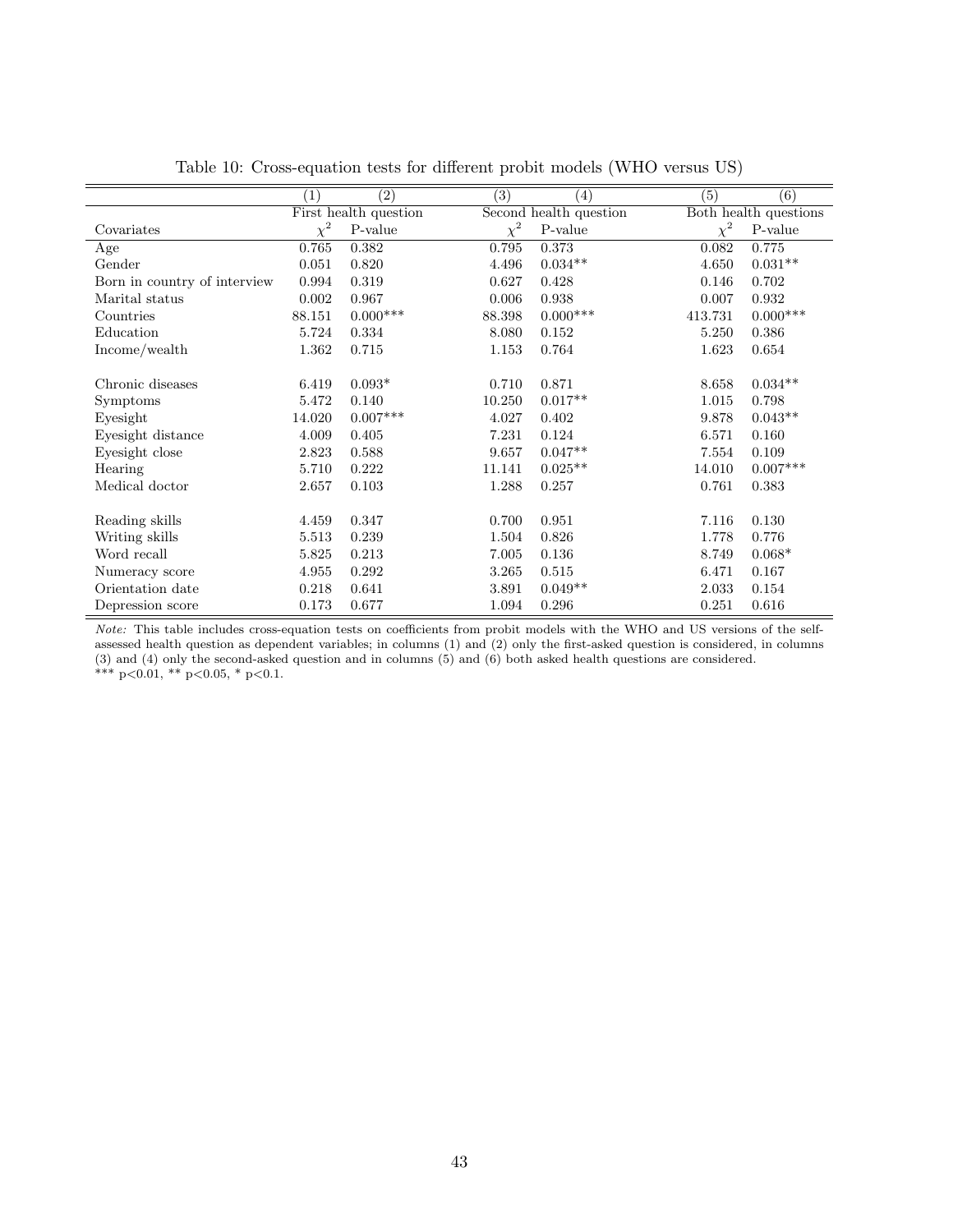|                                  | (1)         | $\overline{(2)}$       | $\overline{(3)}$ | (4)         | $\overline{(5)}$              | (6)         |
|----------------------------------|-------------|------------------------|------------------|-------------|-------------------------------|-------------|
|                                  |             | Variables whole sample |                  |             | Interacted variables US first |             |
| Covariate                        | Coef.       | Std.Err.               | Marg. 1          | Coef.       | Std.Err.                      | Marg. 1     |
| Age                              | 0.002       | 0.002                  | 0.001            | $-0.002$    | 0.003                         | $-0.001$    |
| Female                           | $0.140***$  | 0.028                  | 0.051            | $-0.093**$  | 0.040                         | $-0.034$    |
|                                  |             |                        |                  |             |                               |             |
| Born in country of interview     | $-0.009$    | 0.043                  | $-0.003$         | $0.117*$    | 0.061                         | 0.043       |
| Married                          | $-0.184***$ | 0.071                  | $-0.067$         | $0.215**$   | 0.099                         | 0.079       |
| Austria                          | $0.271***$  | 0.085                  | 0.097            | $-0.018$    | 0.121                         | $-0.007$    |
| Belgium                          | 0.070       | $\,0.075\,$            | 0.026            | $\rm 0.143$ | $0.105\,$                     | $0.052\,$   |
| Denmark                          | $-0.351***$ | 0.105                  | $-0.130$         | 0.021       | 0.145                         | 0.008       |
| Germany                          | $0.390***$  | 0.042                  | 0.142            | 0.097       | 0.060                         | 0.036       |
| Greece                           | $0.447***$  | 0.073                  | 0.156            | $0.106\,$   | $\,0.104\,$                   | $\,0.039\,$ |
| Italy                            | $0.176***$  | 0.044                  | $\,0.064\,$      | $0.170***$  | 0.062                         | 0.062       |
| Netherlands                      | $0.336***$  | 0.066                  | 0.119            | 0.000       | 0.093                         | 0.000       |
| Spain                            | $0.422***$  | 0.049                  | 0.149            | $0.153**$   | $\,0.069\,$                   | $0.056\,$   |
| Sweden                           | $-0.449***$ | 0.083                  | $-0.167$         | $0.315***$  | 0.114                         | 0.111       |
|                                  |             |                        |                  |             |                               |             |
| Switzerland                      | $0.280***$  | 0.088                  | 0.100            | 0.117       | 0.125                         | 0.042       |
| Education level 0                | $\,0.051\,$ | 0.164                  | 0.019            | $\,0.021\,$ | $0.242\,$                     | 0.008       |
| Education level 1                | 0.220       | 0.157                  | 0.079            | $-0.074$    | $\rm 0.233$                   | $-0.027$    |
| Education level 2                | $0.287*$    | 0.157                  | 0.103            | $-0.182$    | $\rm 0.233$                   | $-0.067$    |
| Education level 3-4              | $0.257*$    | $0.156\,$              | 0.094            | $-0.013$    | 0.231                         | $-0.005$    |
| Education level 5-6              | $0.252\,$   | 0.158                  | 0.091            | $-0.105$    | $0.234\,$                     | $-0.039$    |
|                                  |             |                        |                  |             |                               |             |
| ln(Income)                       | $0.001\,$   | 0.005                  | 0.000            | $-0.006$    | 0.007                         | $-0.002$    |
| $ln(HH$ net worth)               | $-0.002$    | 0.005                  | $-0.001$         | $0.003\,$   | 0.007                         | 0.001       |
| $ln(HH$ worth)*Married           | $0.013**$   | 0.006                  | 0.005            | $-0.012$    | 0.009                         | $-0.004$    |
| Chronic diseases: 0              | $-0.035$    | 0.040                  | $-0.013$         | $-0.268***$ | 0.057                         | $-0.099$    |
| Chronic diseases: 1              | $0.018\,$   | 0.036                  | 0.007            | $-0.165***$ | 0.051                         | $-0.061$    |
|                                  | $0.026\,$   |                        | 0.010            | $-0.131**$  | 0.059                         | $-0.048$    |
| Chronic diseases: 3 or more      |             | 0.042                  |                  |             |                               |             |
| Symptoms: 0                      | $-0.059$    | 0.040                  | $-0.022$         | $-0.040$    | 0.057                         | $-0.015$    |
| Symptoms: 1                      | $0.084**$   | 0.038                  | $\,0.031\,$      | $-0.060$    | 0.054                         | $-0.022$    |
| Symptoms: 3 or more              | $-0.104**$  | 0.044                  | $-0.038$         | $-0.024$    | $\,0.062\,$                   | $-0.009$    |
|                                  |             |                        |                  |             |                               |             |
| Eyesight 1 (Excellent)           | $-0.123**$  | 0.057                  | $-0.045$         | 0.009       | 0.081                         | 0.003       |
| Eyesight 2 (Very good)           | $-0.081**$  | 0.039                  | $-0.030$         | $\,0.039\,$ | 0.057                         | $0.014\,$   |
| Eyesight 4 (Fair)                | $0.002\,$   | $0.046\,$              | $0.001\,$        | $\,0.014\,$ | $0.066\,$                     | $0.005\,$   |
| Eyesight 5 (Poor/blind)          | $-0.389***$ | 0.104                  | $-0.144$         | $0.262*$    | 0.146                         | 0.093       |
| Eyesight distance 1 (Excellent)  | $-0.222***$ | 0.049                  | $-0.083$         | $0.151**$   | 0.071                         | 0.055       |
| Eyesight distance 2 (Very good)  | $-0.113***$ | 0.038                  | $-0.042$         | 0.071       | 0.055                         | 0.026       |
| Eyesight distance 4 (Fair)       | $-0.092*$   | 0.054                  | $-0.034$         | $-0.032$    | $0.077\,$                     | $-0.012$    |
| Eyesight distance 5 (Poor/blind) | $-0.104$    | 0.088                  | $-0.039$         | $-0.131$    | 0.123                         | $-0.049$    |
|                                  |             |                        |                  |             |                               |             |
| Eyesight close 1 (Excellent)     | $-0.074$    | 0.057                  | $-0.027$         | 0.091       | 0.080                         | 0.033       |
| Eyesight close 2 (Very good)     | $-0.083**$  | 0.040                  | $-0.030$         | $\,0.092\,$ | 0.057                         | 0.034       |
| Eyesight close 4 (Fair)          | $-0.022$    | 0.041                  | $-0.008$         | $-0.135**$  | 0.057                         | $-0.050$    |
| Eyesight close 5 (Poor/blind)    | $0.144***$  | 0.052                  | 0.052            | $-0.099$    | 0.074                         | $-0.037$    |
|                                  |             |                        |                  |             |                               |             |

Table 11: Probit; dependent variable  $= P(word concordance)$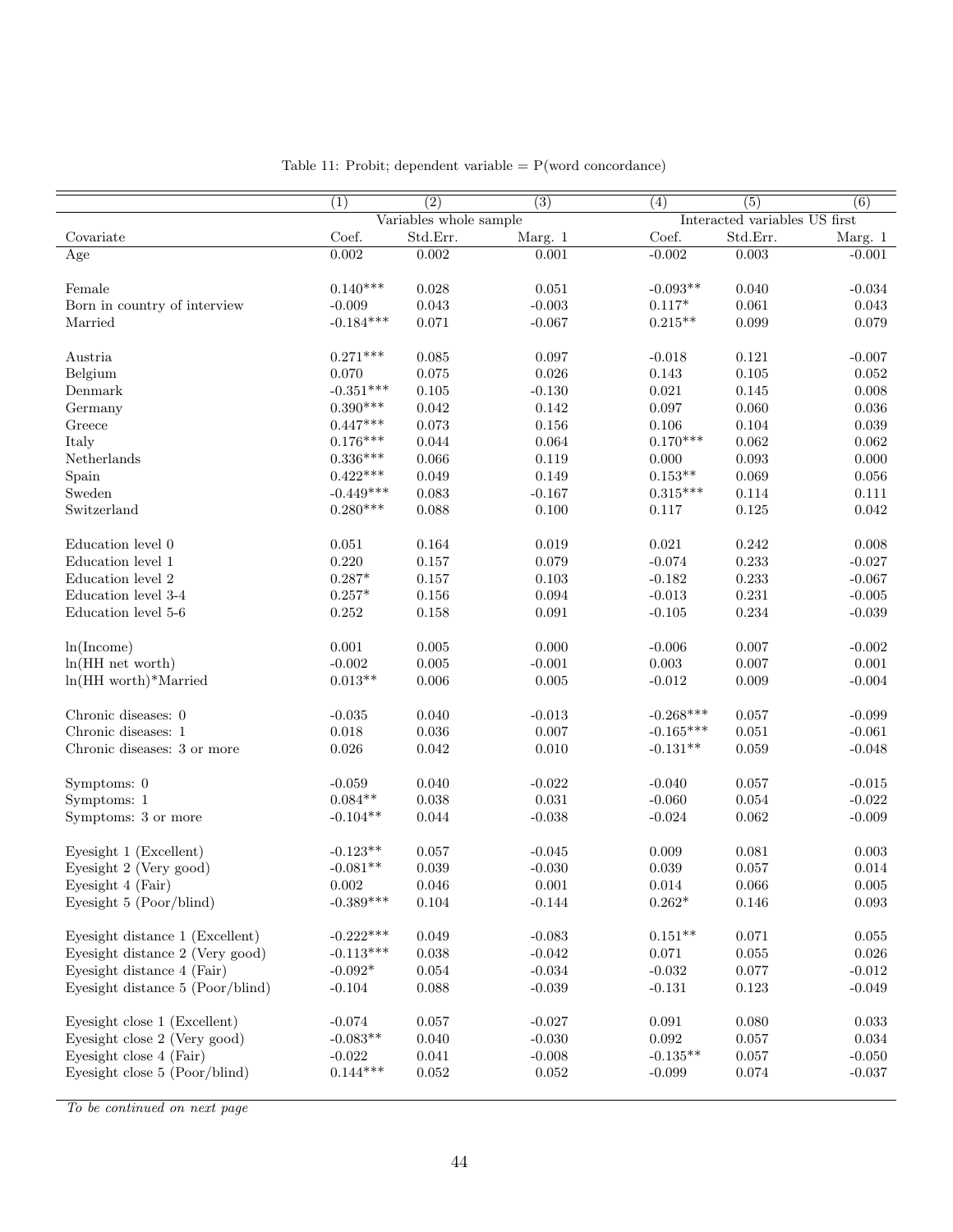|                                                          | (1)                              | $\overline{(2)}$       | (3)      | $\overline{(4)}$ | $\overline{(5)}$              | (6)         |
|----------------------------------------------------------|----------------------------------|------------------------|----------|------------------|-------------------------------|-------------|
|                                                          |                                  | Variables whole sample |          |                  | Interacted variables US first |             |
| Covariate                                                | Coef.                            | Std.Err.               | Marg. 1  | Coef.            | Std.Err.                      | Marg. $1\,$ |
| Hearing 1 (Excellent)                                    | $-0.363***$                      | 0.039                  | $-0.135$ | $0.216***$       | 0.055                         | 0.078       |
| Hearing 2 (Very good)                                    | $-0.199***$                      | 0.033                  | $-0.073$ | $0.115***$       | 0.047                         | 0.042       |
| Hearing 4 (Fair)                                         | $-0.007$                         | 0.040                  | $-0.003$ | $-0.015$         | 0.056                         | $-0.005$    |
| Hearing $5$ (Poor)                                       | $-0.229***$                      | 0.079                  | $-0.085$ | 0.063            | 0.114                         | 0.023       |
| Medical doctor: 6 or more times                          | $-0.056*$                        | 0.029                  | $-0.021$ | $-0.007$         | 0.041                         | $-0.003$    |
| Reading skills 1 (Excellent)                             | 0.057                            | 0.062                  | 0.021    | $-0.292***$      | 0.088                         | $-0.108$    |
| Reading skills 2 (Very good)                             | $\,0.025\,$                      | 0.047                  | 0.009    | 0.006            | 0.066                         | 0.002       |
| Reading skills 4 (Fair)                                  | $-0.107*$                        | 0.057                  | $-0.039$ | 0.061            | 0.079                         | 0.022       |
| Reading skills 5 (Poor/DK/RF)                            | $-0.056$                         | 0.096                  | $-0.021$ | $-0.109$         | 0.134                         | $-0.040$    |
|                                                          |                                  |                        |          |                  |                               |             |
| Writing skills 1 (Excellent)                             | $-0.216***$                      | 0.063                  | $-0.080$ | $0.306***$       | 0.090                         | 0.109       |
| Writing skills 2 (Very good)                             | $-0.048$                         | 0.048                  | $-0.018$ | $-0.032$         | 0.068                         | $-0.012$    |
| Writing skills 4 (Fair)                                  | $-0.022$                         | 0.051                  | $-0.008$ | $-0.030$         | $\rm 0.072$                   | $-0.011$    |
| Writing skills 5 (Poor/DK/RF)                            | 0.019                            | 0.083                  | 0.007    | $-0.142$         | 0.118                         | $-0.053$    |
|                                                          |                                  |                        |          |                  |                               |             |
| Word recall - first time: $0-4$                          | $-0.097***$                      | 0.034                  | $-0.036$ | 0.049            | 0.049                         | 0.018       |
| Word recall - first time: 6-10                           | 0.048                            | 0.036                  | 0.018    | $-0.020$         | 0.051                         | $-0.007$    |
|                                                          |                                  |                        |          |                  |                               |             |
| Word recall - second time: 0-4                           | 0.037                            | 0.040                  | 0.014    | $-0.049$         | 0.056                         | $-0.018$    |
| Word recall - second time: 6-10                          | $-0.032$                         | 0.048                  | $-0.012$ | 0.057            | 0.068                         | 0.021       |
|                                                          |                                  |                        |          |                  |                               |             |
| Numeracy score 1 (Bad)                                   | $-0.144**$                       | 0.056                  | $-0.053$ | 0.060            | 0.080                         | 0.022       |
| Numeracy score 2                                         | $-0.010$                         | 0.039                  | $-0.004$ | $-0.035$         | 0.055                         | $-0.013$    |
| Numeracy score 4                                         | $0.087***$                       | 0.033                  | 0.032    | $0.015\,$        | 0.048                         | 0.006       |
| Numeracy score 5 (Good)                                  | 0.024                            | 0.041                  | 0.009    | $-0.053$         | 0.059                         | $-0.019$    |
| Orientation date 0-3 (Bad)                               | 0.061                            | 0.039                  | 0.022    | $-0.049$         | 0.055                         | $-0.018$    |
| Depression scale $>3$ (depressed)                        | $-0.165***$                      | $\,0.032\,$            | $-0.061$ | $0.080*$         | 0.046                         | $\,0.029\,$ |
| Constant                                                 | 0.178                            | 0.213                  |          | 0.289            | 0.310                         | 0.106       |
| Number of observations<br>Log-likelihood<br>Pseudo $R^2$ | 22,131<br>$-14,232.854$<br>0.063 |                        |          |                  |                               |             |
| Wald test on interacted variables $(\chi^2)$             |                                  |                        |          | $191.380***$     |                               |             |

Table 11: Probit; dependent variable  $= P(word concordance)$ 

Note: \*\*\*  $p<0.01$ , \*\*  $p<0.05$ , \*  $p<0.1$ .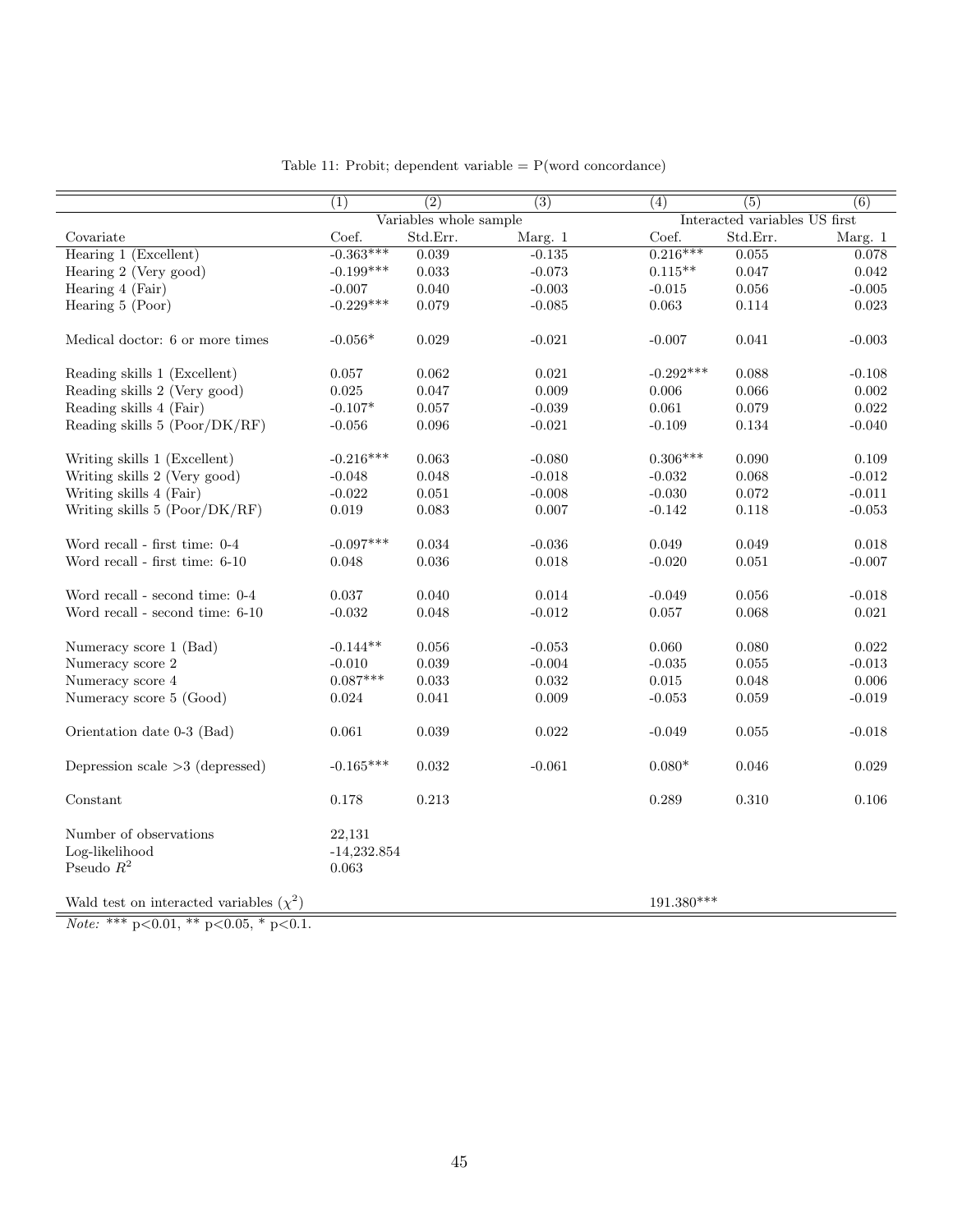|                                  | (1)         | $\overline{(2)}$       | $\overline{(3)}$ | $\overline{(4)}$ | $\overline{(5)}$              | (6)                |
|----------------------------------|-------------|------------------------|------------------|------------------|-------------------------------|--------------------|
|                                  |             | Variables whole sample |                  |                  | Interacted variables US first |                    |
| Covariate                        | Coef.       | Std.Err.               | Marg. 1          | Coef.            | Std.Err.                      | Marg. 1            |
| Age                              | $-0.002$    | 0.002                  | $-0.001$         | 0.001            | 0.003                         | 0.000              |
|                                  |             |                        |                  |                  |                               |                    |
| Female                           | $-0.062**$  | 0.029                  | $-0.020$         | $0.092**$        | 0.042                         | 0.030              |
| Born in country of interview     | $-0.011$    | 0.043                  | $-0.004$         | $-0.101$         | 0.064                         | $-0.033$           |
| Married                          | 0.029       | 0.070                  | 0.009            | $-0.082$         | $\rm 0.102$                   | $-0.027$           |
| Austria                          | 0.124       | 0.086                  | 0.042            | $0.230*$         | 0.124                         | 0.079              |
| Belgium                          | $0.226***$  | 0.076                  | 0.077            | $-0.147$         | 0.111                         | $-0.046$           |
| Denmark                          | $0.398***$  | 0.099                  | 0.140            | $0.285**$        | 0.141                         | 0.099              |
| Germany                          | $\,0.012\,$ | 0.043                  | 0.004            | 0.095            | 0.063                         | 0.031              |
| Greece                           | $\,0.034\,$ | 0.074                  | $0.011\,$        | $-0.001$         | 0.109                         | $-0.000$           |
| Italy                            | $0.201***$  | 0.044                  | 0.067            | $-0.135**$       | 0.066                         | $-0.043$           |
| Netherlands                      | $-0.005$    | 0.068                  | $-0.002$         | $0.163*$         | 0.097                         | $\,0.055\,$        |
| Spain                            | 0.021       | $0.050\,$              | 0.007            | $0.028\,$        | 0.073                         | $0.009\,$          |
| Sweden                           | $0.608***$  | 0.079                  | 0.218            | 0.025            | 0.111                         | 0.008              |
| Switzerland                      | $-0.014$    | 0.090                  | $-0.004$         | $0.070\,$        | $\rm 0.132$                   | 0.023              |
|                                  |             |                        |                  |                  |                               |                    |
| Education level 0                | $-0.158$    | 0.161                  | $-0.050$         | $-0.135$         | 0.248                         | $-0.043$           |
| Education level 1                | $-0.207$    | $0.155\,$              | $-0.066$         | $\,0.054\,$      | 0.238                         | $0.018\,$          |
| Education level 2                | $-0.227$    | $0.155\,$              | $-0.071$         | 0.143            | 0.238                         | 0.048              |
| Education level 3-4              | $-0.182$    | $\rm 0.153$            | $-0.059$         | $-0.030$         | 0.236                         | $-0.010$           |
| Education level 5-6              | $-0.144$    | 0.155                  | $-0.046$         | 0.037            | 0.238                         | $0.012\,$          |
|                                  |             |                        |                  |                  |                               |                    |
| ln(Income)                       | 0.003       | 0.005                  | 0.001            | 0.006            | 0.007                         | 0.002              |
| $ln(HH$ net worth)               | $-0.005$    | 0.005                  | $-0.001$         | $-0.005$         | 0.007                         | $-0.002$           |
| $ln(HH$ worth)*Married           | $\,0.002\,$ | 0.006                  | 0.001            | 0.007            | 0.009                         | $0.002\,$          |
|                                  |             |                        |                  |                  |                               |                    |
| Chronic diseases: 0              | $0.116***$  | 0.041                  | 0.038            | $0.320***$       | 0.060                         | 0.110              |
| Chronic diseases: 1              | 0.017       | 0.037                  | 0.006            | $0.220***$       | 0.055                         | 0.074              |
| Chronic diseases: 3 or more      | $-0.014$    | 0.043                  | $-0.004$         | $-0.021$         | 0.064                         | $-0.007$           |
| Symptoms: 0                      | $0.079**$   | 0.040                  | 0.026            | $0.186***$       | 0.060                         | 0.063              |
| Symptoms: 1                      | $-0.064*$   | 0.038                  | $-0.021$         | $0.115**$        | 0.058                         |                    |
| Symptoms: 3 or more              | 0.020       | 0.045                  | 0.007            | 0.053            | 0.067                         | 0.038<br>$0.017\,$ |
|                                  |             |                        |                  |                  |                               |                    |
| Eyesight 1 (Excellent)           | $0.116**$   | 0.057                  | 0.039            | 0.019            | 0.083                         | 0.006              |
| Eyesight 2 (Very good)           | $0.110***$  | 0.040                  | 0.037            | 0.001            | 0.059                         | 0.000              |
| Eyesight 4 (Fair)                | $-0.062$    | 0.048                  | $-0.020$         | $-0.006$         | 0.071                         | $-0.002$           |
| Eyesight 5 (Poor/blind)          | 0.089       | 0.105                  | 0.030            | 0.123            | 0.152                         | 0.041              |
|                                  |             |                        |                  |                  |                               |                    |
| Eyesight distance 1 (Excellent)  | $0.193***$  | 0.049                  | 0.065            | $-0.074$         | 0.074                         | $-0.024$           |
| Eyesight distance 2 (Very good)  | $0.119***$  | 0.039                  | 0.039            | $-0.111*$        | $\,0.058\,$                   | $-0.036$           |
| Eyesight distance 4 (Fair)       | $0.118**$   | $0.056\,$              | $\,0.039\,$      | $\,0.099\,$      | 0.081                         | $\,0.033\,$        |
| Eyesight distance 5 (Poor/blind) | 0.075       | 0.091                  | 0.025            | 0.088            | 0.132                         | 0.029              |
|                                  |             |                        |                  |                  |                               |                    |
| Eyesight close 1 (Excellent)     | 0.023       | 0.057                  | 0.008            | $-0.090$         | 0.083                         | $-0.029$           |
| Eyesight close 2 (Very good)     | $0.076*$    | 0.040                  | 0.025            | $-0.062$         | 0.060                         | $-0.020$           |
| Eyesight close 4 (Fair)          | $-0.094**$  | 0.042                  | $-0.030$         | $0.210***$       | 0.061                         | 0.071              |
| Eyesight close 5 (Poor/blind)    | $-0.140***$ | 0.054                  | $-0.045$         | 0.092            | 0.079                         | 0.031              |
|                                  |             |                        |                  |                  |                               |                    |

Table 12: Probit; dependent variable  $= P$ (numerical concordance)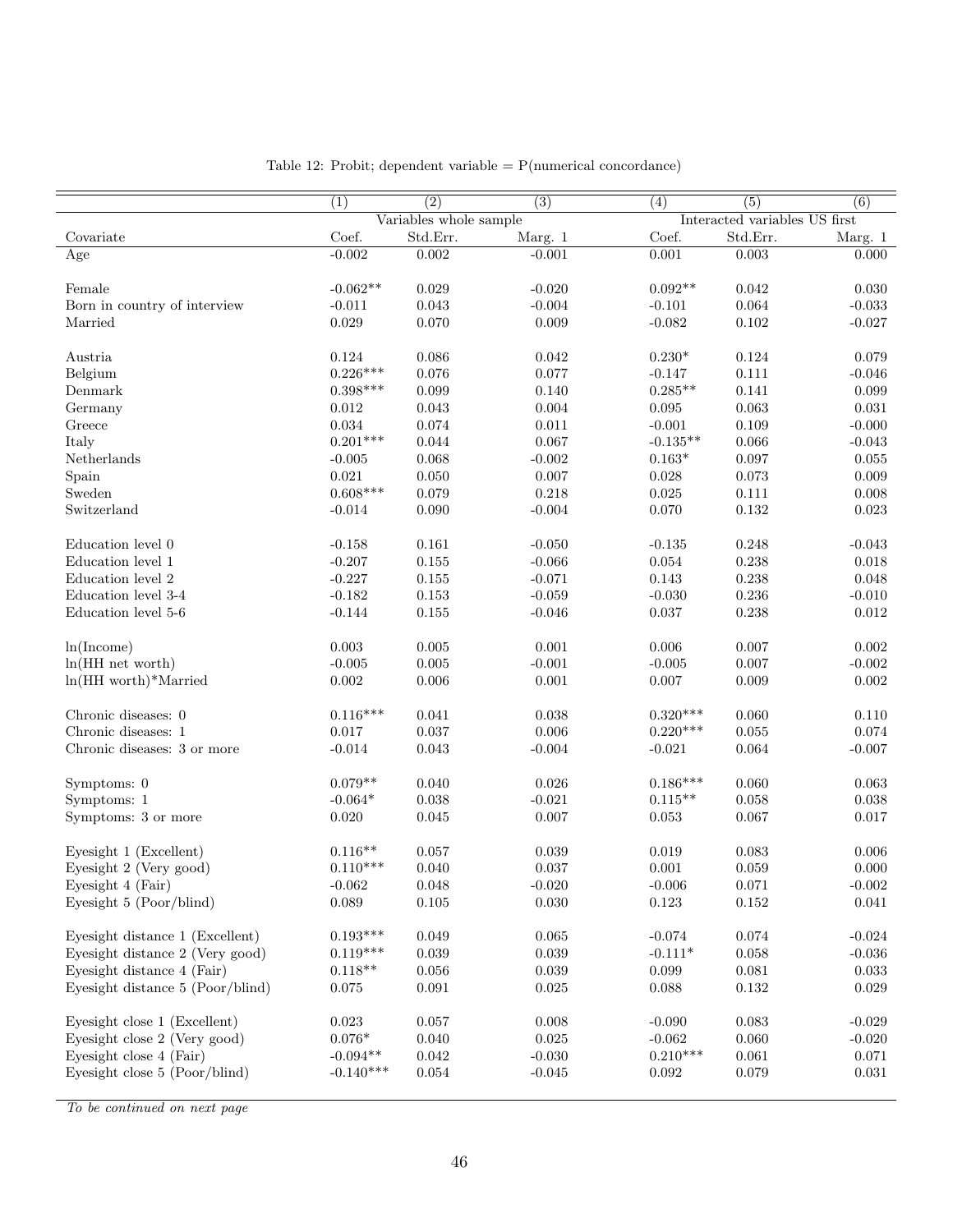|                                              | (1)           | $\overline{(2)}$       | (3)         | (4)          | (5)                           | (6)         |
|----------------------------------------------|---------------|------------------------|-------------|--------------|-------------------------------|-------------|
|                                              |               | Variables whole sample |             |              | Interacted variables US first |             |
| Covariate                                    | Coef.         | Std.Err.               | Marg. 1     | Coef.        | Std.Err.                      | Marg. 1     |
| Hearing 1 (Excellent)                        | $0.296***$    | 0.039                  | 0.101       | $-0.195***$  | 0.057                         | $-0.061$    |
| Hearing 2 (Very good)                        | $0.181***$    | $\,0.033\,$            | 0.061       | $-0.076$     | 0.049                         | $-0.025$    |
| Hearing 4 (Fair)                             | $-0.007$      | 0.041                  | $-0.002$    | 0.060        | 0.060                         | 0.020       |
| Hearing $5$ (Poor)                           | $-0.142*$     | 0.084                  | $-0.045$    | $0.327***$   | 0.123                         | 0.114       |
|                                              |               |                        |             |              |                               |             |
| Medical doctor: 6 or more times              | $-0.001$      | 0.029                  | $-0.000$    | $-0.056$     | 0.043                         | $-0.018$    |
|                                              |               |                        |             |              |                               |             |
| Reading skills 1 (Excellent)                 | $-0.066$      | 0.063                  | $-0.021$    | $0.307***$   | 0.092                         | 0.105       |
| Reading skills 2 (Very good)                 | 0.013         | 0.047                  | 0.004       | $-0.091$     | 0.070                         | $-0.029$    |
| Reading skills 4 (Fair)                      | $0.132**$     | 0.058                  | 0.044       | $-0.020$     | $\,0.085\,$                   | $-0.006$    |
| Reading skills 5 (Poor/DK/RF)                | $0.147\,$     | 0.097                  | 0.049       | $0.272*$     | 0.142                         | $\,0.094\,$ |
|                                              |               |                        |             |              |                               |             |
| Writing skills 1 (Excellent)                 | $0.238***$    | 0.064                  | 0.080       | $-0.343***$  | 0.094                         | $-0.104$    |
| Writing skills 2 (Very good)                 | 0.051         | 0.048                  | 0.017       | 0.083        | 0.071                         | 0.027       |
| Writing skills 4 (Fair)                      | $-0.008$      | 0.053                  | $-0.002$    | $-0.030$     | 0.078                         | $-0.010$    |
| Writing skills 5 (Poor/DK/RF)                | $-0.108$      | 0.085                  | $-0.034$    | 0.080        | $0.126\,$                     | $0.027\,$   |
|                                              |               |                        |             |              |                               |             |
| Word recall - first time: 0-4                | $0.109***$    | $\,0.035\,$            | 0.036       | $-0.084*$    | 0.051                         | $-0.027$    |
| Word recall - first time: 6-10               | $-0.064*$     | 0.037                  | $-0.021$    | 0.047        | 0.054                         | 0.016       |
|                                              |               |                        |             |              |                               |             |
| Word recall - second time: $0-4$             | $-0.070*$     | 0.040                  | $-0.023$    | $\,0.086\,$  | 0.059                         | 0.028       |
| Word recall - second time: $6-10$            | 0.059         | 0.048                  | $\,0.019\,$ | $-0.077$     | 0.070                         | $-0.025$    |
|                                              |               |                        |             |              |                               |             |
| Numeracy score 1 (Bad)                       | $0.161***$    | 0.057                  | 0.054       | $-0.143*$    | 0.085                         | $-0.045$    |
| Numeracy score 2                             | 0.056         | 0.039                  | 0.019       | $-0.052$     | 0.058                         | $-0.017$    |
| Numeracy score 4                             | $-0.047$      | $\,0.034\,$            | $-0.015$    | $-0.015$     | 0.050                         | $-0.005$    |
| Numeracy score 5 (Good)                      | $0.016\,$     | 0.042                  | $0.005\,$   | $\,0.059\,$  | 0.061                         | $\,0.019\,$ |
|                                              |               |                        |             |              |                               |             |
| Orientation date 0-3 (Bad)                   | $-0.067*$     | 0.040                  | $-0.022$    | 0.087        | 0.058                         | 0.029       |
|                                              |               |                        |             |              |                               |             |
| Depression scale $>3$ (depressed)            | $0.075**$     | $\,0.033\,$            | $\,0.025\,$ | $-0.023$     | 0.048                         | $-0.007$    |
|                                              |               |                        |             |              |                               |             |
| Constant                                     | $0.465**$     | $\rm 0.213$            |             | $-0.589*$    | $\rm 0.321$                   | $-0.191$    |
|                                              |               |                        |             |              |                               |             |
| Number of observations                       | 22,131        |                        |             |              |                               |             |
| Log-likelihood                               | $-12,758.009$ |                        |             |              |                               |             |
| Pseudo $R^2$                                 | 0.064         |                        |             |              |                               |             |
|                                              |               |                        |             |              |                               |             |
| Wald test on interacted variables $(\chi^2)$ |               |                        |             | $261.980***$ |                               |             |

Table 12: Probit; dependent variable  $= P$ (numerical concordance)

Note: \*\*\*  $p<0.01$ , \*\*  $p<0.05$ , \*  $p<0.1$ .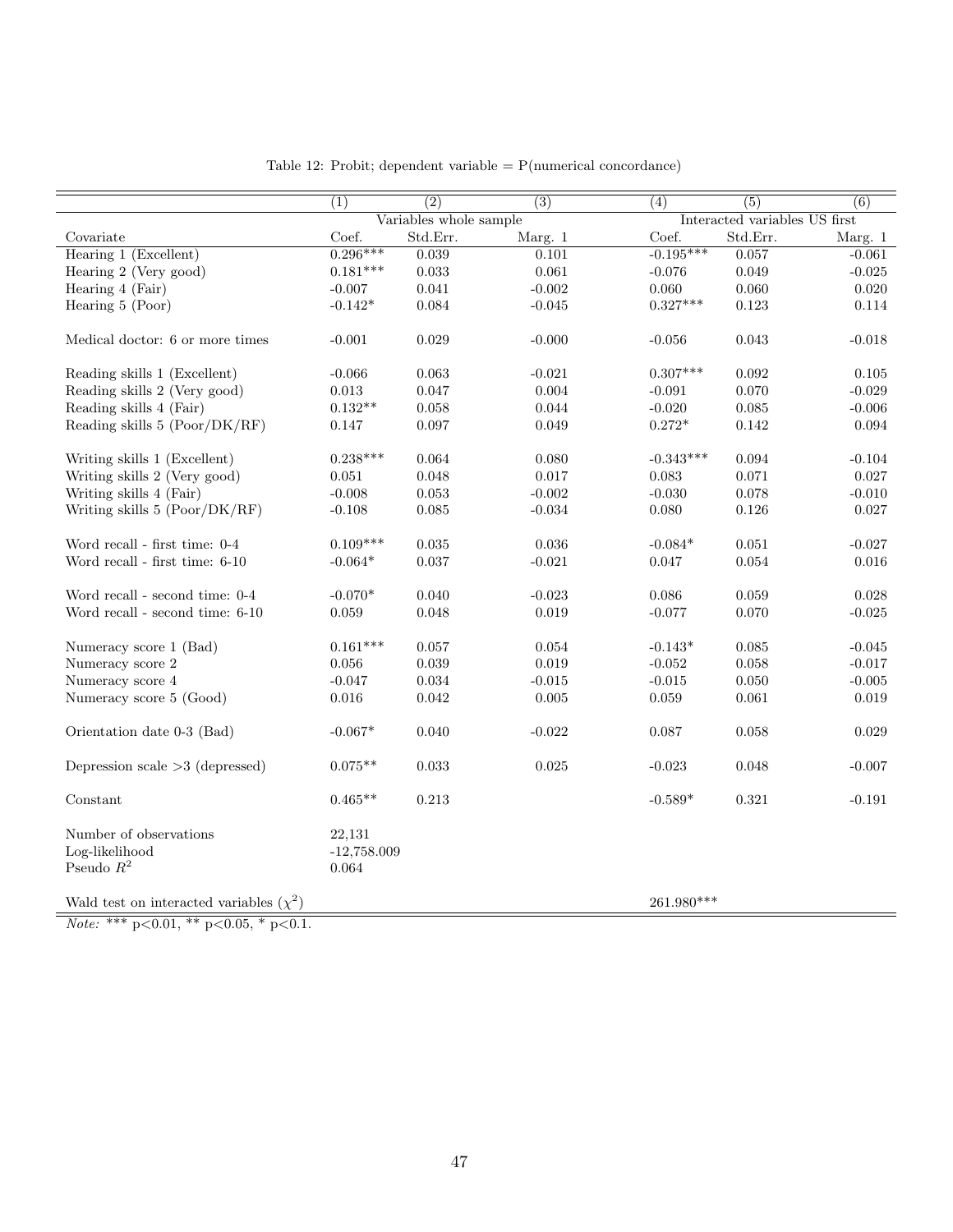|                                  | (1)                         | $\overline{(2)}$ | $\overline{(3)}$ | (4)           | (5)                      | $\overline{(6)}$ | $\overline{(7)}$          |
|----------------------------------|-----------------------------|------------------|------------------|---------------|--------------------------|------------------|---------------------------|
|                                  | Health US: wave 1 to wave 2 |                  |                  |               | Wave 2 health vs. wave 1 |                  | $\overline{\text{Prop.}}$ |
| Subsample                        | Healthier                   | Same             | Worse            | <b>Better</b> | $\operatorname{Same}$    | Worse            | consistent                |
| Total                            | 0.209                       | 0.484            | 0.307            | 0.056         | 0.670                    | 0.274            | 0.487                     |
|                                  |                             |                  |                  |               |                          |                  |                           |
| Austria                          | 0.208                       | $\,0.452\,$      | 0.341            | 0.059         | 0.675                    | 0.266            | 0.478                     |
| Belgium                          | 0.213                       | 0.486            | 0.302            | 0.063         | 0.717                    | 0.221            | 0.491                     |
| Denmark                          | 0.215                       | 0.477            | 0.308            | 0.076         | 0.656                    | 0.268            | 0.503                     |
| France                           | 0.170                       | 0.521            | 0.310            | 0.072         | 0.727                    | 0.201            | $0.528\,$                 |
| Germany                          | 0.225                       | 0.496            | 0.280            | 0.054         | 0.623                    | 0.323            | 0.487                     |
| Greece                           | 0.202                       | 0.556            | 0.242            | 0.012         | 0.906                    | 0.082            | 0.548                     |
| Italy                            | 0.215                       | 0.471            | 0.314            | $\,0.042\,$   | 0.631                    | 0.327            | 0.459                     |
| Netherlands                      | 0.199                       | 0.491            | 0.310            | $\,0.073\,$   | 0.677                    | 0.249            | 0.495                     |
| Spain                            | 0.216                       | 0.436            | 0.348            | 0.043         | 0.662                    | 0.295            | 0.455                     |
| Sweden                           | 0.180                       | $\,0.413\,$      | 0.408            | $0.101\,$     | 0.667                    | 0.233            | $0.475\,$                 |
| Switzerland                      | $\rm 0.232$                 | 0.479            | 0.289            | 0.098         | 0.748                    | $\,0.154\,$      | $\,0.504\,$               |
|                                  |                             |                  |                  |               |                          |                  |                           |
| Male                             | $0.205\,$                   | 0.481            | 0.313            | 0.050         | 0.701                    | 0.249            | 0.480                     |
| Female                           | 0.211                       | 0.486            | 0.302            | 0.061         | 0.643                    | 0.297            | 0.493                     |
| Test for equality of means       | $0.366\,$                   | $0.529\,$        | 0.140            | $0.006\,$     | 0.000                    | $0.000\,$        | 0.053                     |
|                                  |                             |                  |                  |               |                          |                  |                           |
| Age 50-54                        | 0.207                       | 0.468            | 0.326            | 0.063         | 0.728                    | 0.209            | $0.501\,$                 |
| Age 55-59                        | 0.217                       | 0.481            | 0.301            | 0.078         | 0.703                    | 0.219            | 0.485                     |
| Age 60-64                        | 0.219                       | $0.506\,$        | 0.275            | $\,0.043\,$   | 0.665                    | $0.292\,$        | $\,0.493\,$               |
| Age 65-69                        | $0.198\,$                   | 0.488            | $\rm 0.315$      | $\,0.055\,$   | 0.634                    | $0.311\,$        | 0.484                     |
| Age 70-75                        | 0.199                       | 0.480            | 0.320            | $\,0.033\,$   | 0.592                    | $\rm 0.374$      | $\,0.466\,$               |
|                                  |                             |                  |                  |               |                          |                  |                           |
| Education level 0                | 0.209                       | 0.486            | 0.305            | 0.053         | 0.597                    | 0.351            | $0.466\,$                 |
| Education level 1                | 0.209                       | 0.468            | 0.323            | $\,0.044\,$   | 0.641                    | $\,0.315\,$      | $0.467\,$                 |
| Education level 2                | 0.219                       | 0.459            | $\rm 0.321$      | $\,0.062\,$   | 0.669                    | 0.269            | 0.481                     |
| Education level 3                | 0.211                       | 0.495            | 0.294            | $\,0.055\,$   | 0.682                    | 0.263            | $0.497\,$                 |
| Education level 4                | 0.174                       | 0.473            | 0.353            | $\,0.063\,$   | 0.688                    | 0.248            | 0.438                     |
| Education level 5 and 6          | 0.200                       | 0.506            | 0.294            | 0.066         | 0.705                    | $0.229\,$        | $0.510\,$                 |
| Other education                  | 0.141                       | 0.495            | $\,0.364\,$      | 0.074         | 0.546                    | 0.380            | 0.474                     |
|                                  |                             |                  |                  |               |                          |                  |                           |
| Married                          | 0.204                       | 0.484            | 0.312            | $\,0.051\,$   | 0.676                    | 0.273            | 0.493                     |
| Single                           | 0.222                       | 0.484            | 0.294            | 0.069         | 0.653                    | 0.277            | 0.471                     |
| Test for equality of means       | 0.022                       | 1.000            | 0.039            | 0.000         | 0.425                    | 0.245            | $0.232\,$                 |
|                                  |                             |                  |                  |               |                          |                  |                           |
| Born in country of interview     | 0.209                       | 0.483            | 0.308            | 0.056         | 0.673                    | 0.271            | 0.487                     |
| Not born in country of interview | 0.203                       | 0.498            | 0.299            | 0.056         | 0.635                    | 0.308            | 0.484                     |
| Test for equality of means       | 0.669                       | $0.356\,$        | 0.528            | $0.996\,$     | 0.006                    | 0.027            | 0.617                     |

Table 13: Self-assessed health, wave 1 and wave 2 compared

Note: Column (1), (2) and (3) compare self-assessed health as measured by the US version in wave 2 to wave 1, column (4), (5) and (6) show what proportions rate their health in wave 2 better, the same or worse than 2 years ago, as measured by the question "Compared with your health when we talked with you in month and year previous interview, would you say that your health is better now, about the same, or worse?", and column (7) shows what proportion of the sample gave consistent responses between these two.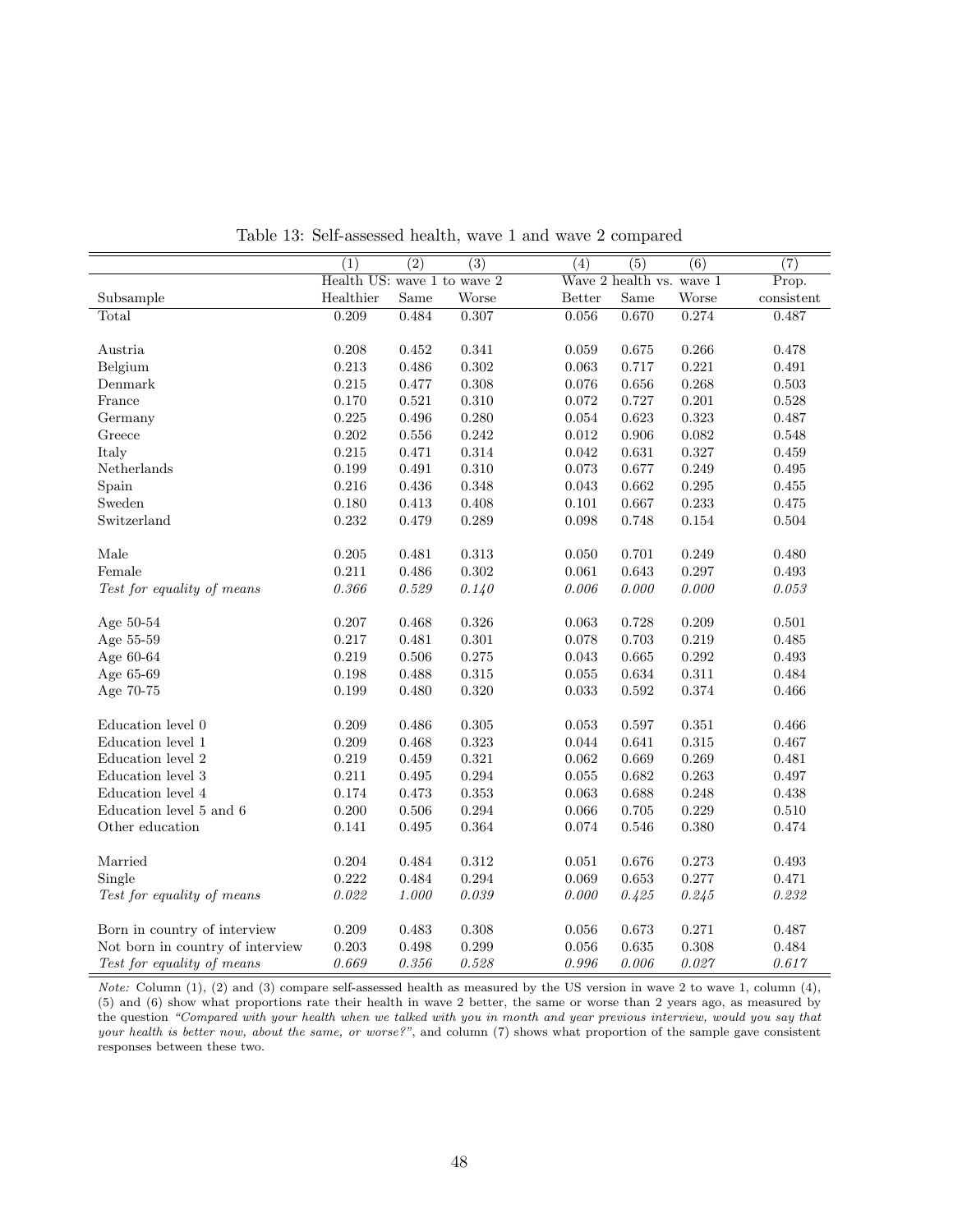| $mean, wave$ $\angle$ - wave $\angle$ 1) |              |            |              |         |          |
|------------------------------------------|--------------|------------|--------------|---------|----------|
|                                          |              |            |              | 4       | . O      |
|                                          | Whole sample | Word conc. | Num. conc.   | Discor. | No basis |
| Number of observations                   | 14.768       | 7.752      | 5.064        | 1.404   | 548      |
| Added variables                          |              |            | Pseudo $R^2$ |         |          |

(a) Socio-demographics 0.002 0.004 0.005 0.015 0.044 (b) Changes in health and cognition 0.049 0.065 0.069 0.070 0.169

 $(c)$  Concordance in wave 1  $0.092$ 

Table 14: Pseudo  $R^2$ 's for probit regressions (dependent variable = change in self-assessed health, wave 2

Note: Three different ordered probit models were performed for the change in self-assessed health between wave 1 and 2; the table shows levels of pseudo- $R^2$ s for the models as sets of variables were incrementally added: model (a) only contains socio-demographic covariates, model (b) contains socio-demographic covariates as well as changes in health and cognition between wave 1 and wave 2, and model (c) consists of all variables in model (b), with concordance measures in wave 1 added.

|                                     |             | Actual distribution  |                        |                  |         |                 |  |  |  |
|-------------------------------------|-------------|----------------------|------------------------|------------------|---------|-----------------|--|--|--|
|                                     | 1.Excellent | 2. Very good 3. Good |                        | 4. Fair          | 5. Poor |                 |  |  |  |
|                                     | 0.068       | 0.162                | 0.413                  | 0.273            | 0.083   |                 |  |  |  |
|                                     |             |                      | Predicted distribution |                  |         | Proportion      |  |  |  |
| Added variables                     | 1.Excellent | 2. Very good         | 3. Good                | $\lambda$ . Fair | 5. Poor | pred. correctly |  |  |  |
| (a) Socio-demographics              | 0.086       | 0.188                | 0.427                  | 0.238            | 0.062   | 0.484           |  |  |  |
| (b) Changes in health and cognition | 0.082       | 0.182                | 0.421                  | 0.243            | 0.070   | 0.489           |  |  |  |
| (c) Concordance in wave 1           | 0.056       | 0.181                | 0.432                  | 0.257            | 0.068   | 0.504           |  |  |  |

Table 15: Actual and predicted distributions, whole sample

Note: The table shows the actual distribution of responses to the self-assessed health question in wave 2, along with the predicted distribution when using probit models with the different variables incrementally added. The last column shows for what proportion of the individuals the response to the self-assessed health question in wave 2 was predicted correctly.